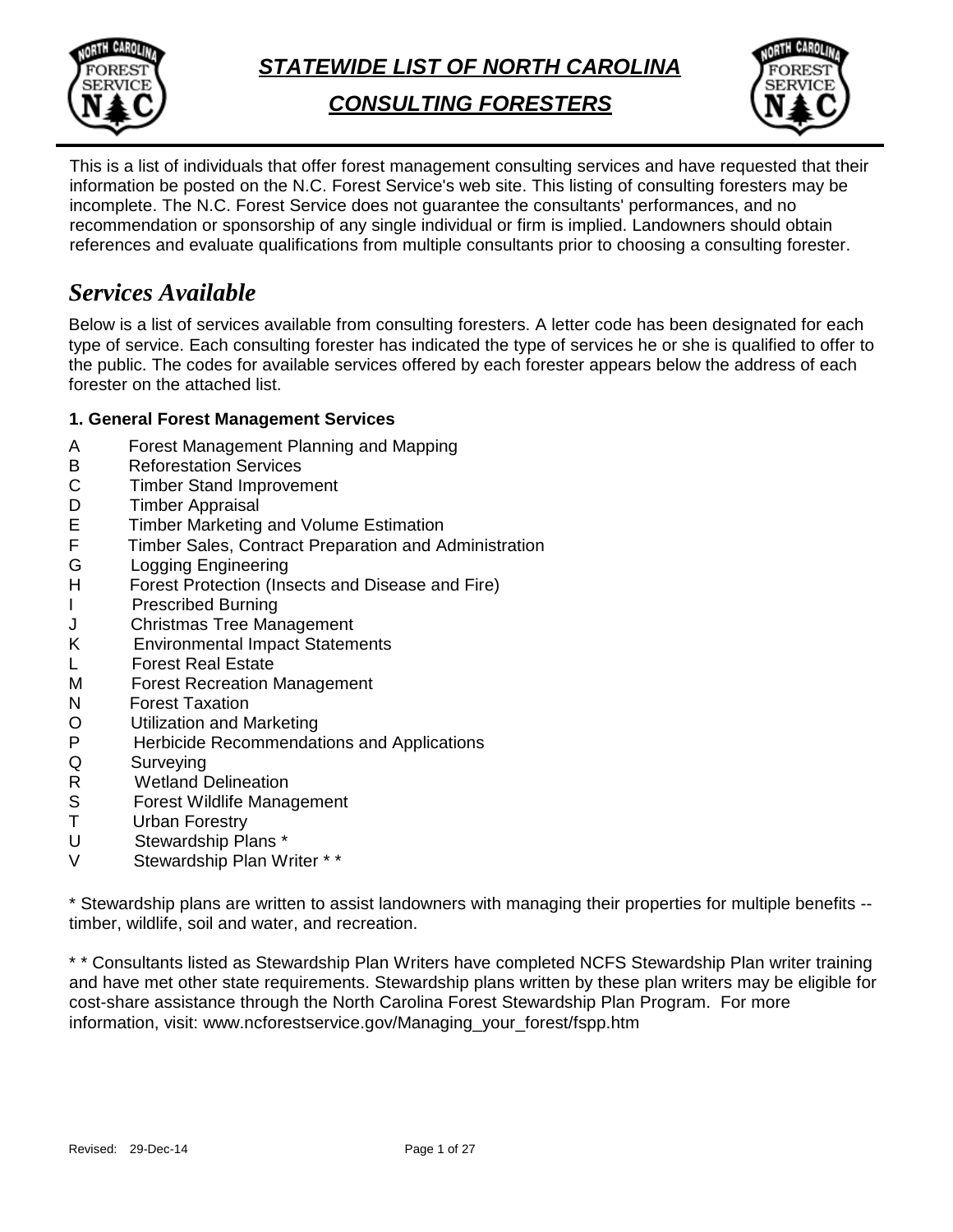| Philip W. Adams<br>NC Reg. #183                                                                                                                                                                                                                                                                                                                                                                                                 | <b>James H. Adkins</b><br>NC Reg. # 1325                                                                                                                                                                                                                                                                                                                                                                                 | <b>FTC</b> |
|---------------------------------------------------------------------------------------------------------------------------------------------------------------------------------------------------------------------------------------------------------------------------------------------------------------------------------------------------------------------------------------------------------------------------------|--------------------------------------------------------------------------------------------------------------------------------------------------------------------------------------------------------------------------------------------------------------------------------------------------------------------------------------------------------------------------------------------------------------------------|------------|
| <b>Milliken Forestry</b><br>213 N. Grampian Hills Road<br><b>E-MAIL ADDRESS</b><br>Columbia, SC 29223-<br>Adams@MillikenForestry.com<br><b>PHONE</b><br><b>WEB ADDRESS:</b><br>(803) 788-0590<br>(803) 782-1157<br>Business<br>Home<br>Other<br>Fax<br><b>ORGANIZATIONS</b><br><b>SERVICES</b>                                                                                                                                  | <b>Adkins Forestry Services, LLC</b><br>205 Grouse Road<br><b>E-MAIL ADDRESS</b><br>Summerville, SC 29485-<br><b>PHONE</b><br><b>WEB ADDRESS:</b><br>(843) 821-8154 Home (843) 821-8154<br>Business<br>(843) 821-8154 Other (843) 870-1655<br>Fax<br><b>SERVICES</b><br><b>ORGANIZATIONS</b><br><b>SAF</b><br>A,B,C,D,E,F,G,L,O,P,U                                                                                      |            |
| James D. Allen<br>NC Reg. # 639<br><b>FTC</b><br><b>Little River Forestry Consultants</b><br><b>P.O. Box 38</b><br><b>E-MAIL ADDRESS</b><br>Troy, NC 27371-<br><b>PHONE</b><br><b>WEB ADDRESS:</b><br>Business<br>(910) 576-4886 Home<br>(910) 576-4886<br>Fax<br>Other<br><b>SERVICES</b><br>ORGANIZATIONS<br>A,B,C,D,E,H,P,V                                                                                                  | <b>Jean Anderson Allen</b><br>NC Reg. #578<br>Jean Anderson Allen, Consulting Forester<br>PO Box 1091<br><b>E-MAIL ADDRESS</b><br>Goldsboro, NC 27533-1091<br>jallen51@ec.rr.com<br><b>PHONE</b><br><b>WEB ADDRESS:</b><br>Business<br>(919) 778-5108<br>Home (919) 778-5108<br>Fax<br>(919) 759-0517<br>Other (800) 462-1274<br><b>SERVICES</b><br><b>ORGANIZATIONS</b><br>ACF<br>A, B, C, D, E, F, H, I, L, M, N, O, P | <b>FTC</b> |
| David E. Anderton, Jr.<br>NC Reg. #479<br><b>FTC</b><br>American Forest Management, Inc.<br>569-A Southlake Blyd<br><b>E-MAIL ADDRESS</b><br>david.anderton@amforem.biz<br>Richmond, VA 23236-<br><b>PHONE</b><br><b>WEB ADDRESS:</b><br><b>Business</b><br>(804) 897-5052 Home<br>(804) 598-5931<br>(804) 560-7105 Other (804) 356-5871<br>Fax<br><b>SERVICES</b><br><b>ORGANIZATIONS</b><br>ACF, SAF<br>A,B,C,D,E,F,I,L,N,P,U | <b>William M. Ardrey</b><br>NC Reg. #792<br><b>Bill Ardrey Forestry, Inc.</b><br>P.O. Box 1013<br><b>E-MAIL ADDRESS</b><br>Lancaster, SC 29721-<br>bafi@comporium.net<br><b>PHONE</b><br><b>WEB ADDRESS:</b><br><b>Business</b><br>$(803)$ 283-2303<br>Home (803) 286-5194<br>(803) 286-0164<br>Other<br>Fax<br><b>SERVICES</b><br><b>ORGANIZATIONS</b><br>ACF, SAF<br>A,B,C,D,E,G,H,K,O,P,R,S,U                         | <b>FTC</b> |
| <b>Joseph Armstrong</b><br><b>FTC</b><br>NC Reg. #1181<br><b>Scientific Forest Management</b><br><b>199 Plantation Dr</b><br><b>E-MAIL ADDRESS</b><br>sfmforestry@yahoo.com<br>Littleton, NC 27870-<br><b>PHONE</b><br><b>WEB ADDRESS:</b><br><b>Business</b><br>(252) 678-2566<br>Home<br>(252) 586-6911<br>Fax<br>Other<br><b>SERVICES</b><br><b>ORGANIZATIONS</b><br><b>ACF</b><br>A,C,D,E,F,G,H,O,P,S,U,                    | <b>Thomas L. Arvin</b><br>NC Reg. #548<br>Thomas L. Arvin, Consulting Forester<br><b>PO Box 754</b><br><b>E-MAIL ADDRESS</b><br>Bethel, NC 27812-<br><b>PHONE</b><br><b>WEB ADDRESS:</b><br><b>Business</b><br>(252) 825-1803<br>Home<br>(252) 825-0499<br>Other<br>Fax<br><b>ORGANIZATIONS</b><br><b>SERVICES</b><br><b>SAF</b><br>C, D, E, F, L                                                                        |            |
| <b>Mike Ballinger</b><br>NC Reg. #1291<br><b>FTC</b><br><b>Gelbert, Fullbright &amp; Randall Forestry Consultants</b><br><b>E-MAIL ADDRESS</b><br>220 Read Road                                                                                                                                                                                                                                                                 | <b>Thaddeus N. Banks</b><br>NC Reg. #851<br><b>Banks Forestry and Realty</b><br>4366 Beaver Dam Church Rd.<br><b>E-MAIL ADDRESS</b>                                                                                                                                                                                                                                                                                      | <b>FTC</b> |

**ADDRESS** thadbanks@msn.com WEB ADDRESS:

PHONE (910) 531-3283 (910) 531-3283 *Business Home* (910) 531-3283 (910) 624-6275 *Other* A,B,C,D,E,F,L,N,O,V *Fax* ORGANIZATIONS SERVICES

**Roseboro, NC 28382**

**Warrenton, NC 27589-**

ORGANIZATIONS SERVICES

(919) 841-0089 (252) 257-3330 *Business Home*

(919) 841-0085 (252) 430-4447 *Other*

WEB ADDRESS: www.gfrforestry.com

A,B,C,D,E,F,G,H,I,L,M,N,O,P,S,U

PHONE

*Fax*

mballinger@gfrforestry.com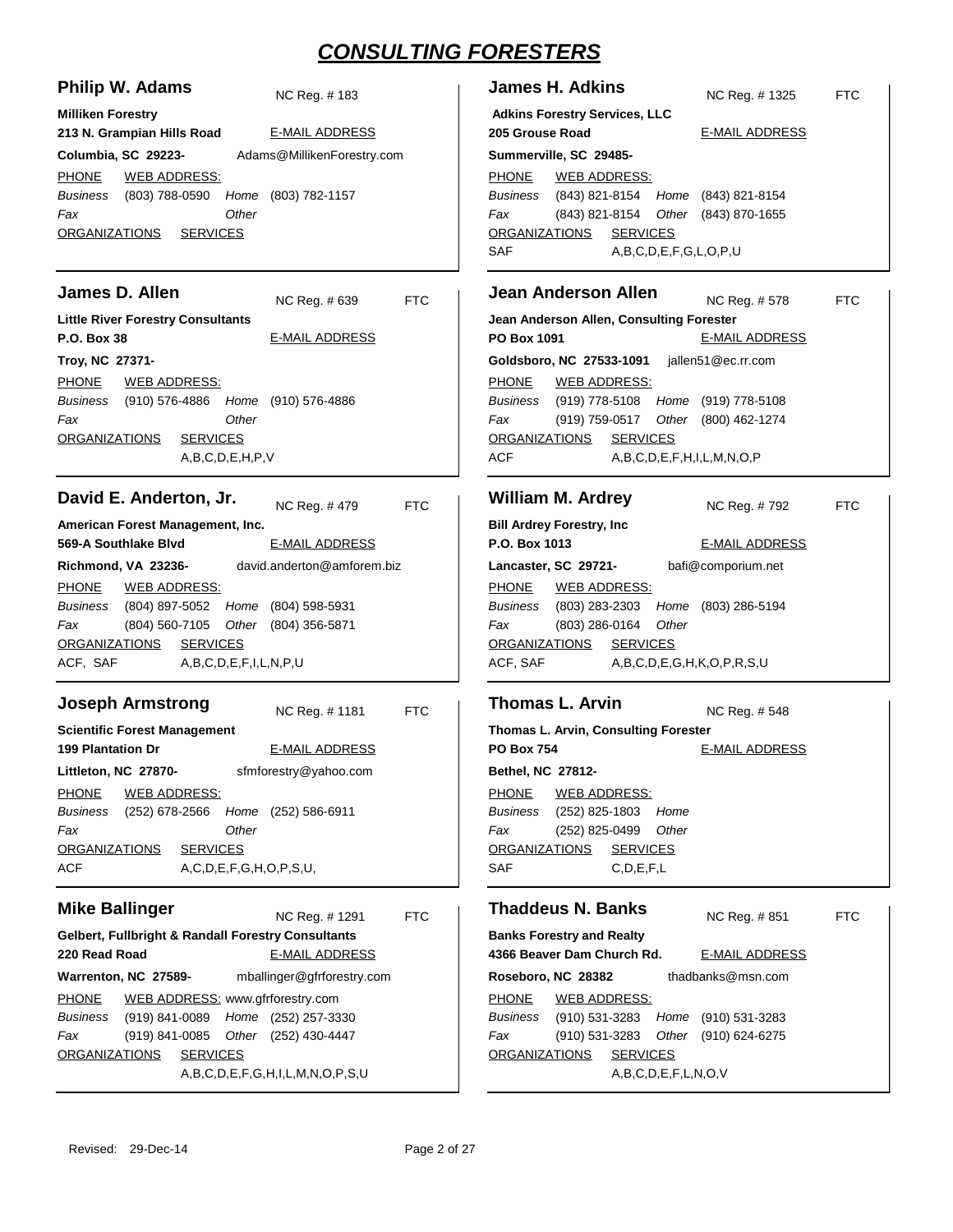| <b>Jonathan C. Barnes</b><br>NC Reg. #1517<br>William H. Lock & Assoc., Inc.                                                                                                                                                                                                                                                                                                                                 | Elizabeth A. Barnhardt<br><b>FTC</b><br>NC Reg. #810<br><b>FTC</b><br>Elizabeth A. Barnhardt, RF                                                                                                                                                                                                                                                                                            |
|--------------------------------------------------------------------------------------------------------------------------------------------------------------------------------------------------------------------------------------------------------------------------------------------------------------------------------------------------------------------------------------------------------------|---------------------------------------------------------------------------------------------------------------------------------------------------------------------------------------------------------------------------------------------------------------------------------------------------------------------------------------------------------------------------------------------|
| <b>E-MAIL ADDRESS</b>                                                                                                                                                                                                                                                                                                                                                                                        | 110 W. 13th St.                                                                                                                                                                                                                                                                                                                                                                             |
| PO Box 49571                                                                                                                                                                                                                                                                                                                                                                                                 | <b>E-MAIL ADDRESS</b>                                                                                                                                                                                                                                                                                                                                                                       |
| jcbarnes@whlock.com                                                                                                                                                                                                                                                                                                                                                                                          | eabarnhardt@embarqmail.com                                                                                                                                                                                                                                                                                                                                                                  |
| Greensboro, NC 27419-                                                                                                                                                                                                                                                                                                                                                                                        | Washington, NC 27889-                                                                                                                                                                                                                                                                                                                                                                       |
| <b>PHONE</b>                                                                                                                                                                                                                                                                                                                                                                                                 | <b>PHONE</b>                                                                                                                                                                                                                                                                                                                                                                                |
| WEB ADDRESS: www.whlock.com                                                                                                                                                                                                                                                                                                                                                                                  | <b>WEB ADDRESS:</b>                                                                                                                                                                                                                                                                                                                                                                         |
| Home (336) 644-8742                                                                                                                                                                                                                                                                                                                                                                                          | <b>Business</b>                                                                                                                                                                                                                                                                                                                                                                             |
| <b>Business</b>                                                                                                                                                                                                                                                                                                                                                                                              | (252) 974-3205                                                                                                                                                                                                                                                                                                                                                                              |
| $(336)$ 632-9088                                                                                                                                                                                                                                                                                                                                                                                             | Home (252) 975-5132                                                                                                                                                                                                                                                                                                                                                                         |
| Fax                                                                                                                                                                                                                                                                                                                                                                                                          | Other                                                                                                                                                                                                                                                                                                                                                                                       |
| $(336)$ 632-9088                                                                                                                                                                                                                                                                                                                                                                                             | Fax                                                                                                                                                                                                                                                                                                                                                                                         |
| Other (336) 706-2088                                                                                                                                                                                                                                                                                                                                                                                         | (252) 975-5132                                                                                                                                                                                                                                                                                                                                                                              |
| <b>ORGANIZATIONS</b>                                                                                                                                                                                                                                                                                                                                                                                         | <b>SERVICES</b>                                                                                                                                                                                                                                                                                                                                                                             |
| <b>SERVICES</b>                                                                                                                                                                                                                                                                                                                                                                                              | <b>ORGANIZATIONS</b>                                                                                                                                                                                                                                                                                                                                                                        |
| A,B,C,D,E,F,H,M,O,S,T,V                                                                                                                                                                                                                                                                                                                                                                                      | ISA,                                                                                                                                                                                                                                                                                                                                                                                        |
| ACF, SAF, ISA                                                                                                                                                                                                                                                                                                                                                                                                | A,B,C,D,E,F,G,H,I,M,N,O,P,R,S,T,U,V                                                                                                                                                                                                                                                                                                                                                         |
| Kendall C. Beavers, III<br>NC Reg. #1293                                                                                                                                                                                                                                                                                                                                                                     | <b>Frederick G. (Fred) Beck</b><br>NC Reg. # 873<br><b>FTC</b><br>FTC                                                                                                                                                                                                                                                                                                                       |
| K. C. Beavers, III, Inc.<br>10612 Lake Place<br><b>E-MAIL ADDRESS</b><br>Zebulon, NC 27597-<br>kcbeavers@aol.com<br><b>PHONE</b><br><b>WEB ADDRESS:</b><br><b>Business</b><br>Home<br>(919) 269-9315<br>Fax<br>(919) 269-9315<br>Other<br>ORGANIZATIONS<br><b>SERVICES</b><br><b>SAF</b><br>A, D, E, F, L, M, N, S                                                                                           | American Forest Management, Inc.<br><b>PO Box 240</b><br><b>E-MAIL ADDRESS</b><br>Bennetsville, SC 29512-<br>fred.beck@amforem.biz<br><b>PHONE</b><br><b>WEB ADDRESS:</b><br><b>Business</b><br>Home<br>(843) 454-0015<br>(843) 479-1974<br>Fax<br>(843) 454-0085<br>Other<br>(843) 439-2547<br><b>SERVICES</b><br><b>ORGANIZATIONS</b><br>SAF<br>A,B,C,D,E,F                               |
| John "Mickey" Beland<br>NC Reg. # 906<br><b>Land Management</b><br><b>6 Meadow Brook Drive</b><br><b>E-MAIL ADDRESS</b><br>belandj@bellsouth.net<br>Fletcher, NC 28732-<br><b>PHONE</b><br><b>WEB ADDRESS:</b><br>(828) 628-3205<br><b>Business</b><br>(828) 862-5370<br>Home<br>(828) 628-3205<br>Other<br>(828) 712-3303<br>Fax<br><b>SERVICES</b><br><b>ORGANIZATIONS</b><br>ACF, SAF<br>A, E, K, S, U, V | <b>Kevin A. Belt</b><br><b>FTC</b><br>NC Reg. #700<br><b>FTC</b><br><b>Appalachian Forestry</b><br>PO Box 3304<br><b>E-MAIL ADDRESS</b><br>Johnson City, TN 37602-<br><b>PHONE</b><br><u>WEB ADDRESS:</u><br><b>Business</b><br>$(800)$ 578-7550<br>Home (423) 282-9313<br>(423) 282-9313<br>Fax<br>Other (423) 341-5659<br><b>SERVICES</b><br><b>ORGANIZATIONS</b><br>SAF<br>A, D, E, F, G |
| R. J. "Barny" Bernard, Jr.                                                                                                                                                                                                                                                                                                                                                                                   | <b>Blair B. Bishop</b>                                                                                                                                                                                                                                                                                                                                                                      |
| NC Reg. #446                                                                                                                                                                                                                                                                                                                                                                                                 | <b>FTC</b>                                                                                                                                                                                                                                                                                                                                                                                  |
| Bernard and Dryman Consulting Forestry, Inc.                                                                                                                                                                                                                                                                                                                                                                 | NC Reg. #1575                                                                                                                                                                                                                                                                                                                                                                               |
| <b>E-MAIL ADDRESS</b>                                                                                                                                                                                                                                                                                                                                                                                        | <b>PTC</b>                                                                                                                                                                                                                                                                                                                                                                                  |
| P.O. Box 344                                                                                                                                                                                                                                                                                                                                                                                                 | Forest Land Management and Mapping, PLLC                                                                                                                                                                                                                                                                                                                                                    |
| Bernardtree@aol.com                                                                                                                                                                                                                                                                                                                                                                                          | <b>E-MAIL ADDRESS</b>                                                                                                                                                                                                                                                                                                                                                                       |
| Timberlake, NC 27583-                                                                                                                                                                                                                                                                                                                                                                                        | <b>143 Meadow Street</b>                                                                                                                                                                                                                                                                                                                                                                    |
| <b>PHONE</b>                                                                                                                                                                                                                                                                                                                                                                                                 | Waynesville, NC 28786- forestlandman@gmail.com                                                                                                                                                                                                                                                                                                                                              |
| <b>WEB ADDRESS:</b>                                                                                                                                                                                                                                                                                                                                                                                          | <b>PHONE</b>                                                                                                                                                                                                                                                                                                                                                                                |
| <b>Business</b>                                                                                                                                                                                                                                                                                                                                                                                              | WEB ADDRESS: www.forestlandman.com                                                                                                                                                                                                                                                                                                                                                          |
| $(336)$ 364-9203                                                                                                                                                                                                                                                                                                                                                                                             | <b>Business</b>                                                                                                                                                                                                                                                                                                                                                                             |
| Home                                                                                                                                                                                                                                                                                                                                                                                                         | (828) 452-6889                                                                                                                                                                                                                                                                                                                                                                              |
| Fax                                                                                                                                                                                                                                                                                                                                                                                                          | Home                                                                                                                                                                                                                                                                                                                                                                                        |
| (336) 364-9204                                                                                                                                                                                                                                                                                                                                                                                               | Fax                                                                                                                                                                                                                                                                                                                                                                                         |
| Other (919) 616-7759                                                                                                                                                                                                                                                                                                                                                                                         | Other (828) 280-6394                                                                                                                                                                                                                                                                                                                                                                        |
| <b>SERVICES</b>                                                                                                                                                                                                                                                                                                                                                                                              | <b>SERVICES</b>                                                                                                                                                                                                                                                                                                                                                                             |
| <b>ORGANIZATIONS</b>                                                                                                                                                                                                                                                                                                                                                                                         | <b>ORGANIZATIONS</b>                                                                                                                                                                                                                                                                                                                                                                        |
| ACF, SAF                                                                                                                                                                                                                                                                                                                                                                                                     | A,B,C,D,E,F,M,S,U,V                                                                                                                                                                                                                                                                                                                                                                         |
| A,B,C,D,E,F,H,I,L,M,N,O,P,S,T,U,V                                                                                                                                                                                                                                                                                                                                                                            | SAF                                                                                                                                                                                                                                                                                                                                                                                         |
| Harold C. Blanchard                                                                                                                                                                                                                                                                                                                                                                                          | Jeff Boothby, RF                                                                                                                                                                                                                                                                                                                                                                            |
| NC Reg. #67                                                                                                                                                                                                                                                                                                                                                                                                  | <b>FTC</b>                                                                                                                                                                                                                                                                                                                                                                                  |
| H. C. Blanchard & Associates                                                                                                                                                                                                                                                                                                                                                                                 | NC Reg. #1686                                                                                                                                                                                                                                                                                                                                                                               |
| 257 N. J. K. Powell Blvd.                                                                                                                                                                                                                                                                                                                                                                                    | <b>FTC</b>                                                                                                                                                                                                                                                                                                                                                                                  |
| <b>E-MAIL ADDRESS</b>                                                                                                                                                                                                                                                                                                                                                                                        | Woodsmen Forestry and Garden Services, LLC                                                                                                                                                                                                                                                                                                                                                  |
| hcblanchard@embargmail.com                                                                                                                                                                                                                                                                                                                                                                                   | <b>PO Box 215</b>                                                                                                                                                                                                                                                                                                                                                                           |
| Whiteville, NC 28472                                                                                                                                                                                                                                                                                                                                                                                         | <b>E-MAIL ADDRESS</b>                                                                                                                                                                                                                                                                                                                                                                       |
| <b>PHONE</b>                                                                                                                                                                                                                                                                                                                                                                                                 | woodsmenforestry@gmail.com                                                                                                                                                                                                                                                                                                                                                                  |
| <b>WEB ADDRESS:</b>                                                                                                                                                                                                                                                                                                                                                                                          | Wadesboro, NC 28170-                                                                                                                                                                                                                                                                                                                                                                        |
| Business                                                                                                                                                                                                                                                                                                                                                                                                     | <b>PHONE</b>                                                                                                                                                                                                                                                                                                                                                                                |
| (910) 642-7875                                                                                                                                                                                                                                                                                                                                                                                               | <b>WEB ADDRESS:</b>                                                                                                                                                                                                                                                                                                                                                                         |
| Home (910) 646-6461                                                                                                                                                                                                                                                                                                                                                                                          | <b>Business</b>                                                                                                                                                                                                                                                                                                                                                                             |
| Fax                                                                                                                                                                                                                                                                                                                                                                                                          | $(910) 690 - 2002$                                                                                                                                                                                                                                                                                                                                                                          |
| (910) 642-7875                                                                                                                                                                                                                                                                                                                                                                                               | Home                                                                                                                                                                                                                                                                                                                                                                                        |
| Other                                                                                                                                                                                                                                                                                                                                                                                                        | Other                                                                                                                                                                                                                                                                                                                                                                                       |
| <b>ORGANIZATIONS</b>                                                                                                                                                                                                                                                                                                                                                                                         | Fax                                                                                                                                                                                                                                                                                                                                                                                         |
| <b>SERVICES</b>                                                                                                                                                                                                                                                                                                                                                                                              | <b>ORGANIZATIONS</b>                                                                                                                                                                                                                                                                                                                                                                        |
| ACF, SAF                                                                                                                                                                                                                                                                                                                                                                                                     | <b>SERVICES</b>                                                                                                                                                                                                                                                                                                                                                                             |
| A,B,C,D,E,F,H,L,M,N,O                                                                                                                                                                                                                                                                                                                                                                                        | A,B,C,D,E,F,G,H,M,N,O,S,T,V                                                                                                                                                                                                                                                                                                                                                                 |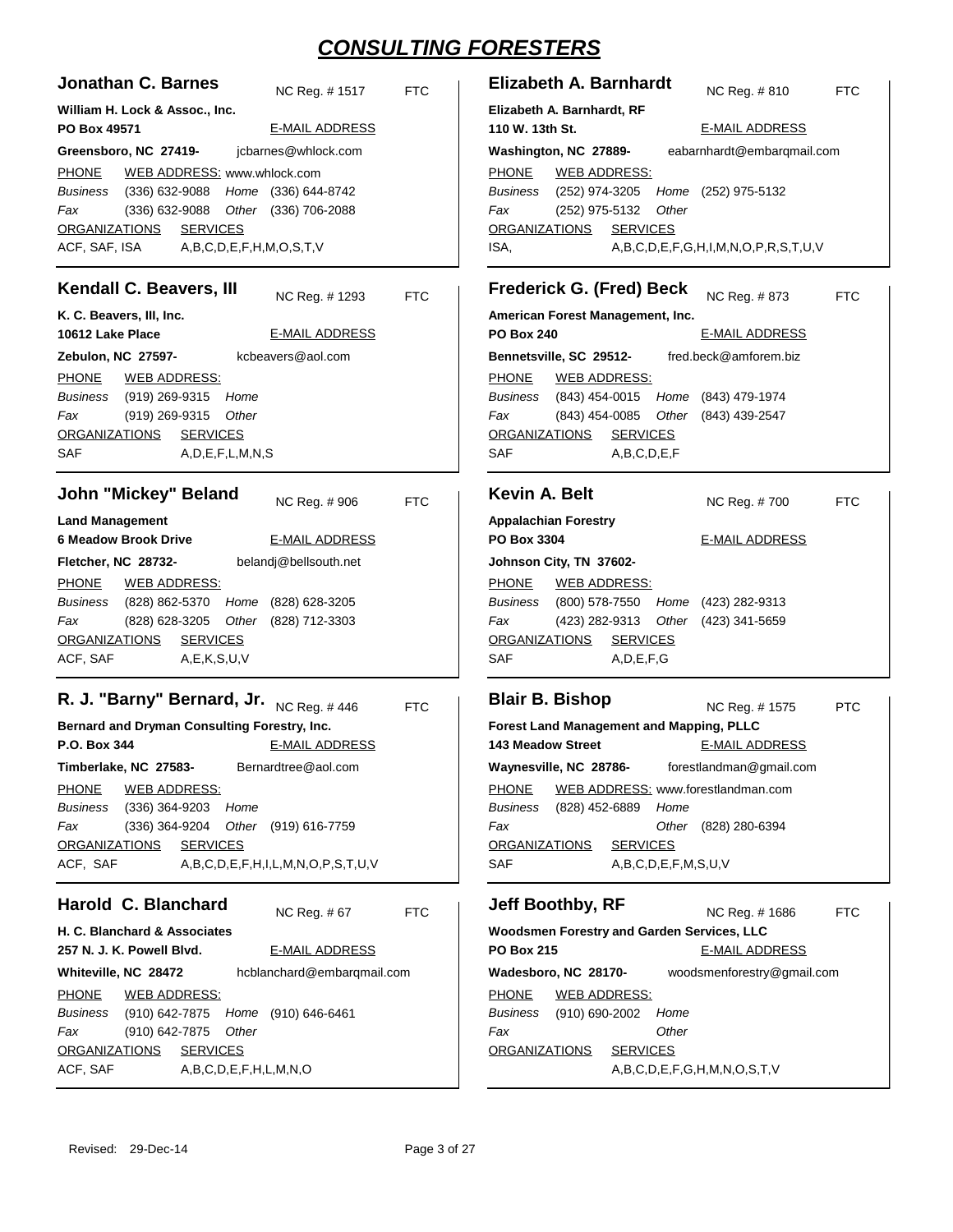| <b>Sheree Bowyer</b><br>NC Reg. #901<br><b>FTC</b>                                                                                                                                                           | Graham V. Boyd, Jr.<br>NC Reg. #1015                                                                                                                                                        | <b>FTC</b> |
|--------------------------------------------------------------------------------------------------------------------------------------------------------------------------------------------------------------|---------------------------------------------------------------------------------------------------------------------------------------------------------------------------------------------|------------|
| Woods Work, Inc.<br><b>E-MAIL ADDRESS</b><br>4213 Laurel Ridge Drive                                                                                                                                         | Graham V. Boyd, Jr., Consulting Forester<br>106 W. Macon Street, PO Box 124 E-MAIL ADDRESS                                                                                                  |            |
| woodswork@nc.rr.com<br>Raleigh, NC 27612                                                                                                                                                                     | gboyd@gloryroad.net<br>Warrenton, NC 27589-                                                                                                                                                 |            |
| <b>PHONE</b><br><b>WEB ADDRESS:</b><br>(919) 787-3460<br>Business<br>Home (919) 787-8242<br>(919) 787-3460<br>Fax<br>Other<br><b>SERVICES</b><br><b>ORGANIZATIONS</b><br>A,B,C,D,E,F,G,H,I,K,L,M,N,O,P,S,U,V | <b>PHONE</b><br><b>WEB ADDRESS:</b><br>(252) 257-2018 Home (252) 257-1982<br>Business<br>Fax<br>$(252)$ 257-2018<br>Other<br><b>ORGANIZATIONS</b><br><b>SERVICES</b><br>A,B,C,D,E,F,H,I,L,P |            |
| Harold R. Brady<br>NC Reg. # 1100                                                                                                                                                                            | <b>Jody Brady</b><br>NC Reg. # 1340                                                                                                                                                         | <b>FTC</b> |
| <b>Brady and Associates Forestry Services</b>                                                                                                                                                                | <b>Brady Environmental Management</b>                                                                                                                                                       |            |
| PO Box 1673<br><b>E-MAIL ADDRESS</b>                                                                                                                                                                         | 6002 Boone Trail<br><b>E-MAIL ADDRESS</b>                                                                                                                                                   |            |
| Southern Pines, NC 28388-<br>HBrady1@nc.rr.com                                                                                                                                                               | Millers Creek, NC 28651-<br>jodybrady3@gmail.com                                                                                                                                            |            |
| <b>PHONE</b><br><b>WEB ADDRESS:</b>                                                                                                                                                                          | <b>WEB ADDRESS:</b><br><b>PHONE</b>                                                                                                                                                         |            |
| Business<br>(910) 692-6347 Home<br>(910) 692-6347                                                                                                                                                            | Business<br>(336) 902-7119 Home (336) 667-8633                                                                                                                                              |            |
| Fax<br>(910) 692-6347<br>Other (910) 695-5549                                                                                                                                                                | Fax<br>Other                                                                                                                                                                                |            |
| <b>SERVICES</b><br><b>ORGANIZATIONS</b>                                                                                                                                                                      | <b>ORGANIZATIONS</b><br><b>SERVICES</b>                                                                                                                                                     |            |
| A,B,C,D,E,F,H,I,J,K,L,M,N,O,P,R,S,T,U,V                                                                                                                                                                      | A,B,C,D,E,F,G,H,K,M,O,P,R,S,T,U,V                                                                                                                                                           |            |
|                                                                                                                                                                                                              |                                                                                                                                                                                             |            |
| <b>James H. Brooks</b><br>NC Reg. #1401<br><b>FTC</b>                                                                                                                                                        | Keith H. Brouillard<br>NC Reg. #1363                                                                                                                                                        | <b>FTC</b> |
| <b>Brooks Forestry Service</b>                                                                                                                                                                               | Carolina Forestry, Inc.                                                                                                                                                                     |            |
| <b>PO Box 498</b><br><b>E-MAIL ADDRESS</b>                                                                                                                                                                   | 314 W. Millbrook Rd, Suite 121<br><b>E-MAIL ADDRESS</b>                                                                                                                                     |            |
| York, SC 29745-0498                                                                                                                                                                                          | Raleigh, NC 27609-<br>info@carolinaforestry.com                                                                                                                                             |            |
| <b>PHONE</b><br><b>WEB ADDRESS:</b>                                                                                                                                                                          | WEB ADDRESS: www.carolinaforestry.com<br><b>PHONE</b>                                                                                                                                       |            |
| Business<br>(803) 684-3845<br>Home<br>$(803)$ 684-3845                                                                                                                                                       | (919) 510-4663<br>Home (919) 782-1924<br>Business                                                                                                                                           |            |
| Fax<br>Other                                                                                                                                                                                                 | (866) 557-3064<br>Other (919) 906-2807<br>Fax                                                                                                                                               |            |
| <b>ORGANIZATIONS</b><br><b>SERVICES</b>                                                                                                                                                                      | <b>ORGANIZATIONS</b><br><b>SERVICES</b>                                                                                                                                                     |            |
| A,B,C,D,E,F,H,P,S                                                                                                                                                                                            | SAF<br>A,B,C,D,E,F,L,                                                                                                                                                                       |            |
| Ashby B. Brown<br><b>FTC</b><br>NC Reg. #1545                                                                                                                                                                | Daron C. Brown<br>NC Reg. # 1111                                                                                                                                                            | <b>FTC</b> |
| Woods, Water and Wildlife, Inc.                                                                                                                                                                              | <b>Evergreen Forest Management</b>                                                                                                                                                          |            |
| <b>E-MAIL ADDRESS</b><br>102 W. Maple St, P O Box 394                                                                                                                                                        | <b>E-MAIL ADDRESS</b><br>275 Bar Mill Dr.                                                                                                                                                   |            |
| Gatesville, NC 27938-<br>ashbybrown@woodswaterandwildlife.co                                                                                                                                                 | daronbrown@charter.net<br>Millers Creek, NC 28651-                                                                                                                                          |            |
| <b>PHONE</b><br><b>WEB ADDRESS:</b>                                                                                                                                                                          | <b>PHONE</b><br>WEB ADDRESS: evergreenforestry.com                                                                                                                                          |            |
| Business<br>(252) 357-0700<br>Home (252) 357-0700                                                                                                                                                            | Business<br>$(336)$ 903-1595<br>Home                                                                                                                                                        |            |
| Fax<br>$(252)$ 357-0300<br>Other                                                                                                                                                                             | Other<br>Fax<br>(336) 927-3967                                                                                                                                                              |            |
| <b>SERVICES</b><br><b>ORGANIZATIONS</b>                                                                                                                                                                      | <b>ORGANIZATIONS</b><br><b>SERVICES</b>                                                                                                                                                     |            |
| SAF<br>A,B,C,D,E,F,G,H,K,L,M,N,O,P,R,S,T,U                                                                                                                                                                   | SAF<br>A,B,C,D,E,F,H,I,M,O,S,U,V                                                                                                                                                            |            |
|                                                                                                                                                                                                              |                                                                                                                                                                                             |            |
| E. H. (Rusty) Bryan, Jr.<br><b>PTC</b><br>NC Reg. #1080                                                                                                                                                      | R. Paul Bullard<br>NC Reg. #788                                                                                                                                                             | <b>PTC</b> |
| <b>Adams Creek Gun Sports</b>                                                                                                                                                                                | R. Paul Bullard, Consulting Forester                                                                                                                                                        |            |
| <b>E-MAIL ADDRESS</b><br>6240 Adams Creek Road                                                                                                                                                               | 3236 Wintergreen Road<br><b>E-MAIL ADDRESS</b>                                                                                                                                              |            |
| adamscrk@clis.net<br>Havelock, NC 28532-                                                                                                                                                                     | Cove City, NC 28523                                                                                                                                                                         |            |
| <b>PHONE</b><br><b>WEB ADDRESS:</b>                                                                                                                                                                          | <b>PHONE</b><br><b>WEB ADDRESS:</b>                                                                                                                                                         |            |
| Business<br>(252) 447-6808<br>Home<br>(252) 447-7688                                                                                                                                                         | Business<br>$(252)$ 636-3538<br>Home<br>$(252)$ 636-3538                                                                                                                                    |            |
| Fax<br>(252) 447-6902<br>Other<br>(252) 728-9202                                                                                                                                                             | Fax<br>Other<br>(252) 671-6753                                                                                                                                                              |            |
| <b>ORGANIZATIONS</b><br><b>SERVICES</b>                                                                                                                                                                      | <b>ORGANIZATIONS</b><br><b>SERVICES</b>                                                                                                                                                     |            |
| C, D, E, F, M, O, S                                                                                                                                                                                          | SAF<br>A, D, E, F, G, M, O, S, U, V                                                                                                                                                         |            |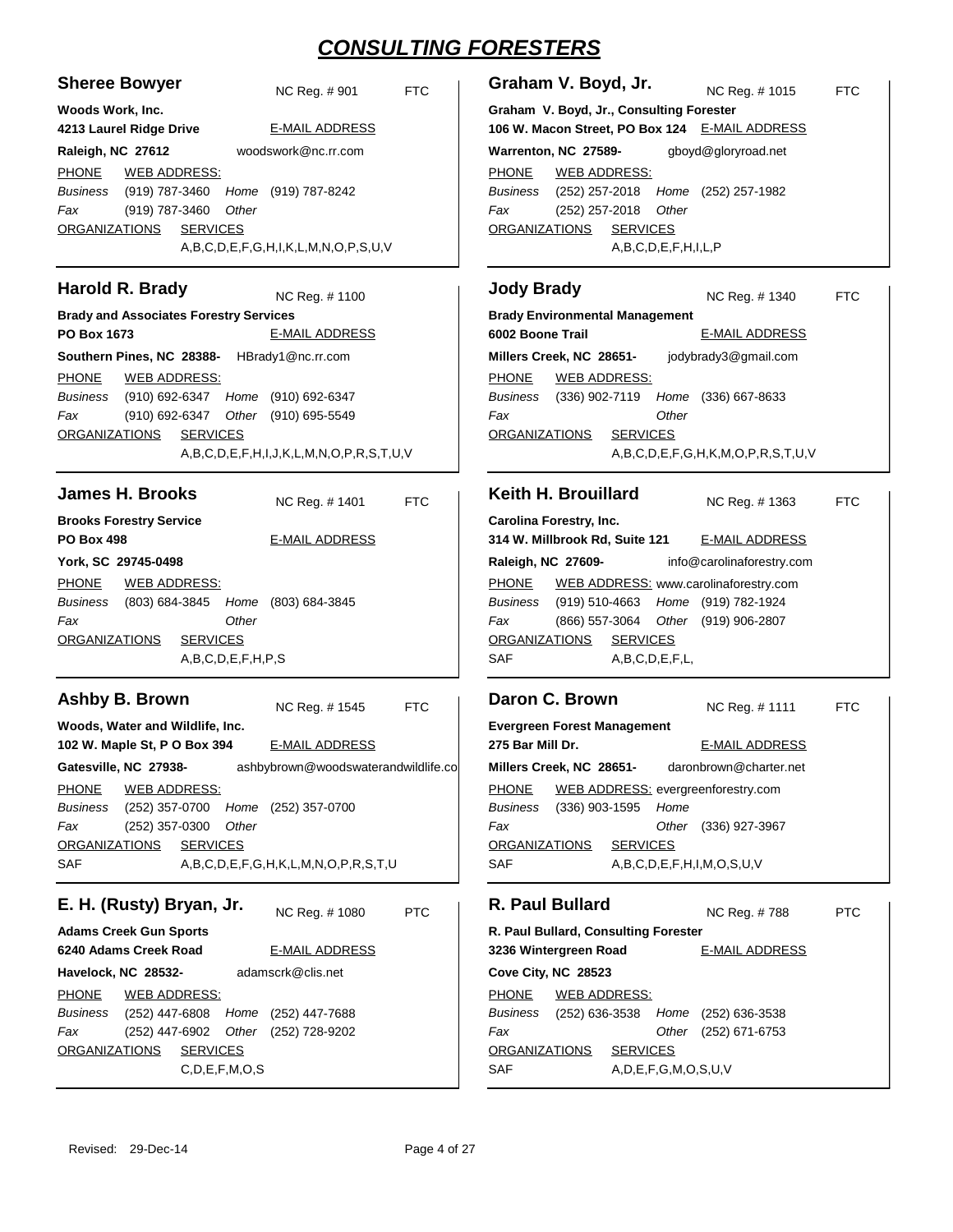| <b>Jeff Burleson</b>                                                                                                                                                                                                                      | NC Reg. # 1433             | <b>FTC</b> | <b>Robbie Burr</b>                                                                                                                                                               |
|-------------------------------------------------------------------------------------------------------------------------------------------------------------------------------------------------------------------------------------------|----------------------------|------------|----------------------------------------------------------------------------------------------------------------------------------------------------------------------------------|
| Southern Palmetto Environmental Consulting, LLC<br>8300 Parasol Court                                                                                                                                                                     | <b>E-MAIL ADDRESS</b>      |            | R. B. Forestry<br>2314 Power Plant Road                                                                                                                                          |
|                                                                                                                                                                                                                                           | burlesonoutdoors@yahoo.com |            | R<br>Lilesville, NC 28091-                                                                                                                                                       |
| Myrtle Beach, SC 29579-<br>WEB ADDRESS: www.southernpalmettoenvironmental.net<br><b>PHONE</b><br>Business<br>(843) 685-2408<br>Fax<br>(843) 808-0460<br>Other<br><b>ORGANIZATIONS</b><br><b>SERVICES</b><br>A,B,C,D,E,F,H,I,K,L,M,P,R,S,U | Home (843) 808-0460        |            | <b>PHONE</b><br><b>WEB ADDRESS:</b><br>Business<br>(704) 848-4837<br>Hor<br>Fax<br>(704) 848-4837<br>Oth<br><b>SERVICES</b><br><u>ORGANIZATIONS</u><br><b>SAF</b><br>A,B,C,D,E,F |
| <b>Daniel D. Burton</b>                                                                                                                                                                                                                   | NC Reg. # 208              | <b>FTC</b> | J. Randall Byrd                                                                                                                                                                  |
| <b>Daniel Burton Consulting Forestry</b><br>598 Lower River Road                                                                                                                                                                          | <b>E-MAIL ADDRESS</b>      |            | <b>Byrd Forest Management</b><br>3605 East Greer Street                                                                                                                          |
| Sanford, NC 27330-                                                                                                                                                                                                                        | ddb11@hotmail.com          |            | Durham, NC 27704-<br>b                                                                                                                                                           |
| <b>PHONE</b><br>WEB ADDRESS:<br>Business<br>(919) 776-7995 Home (919) 776-7995<br>Fax<br>(919) 776-7995 Other (919) 770-6285<br><u>ORGANIZATIONS</u><br><b>SERVICES</b><br><b>SAF</b><br>A,B,C,D,E,F,H,L,O,P,U                            |                            |            | <b>PHONE</b><br>WEB ADDRESS:<br>Business (919) 818-3677<br>Hor<br>Fax<br>Oth<br><b>SERVICES</b><br><u>ORGANIZATIONS</u><br>A,B,C,D,E,F                                           |
| <b>Robert R. Calhoun</b>                                                                                                                                                                                                                  | NC Reg. #790               | <b>FTC</b> | John R. Cannon                                                                                                                                                                   |
| Henderson & Associates, Inc.<br><b>PO Box 41</b>                                                                                                                                                                                          | <b>E-MAIL ADDRESS</b>      |            | J. R. Cannon, LLC<br>507 Magnolia Drive                                                                                                                                          |
| Newberry, SC 29108-                                                                                                                                                                                                                       | calhouns@catt.com          |            | Emporia, VA 23847-<br>jr                                                                                                                                                         |
| <b>PHONE</b><br><u>WEB ADDRESS:</u><br>Business<br>(803) 276-9425 Home (706) 937-6441<br>Fax<br>(706) 937-6451 Other (803) 960-6210<br>ORGANIZATIONS SERVICES<br>A,D,E,F,H,L,M,R,S<br>ACF, SAF                                            |                            |            | <b>PHONE</b><br><u>WEB ADDRESS:</u><br>Business (434) 634-9236<br>Hor<br>Fax<br>Oth<br><b>SERVICES</b><br><u>ORGANIZATIONS</u><br><b>SAF</b><br>A, D, E, F, U, V                 |
| <b>Paul J. Carlson</b>                                                                                                                                                                                                                    | NC Reg. #746               | <b>PTC</b> | <b>Tim J. Cartner</b>                                                                                                                                                            |
| Paul J. Carlson, Consulting Forester<br>3257 Goshen Road<br>Franklin, NC 28734-<br><b>PHONE</b><br><b>WEB ADDRESS:</b>                                                                                                                    | <b>E-MAIL ADDRESS</b>      |            | Timberland Advisors, Inc.<br><b>PO Box 8004</b><br>Rock Hill, SC 29732-<br>ti<br><b>PHONE</b><br><b>WEB ADDRESS:</b>                                                             |
| Business<br>(828) 524-2711 Home (828) 369-5595<br>Other<br>Fax<br>(828) 524-2711<br><b>ORGANIZATIONS</b><br><b>SERVICES</b><br>A, C, E, F, S, U, V                                                                                        |                            |            | Business<br>(803) 980-1494<br>Hor<br>Fax<br>(704) 302-1149<br>Oth<br><b>ORGANIZATIONS</b><br><b>SERVICES</b><br>SAF<br>A,B,C,D,E,F                                               |
| <b>W. Andrew Casey</b>                                                                                                                                                                                                                    | NC Reg. #798               | <b>FTC</b> | <b>Wallace G. Cawthorne</b>                                                                                                                                                      |
| <b>Casey &amp; Company Forestry, PLLC</b><br>P.O. Box 955                                                                                                                                                                                 | <b>E-MAIL ADDRESS</b>      |            | <b>Wallace G. Cawthorne &amp; Associ</b><br>822 Dabney Drive                                                                                                                     |
| Wilkesboro, NC 28697-                                                                                                                                                                                                                     | acasey@caseyandcompany.com |            | Henderson, NC 27536-3502<br>C.                                                                                                                                                   |
| WEB ADDRESS: www.caseyandcompany.com<br><b>PHONE</b><br>Business<br>$(336) 838 - 5766$<br>Home<br>Fax<br>$(336)$ 838-4465<br><b>ORGANIZATIONS</b><br><b>SERVICES</b><br>ACF, SAF<br>A, D, E, F, L, N, S, U, V                             | Other (336) 984-6052       |            | <b>PHONE</b><br><b>WEB ADDRESS:</b><br>Business<br>(252) 492-0041<br>Hor<br>Fax<br>(252) 492-2846<br>Oth<br><b>ORGANIZATIONS</b><br><b>SERVICES</b><br>ACF, SAF<br>A,B,C,D,E,F   |

| <b>Robbie Burr</b>                      |  |                              | NC Reg. #1355                               |  |
|-----------------------------------------|--|------------------------------|---------------------------------------------|--|
| R. B. Forestry<br>2314 Power Plant Road |  |                              | E-MAIL ADDRESS                              |  |
| Lilesville, NC 28091-                   |  |                              | RBForestry@alltel.net                       |  |
| PHONE WEB ADDRESS:                      |  |                              |                                             |  |
|                                         |  |                              | Business (704) 848-4837 Home (704) 848-4837 |  |
| Fax                                     |  |                              | (704) 848-4837 Other (704) 695-2587         |  |
| ORGANIZATIONS SERVICES                  |  |                              |                                             |  |
| <b>SAF</b>                              |  | A, B, C, D, E, F, H, I, O, S |                                             |  |

#### **Randall Byrd Byrd Forest Management 3605 East Greer Street Durham, NC 27704-** NC Reg. # PTC E-MAIL ADDRESS byrd@forestmanagement.com HONE (919) 818-3677 *Business Home Other* WEB ADDRESS:

A,B,C,D,E,F,G,H,I,M,N,O,P,S **ohn R. Cannon J. R. Cannon, LLC 507 Magnolia Drive Emporia, VA 23847-** NC Reg. # FTC E-MAIL ADDRESS jrcannon@adelphia.net HONE (434) 634-9236 (434) 634-9236 *Home* AF A,D,E,F,U,V *Business Fax Other* RGANIZATIONS SERVICES WEB ADDRESS:

**Tim J. Cartner 1114 NC Reg. # 1114 FTC Timberland Advisors, Inc. PO Box 8004 Rock Hill, SC 29732-** E-MAIL ADDRESS tim@timberlandadvisors.com HONE (803) 980-1494 (803) 980-1494 *Home* (704) 302-1149 (704) 996-0380 *Other* A,B,C,D,E,F,L,N,O,S,V *Business Fax* RGANIZATIONS SERVICES WEB ADDRESS:

#### **Wallace G. Cawthorne**

NC Reg. # FTC

| Wallace G. Cawthorne & Associates, Inc. |                        |                                 |                                                  |  |
|-----------------------------------------|------------------------|---------------------------------|--------------------------------------------------|--|
| 822 Dabney Drive                        |                        |                                 | <b>E-MAIL ADDRESS</b>                            |  |
|                                         |                        |                                 | Henderson, NC 27536-3502 cawthorne@gloryroad.net |  |
|                                         | PHONE WEB ADDRESS:     |                                 |                                                  |  |
|                                         |                        |                                 | Business (252) 492-0041 Home (252) 492-4514      |  |
| Fax                                     |                        |                                 | (252) 492-2846 Other (252) 430-9717              |  |
|                                         | ORGANIZATIONS SERVICES |                                 |                                                  |  |
| ACF, SAF                                |                        | A, B, C, D, E, F, G, H, J, L, Q |                                                  |  |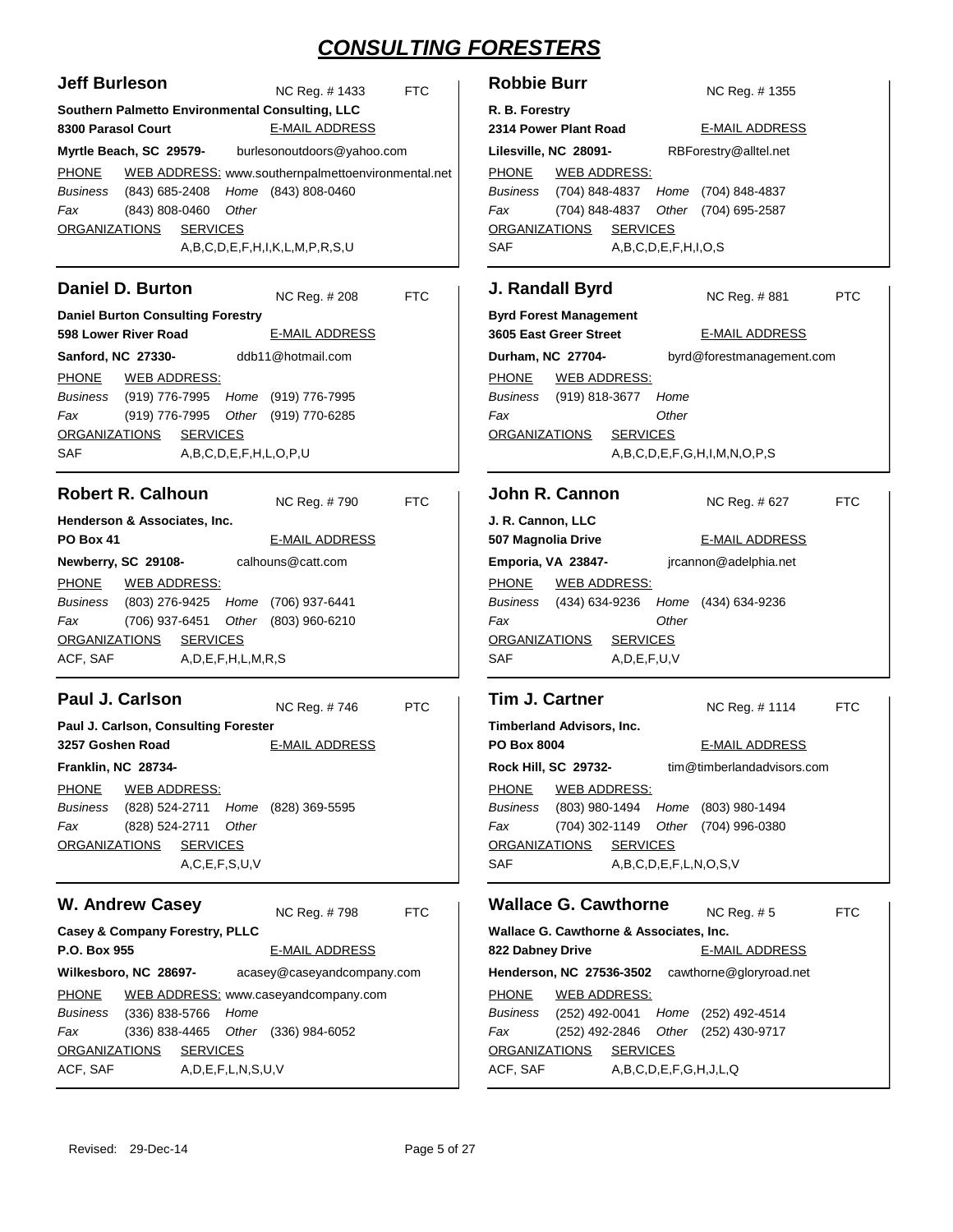| <b>Eric Clark</b>                                       | <b>Remer D. Clifton</b>                                     |
|---------------------------------------------------------|-------------------------------------------------------------|
| NC Reg. # 1019                                          | NC Reg. #460                                                |
| <b>FTC</b>                                              | <b>FTC</b>                                                  |
| <b>Eric Clark</b>                                       | Clifton Forest & Appraisal Service, Inc.                    |
| P O Box 1470                                            | <b>E-MAIL ADDRESS</b>                                       |
| <b>E-MAIL ADDRESS</b>                                   | <b>PO Box 882</b>                                           |
| eric.clark@amforem.biz                                  | appraisals@enia.net                                         |
| Hope Mills, NC 28348-                                   | Statesboro, GA 30458-                                       |
| <b>PHONE</b>                                            | <b>PHONE</b>                                                |
| <b>WEB ADDRESS:</b>                                     | <b>WEB ADDRESS:</b>                                         |
| (910) 426-2734                                          | (912) 489-8250                                              |
| (910) 425-6572                                          | <b>Business</b>                                             |
| Business                                                | Home                                                        |
| Home                                                    | (912) 489-5198                                              |
| (910) 424-0931                                          | Fax                                                         |
| Other                                                   | $(912)$ 489-2066                                            |
| Fax                                                     | Other                                                       |
| <b>SERVICES</b>                                         | <b>ORGANIZATIONS</b>                                        |
| <b>ORGANIZATIONS</b>                                    | <b>SERVICES</b>                                             |
| SAF                                                     | ACF, SAF                                                    |
| A,B,C,D,E,F,G,H,I,L,M,N,O,P,R,S,T,U,V,                  | A,B,C,D,E,F,L,M,V                                           |
| <b>David Bradley Coe</b>                                | <b>Stephen R. Colbert</b>                                   |
| <b>FTC</b>                                              | NC Reg. #1514                                               |
| NC Reg. #649                                            | <b>FTC</b>                                                  |
| <b>Coe Forestry &amp; Surveying</b>                     | <b>Spangler Environmental</b>                               |
| PO Box 36                                               | 224 Fayetteville St Mall, Suite 40                          |
| <b>E-MAIL ADDRESS</b>                                   | <b>E-MAIL ADDRESS</b>                                       |
| coefor@bellsouth.net                                    | Raleigh, NC 27601-                                          |
| Wallburg, NC 27373-                                     | scolbert@spanglerenvironmental.com                          |
| <b>PHONE</b>                                            | <b>PHONE</b>                                                |
| <b>WEB ADDRESS:</b>                                     | WEB ADDRESS: www.spanglerenvironmental.com                  |
| Business                                                | <b>Business</b>                                             |
| (336) 769-4673                                          | (919) 546-0754                                              |
| Home (336) 769-3581                                     | Home (919) 851-4389                                         |
| Other                                                   | Other                                                       |
| Fax                                                     | Fax                                                         |
| (336) 769-4673                                          | (919) 546-0757                                              |
| <b>ORGANIZATIONS</b>                                    | <b>ORGANIZATIONS</b>                                        |
| <b>SERVICES</b>                                         | <b>SERVICES</b>                                             |
| ACF, SAF                                                | SAF                                                         |
| A,B,D,E,F,G,M,O,Q,S                                     | K, R                                                        |
| William G. Coleman Jr.                                  | <b>William David Conard</b>                                 |
| NC Reg. #689                                            | NC Reg. # 593                                               |
| <b>FTC</b>                                              | <b>FTC</b>                                                  |
| Wilson, Wright, Moore & Coleman, Inc.                   | <b>Conard Forestry Services Inc.</b>                        |
| P.O. Box 3007                                           | <b>77 Richmond Road</b>                                     |
| <b>E-MAIL ADDRESS</b>                                   | <b>E-MAIL ADDRESS</b>                                       |
| wmgcdk@aol.com<br>Florence, SC 29502                    | Jackson Springs, NC 27281-                                  |
| <b>PHONE</b>                                            | <b>PHONE</b>                                                |
| <b>WEB ADDRESS:</b>                                     | <b>WEB ADDRESS:</b>                                         |
| Home (843) 393-1388<br>Business<br>(843) 662-1022       | (910) 673-3471<br><b>Business</b><br>Home<br>(910) 673-3471 |
| (843) 669-1170<br>Other<br>Fax                          | Other<br>Fax                                                |
| <b>ORGANIZATIONS</b>                                    | <b>ORGANIZATIONS</b>                                        |
| <b>SERVICES</b>                                         | <b>SERVICES</b>                                             |
| ACF, SAF<br>A,B,C,D,E,F,H,I,L,N                         | A,B,C,D,E,F,G,H,I,L,M,N,O,T,U,V                             |
| <b>Gregory S. Conner</b>                                | J. Locke Conrad, III                                        |
| NC Reg. #1176                                           | NC Reg. #536                                                |
| <b>FTC</b>                                              | <b>FTC</b>                                                  |
| <b>WoodsRun Consutling Forestry, PA</b>                 | J. Locke Conrad III, R.F., ACF; Consulting Forester         |
| <b>PO Box 884</b>                                       | P.O. Box 8488                                               |
| <b>E-MAIL ADDRESS</b>                                   | <b>E-MAIL ADDRESS</b>                                       |
| Elizabethtown, NC 28337- gsconner19@yahoo.com           | jlockeconradiii@aol.com<br>Greenville, NC 27835             |
| WEB ADDRESS: www.woodsrunforestry.com                   | <b>PHONE</b>                                                |
| <b>PHONE</b>                                            | <b>WEB ADDRESS:</b>                                         |
| Home (910) 862-3821<br>Business<br>(910) 876-2459       | (252) 752-1101<br><b>Business</b><br>Home<br>(252) 524-4636 |
| Fax                                                     | Other                                                       |
| Other (910) 876-2459                                    | Fax                                                         |
| <b>ORGANIZATIONS</b>                                    | <b>ORGANIZATIONS</b>                                        |
| <b>SERVICES</b>                                         | <b>SERVICES</b>                                             |
| SAF, ACF                                                | ACF, SAF                                                    |
| A,B,C,D,E,F,L,M,N,P,U,V                                 | A, D, E, F, H, I, L, M, N, O, S, U, V                       |
| <b>Bud Cook</b><br><b>FTC</b><br>NC Reg. #586           | J. Philip Cooley<br>NC Reg. #1235                           |
| <b>Mossy Oak Properties</b>                             | Cooley & Associates, LLC                                    |
| <b>PO Box 85</b>                                        | 12037 Spinnaker Drive                                       |
| <b>E-MAIL ADDRESS</b>                                   | <b>E-MAIL ADDRESS</b>                                       |
| Lake Waccamaw, NC 28450- budcook@mossyoakproperties.com | cooleyp@comporium.net<br>Fort Mill, SC 29708-               |
| <b>PHONE</b>                                            | <b>PHONE</b>                                                |
| WEB ADDRESS: www.mopphillipsland.com                    | <b>WEB ADDRESS:</b>                                         |
| (910) 640-8784<br>Business<br>Home                      | (803) 493-2411<br><b>Business</b><br>Home<br>(803) 548-8760 |
| (910) 640-8784<br>Fax<br>Other                          | Other<br>Fax                                                |
| <b>ORGANIZATIONS</b>                                    | <b>ORGANIZATIONS</b>                                        |
| <b>SERVICES</b>                                         | <b>SERVICES</b>                                             |
| A,B,C,D,E,F,I,L,M,O,V                                   | <b>SAF</b><br>A, D, E, F, L, O, U, V                        |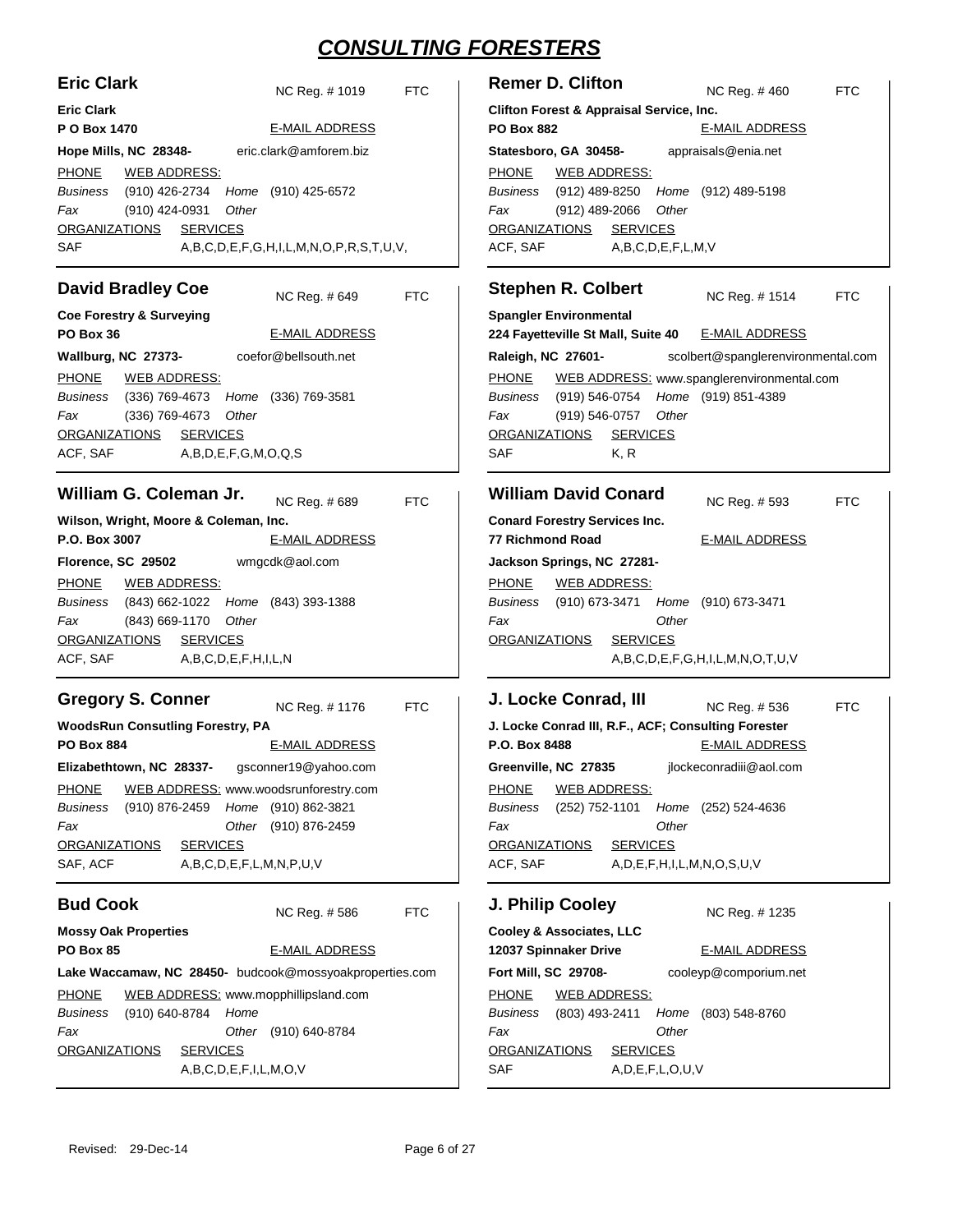| <b>Travis C. Cork, III</b><br>NC Reg. #48                                                                                                                                                                                                                                                                                   | <b>FTC</b> | <b>William T. Crain</b>                                                                                                                                                                                                                                | NC Reg. #908<br><b>FTC</b>                                                                 |
|-----------------------------------------------------------------------------------------------------------------------------------------------------------------------------------------------------------------------------------------------------------------------------------------------------------------------------|------------|--------------------------------------------------------------------------------------------------------------------------------------------------------------------------------------------------------------------------------------------------------|--------------------------------------------------------------------------------------------|
| Carolina Forest Stewards, Inc.<br><b>1434 Hawkins Street</b><br><b>E-MAIL ADDRESS</b>                                                                                                                                                                                                                                       |            | <b>Consulting Forester</b><br>PO Box 10002                                                                                                                                                                                                             | <b>E-MAIL ADDRESS</b>                                                                      |
| cfstewards@sc.rr.com<br>Georgetown, SC 29440-                                                                                                                                                                                                                                                                               |            | Wilmington, NC 28404-2083 WTCrain@hotmail.com                                                                                                                                                                                                          |                                                                                            |
| <b>PHONE</b><br><b>WEB ADDRESS:</b><br>Business<br>(843) 545-9855<br>Home (843) 234-1589<br>Fax<br>(843) 248-5400<br>Other<br><b>SERVICES</b><br><b>ORGANIZATIONS</b><br>SAF<br>A,B,C,D,E,F,H,L                                                                                                                             |            | <b>PHONE</b><br><b>WEB ADDRESS:</b><br>Business<br>$(910) 686 - 2083$<br>Home<br>$(910) 686 - 2083$<br>Fax<br>Other<br><b>SERVICES</b><br><b>ORGANIZATIONS</b><br>SAF<br>A, D, E, F, H, S, T, V                                                        | $(910)$ 686-2083<br>(877) 594-9637                                                         |
| <b>Herb W. Crase</b><br>NC Reg. #911                                                                                                                                                                                                                                                                                        | <b>FTC</b> | <b>Jesse T. Crawford</b>                                                                                                                                                                                                                               | NC Reg. # 843<br><b>FTC</b>                                                                |
| <b>Herb's Tree Service</b><br><b>E-MAIL ADDRESS</b><br>108 Nancy Drive<br>Elizabeth City, NC 27909-                                                                                                                                                                                                                         |            | Forest Resources Management, Inc.<br>764 Dunluce Road<br>King William, VA 23086-                                                                                                                                                                       | <b>E-MAIL ADDRESS</b><br>frmjess@bealenet.com                                              |
| <b>PHONE</b><br><b>WEB ADDRESS:</b><br>Business<br>$(252)$ 264-3154 Home $(252)$ 264-3154<br>Other<br>Fax<br>ORGANIZATIONS<br><b>SERVICES</b><br>A, C, E, F, H, I, P, S, T, U, V                                                                                                                                            |            | <b>PHONE</b><br><b>WEB ADDRESS:</b><br>Business<br>(804) 769-3948<br>Home<br>Other<br>Fax<br>(804) 769-0853<br><b>SERVICES</b><br><b>ORGANIZATIONS</b><br>ACF, SAF<br>A, D, E, F, M, N, O, S, U                                                        | (804) 769-4341                                                                             |
| <b>Clay Creed</b><br>NC Reg. # 1655                                                                                                                                                                                                                                                                                         | <b>FTC</b> | <b>Jay Crowder</b>                                                                                                                                                                                                                                     | NC Reg. # 1116                                                                             |
| G. Clay Creed, Forestry Consultant<br><b>PO Box 1073</b><br><b>E-MAIL ADDRESS</b><br>Laurinburg, NC 28353-<br>clay@shoeheelmanagement.com<br><b>PHONE</b><br><u>WEB ADDRESS:</u><br>Business<br>(910) 610-5841<br>Home<br>Fax<br>Other<br><b>ORGANIZATIONS</b><br><b>SERVICES</b><br>SAF<br>A,B,C,D,E,F,H,I,L.M,N,O,P,S,T,U |            | <b>Consulting Forester</b><br>29 Jerusalem Road<br>Boydton, VA 23917-<br><b>PHONE</b><br><u>WEB ADDRESS:</u><br>(434) 689-3011<br><b>Business</b><br>(434) 689-3011<br>Fax<br><b>SERVICES</b><br><b>ORGANIZATIONS</b><br>SAF<br>A, C, D, E, F, G, O, U | <b>E-MAIL ADDRESS</b><br>crowderj@buggs.net<br>Home (434) 689-2532<br>Other (434) 917-0382 |
| <b>John Michael Crump</b><br>NC Reg. #494<br>Michael Neal & Associates, Inc.<br>PO Box 37<br><b>E-MAIL ADDRESS</b><br>johncrump@coastalnet.com<br>Colerain, NC 27924<br><b>PHONE</b><br><b>WEB ADDRESS:</b><br>Business<br>(252) 356-2747<br>Home (252) 356-2808                                                            | <b>FTC</b> | <b>John Culp</b><br><b>Blue Ridge Forestry</b><br><b>163 Vermont Avenue</b><br>Asheville, NC 28806-<br><b>PHONE</b><br>WEB ADDRESS: www.blueridgeforestry.com<br>Business<br>(828) 761-1896<br>Home                                                    | <b>FTC</b><br>NC Reg. # 1118<br><b>E-MAIL ADDRESS</b><br>john@wncblueridge.com             |
| Fax<br>$(252)$ 356-1206<br>Other<br><b>SERVICES</b><br><b>ORGANIZATIONS</b><br>SAF<br>A,B,C,D,E,H,I,L,M,S,U,V                                                                                                                                                                                                               |            | Fax<br><b>ORGANIZATIONS</b><br><b>SERVICES</b><br>SAF<br>A, B, C, D, E, F, G, H, L, M, N, O, T                                                                                                                                                         | Other (828) 712-4910                                                                       |
| <b>Wilbert E. Dahlem</b><br>NC Reg. #1048                                                                                                                                                                                                                                                                                   | <b>FTC</b> | J. Howard Daniel, Jr.                                                                                                                                                                                                                                  | NC Reg. #812<br>FTC                                                                        |
| Roanoke Forestry, Inc.<br>506 Virginia Street<br><b>E-MAIL ADDRESS</b>                                                                                                                                                                                                                                                      |            | <b>Michael D. Neal &amp; Associates</b><br>PO Box 37                                                                                                                                                                                                   | <b>E-MAIL ADDRESS</b>                                                                      |
| Roanoke Rapids, NC 27870- dahlew@charter.net<br><b>PHONE</b><br><b>WEB ADDRESS:</b><br>Business<br>$(252)$ 535-1583<br>Home (252) 535-1583<br>Fax<br>Other<br>$(252)$ 578-4900<br><b>ORGANIZATIONS</b><br><b>SERVICES</b><br><b>SAF</b><br>A, D, E, F, I, P                                                                 |            | Colerain, NC 27924-<br><b>PHONE</b><br><b>WEB ADDRESS:</b><br>Business<br>(252) 356-2747<br>Other<br>Fax<br><b>ORGANIZATIONS</b><br><b>SERVICES</b><br>SAF<br>A,B,C,D,E,F,H,I,L,N,O,P,U,V                                                              | Home (252) 792-1377                                                                        |

| <b>PO Box 10002</b>                                                                           |                                              | <b>E-MAIL ADDRESS</b> |            |  |
|-----------------------------------------------------------------------------------------------|----------------------------------------------|-----------------------|------------|--|
| Wilmington, NC 28404-2083 WTCrain@hotmail.com                                                 |                                              |                       |            |  |
| <b>PHONE</b>                                                                                  | <b>WEB ADDRESS:</b>                          |                       |            |  |
|                                                                                               | Business (910) 686-2083 Home (910) 686-2083  |                       |            |  |
| Fax                                                                                           | (910) 686-2083 Other (877) 594-9637          |                       |            |  |
|                                                                                               | ORGANIZATIONS SERVICES                       |                       |            |  |
| <b>SAF</b>                                                                                    | A, D, E, F, H, S, T, V                       |                       |            |  |
|                                                                                               |                                              |                       |            |  |
|                                                                                               | <b>Jesse T. Crawford</b>                     | NC Reg. #843          | <b>FTC</b> |  |
|                                                                                               | Forest Resources Management, Inc.            |                       |            |  |
| 764 Dunluce Road                                                                              |                                              | <b>E-MAIL ADDRESS</b> |            |  |
|                                                                                               | King William, VA 23086- frmjess@bealenet.com |                       |            |  |
|                                                                                               | PHONE WEB ADDRESS:                           |                       |            |  |
|                                                                                               | Business (804) 769-3948 Home (804) 769-4341  |                       |            |  |
| Fax                                                                                           | (804) 769-0853 Other                         |                       |            |  |
|                                                                                               | ORGANIZATIONS SERVICES                       |                       |            |  |
| ACF, SAF                                                                                      | A, D, E, F, M, N, O, S, U                    |                       |            |  |
|                                                                                               |                                              |                       |            |  |
| <b>Jay Crowder</b><br>NC Reg. # 1116                                                          |                                              |                       |            |  |
|                                                                                               | <b>Consulting Forester</b>                   |                       |            |  |
| 29 Jerusalem Road                                                                             |                                              | <b>E-MAIL ADDRESS</b> |            |  |
|                                                                                               | Boydton, VA 23917-                           | crowderj@buggs.net    |            |  |
|                                                                                               | PHONE WEB ADDRESS:                           |                       |            |  |
|                                                                                               | Business (434) 689-3011 Home (434) 689-2532  |                       |            |  |
| Fax                                                                                           | (434) 689-3011 Other (434) 917-0382          |                       |            |  |
|                                                                                               | ORGANIZATIONS SERVICES                       |                       |            |  |
| <b>SAF</b>                                                                                    | A, C, D, E, F, G, O, U                       |                       |            |  |
|                                                                                               |                                              |                       |            |  |
| <b>John Culp</b>                                                                              |                                              |                       |            |  |
|                                                                                               | <b>Blue Ridge Forestry</b>                   | NC Reg. # 1118        | <b>FTC</b> |  |
|                                                                                               | <b>163 Vermont Avenue</b>                    | <b>E-MAIL ADDRESS</b> |            |  |
|                                                                                               |                                              |                       |            |  |
| john@wncblueridge.com<br>Asheville, NC 28806-<br>PHONE WEB ADDRESS: www.blueridgeforestry.com |                                              |                       |            |  |
|                                                                                               | (828) 761-1896 Home                          |                       |            |  |
| Business                                                                                      |                                              |                       |            |  |

Revised: 29-Dec-14 Page 7 of 27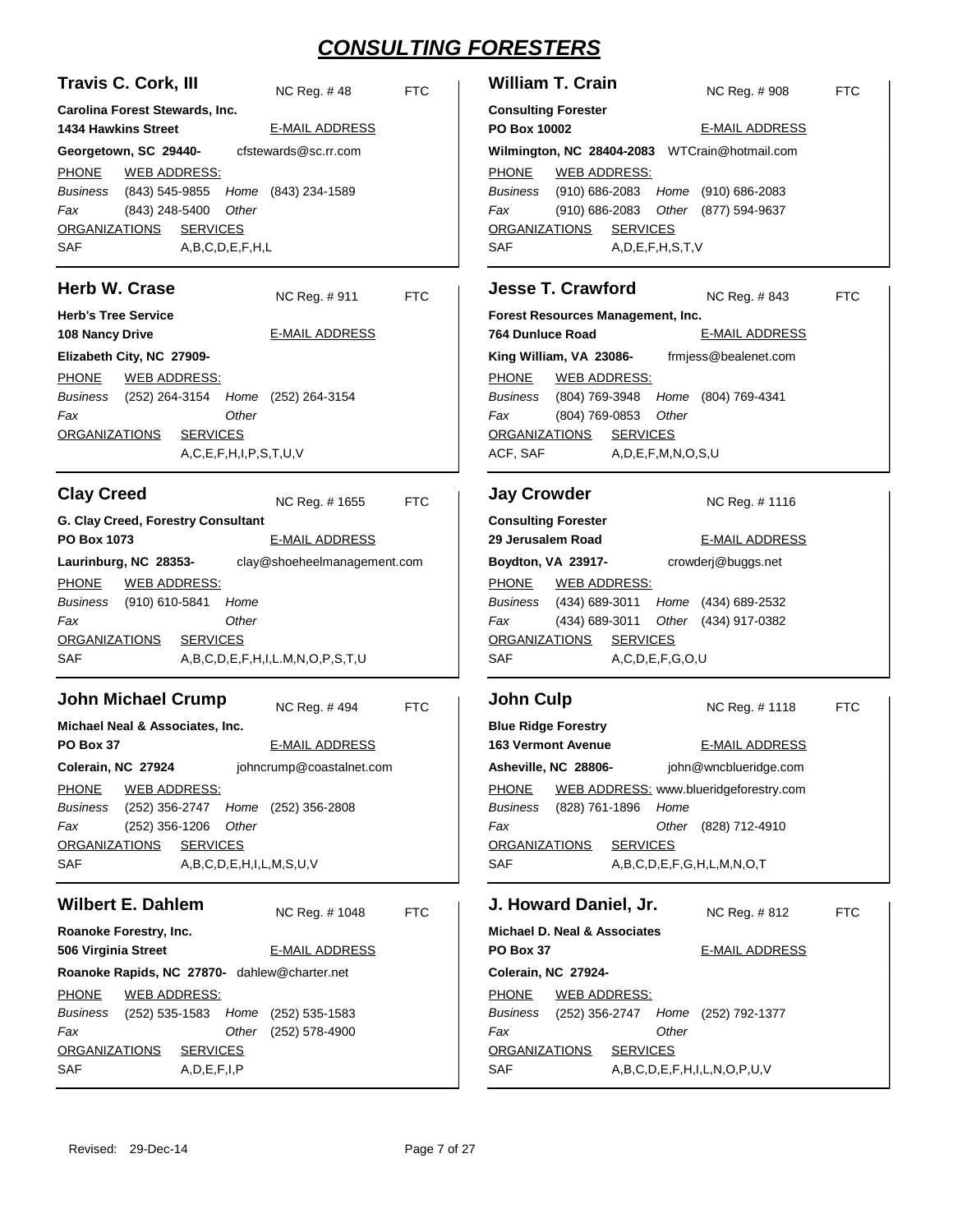| <b>Hunter Darden, III</b><br>NC Reg. #107<br><b>FTC</b>                                                                                                                                                                                                                                                                                                                                                                              | Charles M. Davis, Jr.<br><b>FTC</b><br>NC Reg. #755                                                                                                                                                                                                                                                                                                                                                                             |
|--------------------------------------------------------------------------------------------------------------------------------------------------------------------------------------------------------------------------------------------------------------------------------------------------------------------------------------------------------------------------------------------------------------------------------------|---------------------------------------------------------------------------------------------------------------------------------------------------------------------------------------------------------------------------------------------------------------------------------------------------------------------------------------------------------------------------------------------------------------------------------|
| <b>Consulting Forester</b><br>19311 Rosemont Rd.<br><b>E-MAIL ADDRESS</b>                                                                                                                                                                                                                                                                                                                                                            | <b>Forest Management Specialists</b><br><b>PO Box 562</b><br><b>E-MAIL ADDRESS</b>                                                                                                                                                                                                                                                                                                                                              |
| Franklin, VA 23851<br><b>PHONE</b><br><b>WEB ADDRESS:</b><br>Business<br>(757) 647-8242 Home<br>(757) 562-2520<br>Fax<br>(757) 562-0111<br>Other (757) 647-8242<br><b>SERVICES</b><br><b>ORGANIZATIONS</b><br>ACF, SAF<br>A, C, D, E, F, G, O, R                                                                                                                                                                                     | piedsurvey@ncol.net<br>Louisburg, NC 27549<br><b>PHONE</b><br><b>WEB ADDRESS:</b><br><b>Business</b><br>(919) 496-3797<br>Home<br>(919) 496-3225<br>(919) 496-5157<br>Other (919) 495-2320<br>Fax<br><b>SERVICES</b><br><b>ORGANIZATIONS</b><br>SAF<br>A,B,C,D,E,F,Q                                                                                                                                                            |
| <b>Justin "Dub" Davis</b><br>NC Reg. #1725<br><b>FTC</b>                                                                                                                                                                                                                                                                                                                                                                             | <b>Paul Dean</b><br><b>PTC</b><br>NC Reg. #1583                                                                                                                                                                                                                                                                                                                                                                                 |
| <b>Wright-McKinley Forestry</b><br><b>E-MAIL ADDRESS</b><br><b>PO Box 561</b><br>Beulaville, NC 28518-<br>wmforestry@gmail.com<br><b>PHONE</b><br><b>WEB ADDRESS:</b><br>Business<br>(910) 290-3373<br>Home<br>Other<br>Fax<br><b>ORGANIZATIONS</b><br><b>SERVICES</b><br>A,B,C,D,E,F,G,H,I,K,L,M,N,O,R,S,T,U,V                                                                                                                      | <b>Forest Resource Services</b><br><b>E-MAIL ADDRESS</b><br>7625 Roberts Road<br>Cary, NC 27519-<br>dean3384@bellsouth.net<br><b>PHONE</b><br>WEB ADDRESS: www.deanconsulting.biz/fr.html<br>Business<br>(919) 389-7855 Home (919) 387-0141<br>(919) 363-1647<br>Other<br>Fax<br><b>ORGANIZATIONS</b><br><b>SERVICES</b><br><b>SAF</b><br>A, C, D, E, F, N, S, V                                                                |
| Ronald C. Dickson, Jr.<br>NC Reg. # 1547<br><b>FTC</b><br>Duckworth Forestry & Realty, Inc.<br><b>PO Box 143</b><br><b>E-MAIL ADDRESS</b>                                                                                                                                                                                                                                                                                            | <b>Derek S. Dougherty</b><br>NC Reg. # 1029<br><b>FTC</b><br>Dougherty & Dougherty Forestry Services, Inc.<br>PO Box 82013<br><b>E-MAIL ADDRESS</b>                                                                                                                                                                                                                                                                             |
| Rocky Mount, NC 27802-0143 dicksonbirddog@aol.com<br><b>WEB ADDRESS:</b><br><b>PHONE</b><br>(252) 442-1536 Home (252) 823-3060<br>Business<br>(252) 442-5964 Other (252) 907-0314<br>Fax<br><b>SERVICES</b><br><b>ORGANIZATIONS</b><br>SAF<br>A,B,C,D,E,F,G,I,P,S                                                                                                                                                                    | ddougherty@progressiveforestry.com<br>Athens, GA 30608-<br>WEB ADDRESS: www.progressiveforestry.com<br><b>PHONE</b><br>(888) 285-0947<br>Home<br>Business<br>(706) 783-3334 Other (910) 827-4290<br>Fax<br><b>ORGANIZATIONS</b><br><b>SERVICES</b><br>SAF<br>A,B,C,D,E,H,I,L,M,O,P,S                                                                                                                                            |
| K. Todd Dowdle<br><b>FTC</b><br>NC Reg. #1278<br>Yadkin Forestry & Realty, PLLC<br><b>E-MAIL ADDRESS</b><br><b>382 Crystal Bay Drive</b><br>yadkinforestry@gmail.com<br>Denton, NC 27239-<br>WEB ADDRESS: www.yadkinforestry.com<br><b>PHONE</b><br>(336) 465-2323 Home (336) 465-2323<br>Business<br>Fax<br>(336) 859-5171 Other (336) 465-2323<br><b>ORGANIZATIONS</b><br><b>SERVICES</b><br>ACF, SAF<br>A,B,C,D,E,F,G,I,L,N,O,P,U | <b>William M. Dryman</b><br>NC Reg. # 1155<br><b>FTC</b><br>Bernard and Dryman Consulting Forestry, Inc.<br><b>E-MAIL ADDRESS</b><br>P.O. Box 344<br>Timberlake, NC 27583-0344 Wdryman@aol.com<br><b>WEB ADDRESS:</b><br><b>PHONE</b><br>(336) 364-9203 Home (336) 364-4708<br>Business<br>(336) 364-9204 Other (919) 417-8872<br>Fax<br><b>ORGANIZATIONS</b><br><b>SERVICES</b><br>ACF, SAF<br>A,B,C,D,E,F,H,I,L,M,N,O,P,S,T,U |
| <b>Bradley C. Duckworth</b><br>NC Reg. #884                                                                                                                                                                                                                                                                                                                                                                                          | <b>Charles J. Duckworth</b><br>NC Reg. # 108<br><b>FTC</b>                                                                                                                                                                                                                                                                                                                                                                      |
| <b>Consulting Forester</b><br>3629 Temperance Hall Road<br><b>E-MAIL ADDRESS</b><br>Elm City, NC 27822-<br><b>PHONE</b><br><b>WEB ADDRESS:</b><br>Business<br>Home (252) 446-4596<br>Fax<br>Other (252) 903-9954<br><b>ORGANIZATIONS</b><br><b>SERVICES</b><br>SAF, CF<br>A,B,C,D,E,F,G,H,L,M,N,O,S                                                                                                                                  | Duckworth Forestry & Realty, Inc.<br>P.O. Box 143<br><b>E-MAIL ADDRESS</b><br>dfrinc2000@aol.com<br>Rocky Mount, NC 27802<br><b>WEB ADDRESS:</b><br><b>PHONE</b><br>(252) 442-1536 Home (252) 442-7678<br>Business<br>(252) 442-5964 Other (252) 450-9073<br>Fax<br><b>ORGANIZATIONS</b><br><b>SERVICES</b><br>ACF, SAF, CF<br>A,B,C,D,E,F,H,L,N,O,Q,R                                                                          |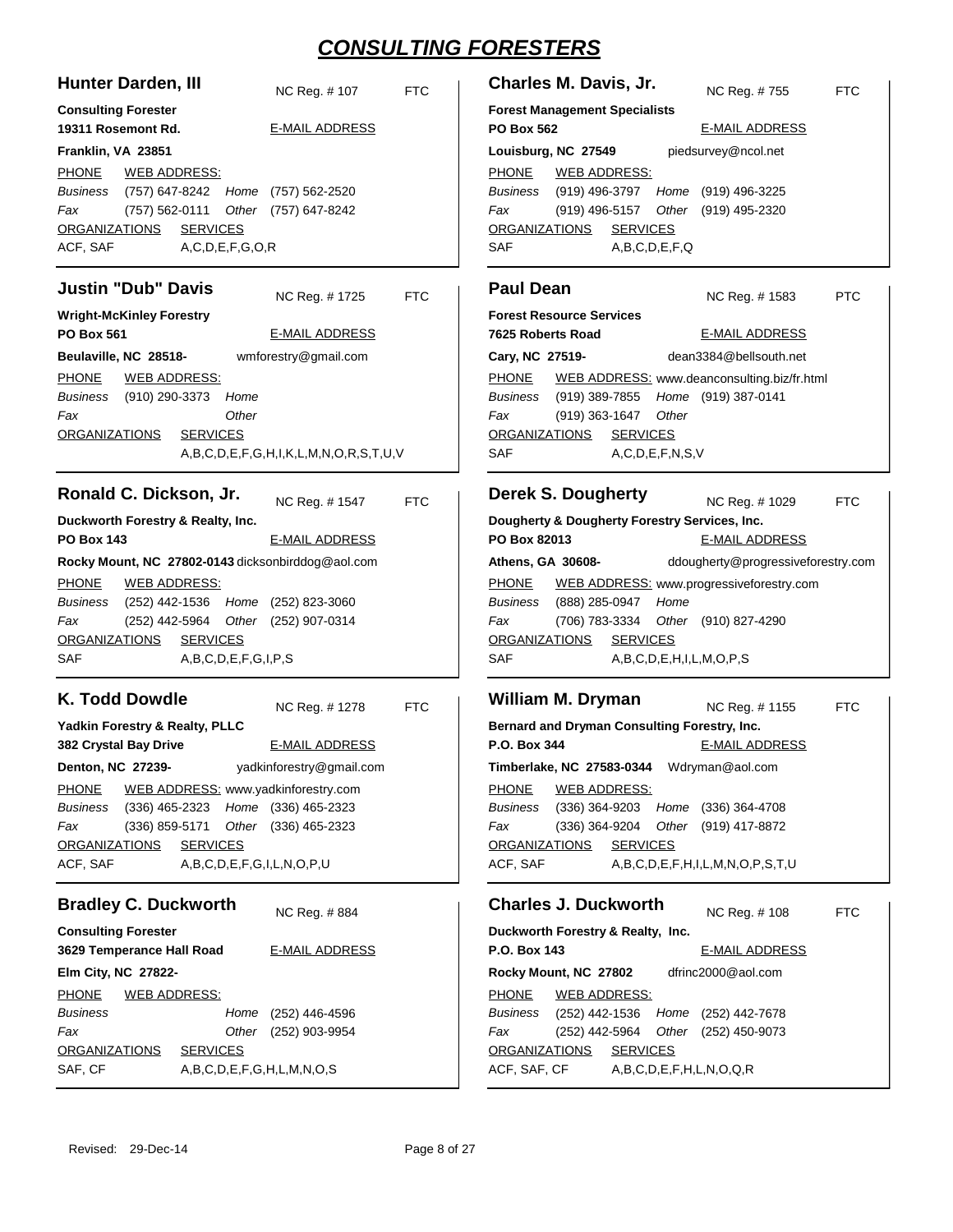| Earl L. Dutton                                                                                                                                                                                                                               | <b>Thomas J. Edmonds</b>                                                                                                                                                          |
|----------------------------------------------------------------------------------------------------------------------------------------------------------------------------------------------------------------------------------------------|-----------------------------------------------------------------------------------------------------------------------------------------------------------------------------------|
| <b>FTC</b>                                                                                                                                                                                                                                   | <b>FTC</b>                                                                                                                                                                        |
| NC Reg. # 226                                                                                                                                                                                                                                | NC Reg. # 643                                                                                                                                                                     |
| Forestland Services, Inc.                                                                                                                                                                                                                    | <b>Edmonds Forestry Consulting</b>                                                                                                                                                |
| P.O. Box 1053                                                                                                                                                                                                                                | 619 Hyco Hills Road                                                                                                                                                               |
| <b>E-MAIL ADDRESS</b>                                                                                                                                                                                                                        | <b>E-MAIL ADDRESS</b>                                                                                                                                                             |
| eld@forlanser.com                                                                                                                                                                                                                            | tedmonds@mebtel.net                                                                                                                                                               |
| Dillon, SC 29536-1053                                                                                                                                                                                                                        | Semora, NC 27343                                                                                                                                                                  |
| <b>PHONE</b><br><b>WEB ADDRESS:</b><br><b>Business</b><br>(843) 774-2017<br>Home<br>(843) 774-6355<br>(843) 774-5695<br>Fax<br>Other<br>(843) 841-7863<br><b>ORGANIZATIONS</b><br><b>SERVICES</b><br>ACF, SAF<br>A,B,C,D,E,F,G,H,L,M,N,O,P,S | <b>PHONE</b><br><b>WEB ADDRESS:</b><br><b>Business</b><br>Home (336) 234-8921<br>Other<br>Fax<br><b>SERVICES</b><br><b>ORGANIZATIONS</b><br>A, C, D, E, F, G, K, L, N, O, S, U, V |
| <b>Daniel W. Edwards</b>                                                                                                                                                                                                                     | Robert L. Edwards, Sr.                                                                                                                                                            |
| NC Reg. # 612                                                                                                                                                                                                                                | NC Reg. #439                                                                                                                                                                      |
| <b>FTC</b>                                                                                                                                                                                                                                   | <b>FTC</b>                                                                                                                                                                        |
| Daniel W. Edwards, Consulting Forester P.A.                                                                                                                                                                                                  | <b>Edwards Real Estate &amp; Forestry Consulting</b>                                                                                                                              |
| P.O. Box 633                                                                                                                                                                                                                                 | 960 Foxfire Road                                                                                                                                                                  |
| <b>E-MAIL ADDRESS</b>                                                                                                                                                                                                                        | <b>E-MAIL ADDRESS</b>                                                                                                                                                             |
| dan.edwards17@yahoo.com                                                                                                                                                                                                                      | Aberdeen, NC 28315-5650                                                                                                                                                           |
| Asheboro, NC 27204-0633                                                                                                                                                                                                                      | robdianne@nc.rr.com                                                                                                                                                               |
| <b>PHONE</b>                                                                                                                                                                                                                                 | <b>PHONE</b>                                                                                                                                                                      |
| <b>WEB ADDRESS:</b>                                                                                                                                                                                                                          | WEB ADDRESS: www.edwardsrealestate.net                                                                                                                                            |
| <b>Business</b><br>(336) 626-0272<br>Home<br>(336) 626-0272                                                                                                                                                                                  | <b>Business</b><br>(910) 673-1884<br>Home (910) 255-0671                                                                                                                          |
| Fax<br>(336) 626-2128<br>Other<br>(336) 953-5630                                                                                                                                                                                             | Fax<br>(910) 255-0261<br>Other                                                                                                                                                    |
| <b>ORGANIZATIONS</b>                                                                                                                                                                                                                         | <b>ORGANIZATIONS</b>                                                                                                                                                              |
| <b>SERVICES</b>                                                                                                                                                                                                                              | <b>SERVICES</b>                                                                                                                                                                   |
| ACF, SAF<br>A,B,D,E,F,H,I,L,N,O                                                                                                                                                                                                              | A,B,C,D,E,F,H,I,L,N,O,P                                                                                                                                                           |
| <b>Wilson Faquin</b>                                                                                                                                                                                                                         | <b>Michael D. Fernandez</b>                                                                                                                                                       |
| NC Reg. # 1427                                                                                                                                                                                                                               | NC Reg. # 637                                                                                                                                                                     |
| <b>FTC</b>                                                                                                                                                                                                                                   | <b>FTC</b>                                                                                                                                                                        |
| Seedlings to Sawtimber, Inc.                                                                                                                                                                                                                 | Forestree Management Co., Inc.                                                                                                                                                    |
| PO Box 61436                                                                                                                                                                                                                                 | 4038 Flag Pond Loop Rd.                                                                                                                                                           |
| <b>E-MAIL ADDRESS</b>                                                                                                                                                                                                                        | <b>E-MAIL ADDRESS</b>                                                                                                                                                             |
| seedlingstosawtimber@hotmail.com                                                                                                                                                                                                             | Spring Hope, NC 27882                                                                                                                                                             |
| Raleigh, NC 27661-                                                                                                                                                                                                                           | pegsmichae@aol.com                                                                                                                                                                |
| <b>PHONE</b>                                                                                                                                                                                                                                 | <b>PHONE</b>                                                                                                                                                                      |
| <b>WEB ADDRESS:</b>                                                                                                                                                                                                                          | <b>WEB ADDRESS:</b>                                                                                                                                                               |
| <b>Business</b><br>(919) 850-1325<br>(919) 878-0941<br>Home                                                                                                                                                                                  | <b>Business</b><br>(252) 478-3853<br>Home (252) 478-3850                                                                                                                          |
| Fax<br>(919) 341-8900<br>Other<br>(919) 215-0092                                                                                                                                                                                             | Fax<br>(252) 478-3868<br>Other                                                                                                                                                    |
| <b>ORGANIZATIONS</b>                                                                                                                                                                                                                         | <b>ORGANIZATIONS</b>                                                                                                                                                              |
| <b>SERVICES</b>                                                                                                                                                                                                                              | <b>SERVICES</b>                                                                                                                                                                   |
| <b>SAF</b><br>A,B,C,D,E,F,H,L,M,N,O,P,S                                                                                                                                                                                                      | A,B,C,I,P,S                                                                                                                                                                       |
|                                                                                                                                                                                                                                              |                                                                                                                                                                                   |
| John M. Filer                                                                                                                                                                                                                                | <b>Rodney Finkbiner</b>                                                                                                                                                           |
| NC Reg. # 1085                                                                                                                                                                                                                               | NC Reg. #914                                                                                                                                                                      |
| <b>FTC</b>                                                                                                                                                                                                                                   | <b>FTC</b>                                                                                                                                                                        |
| <b>Filer Forestry</b>                                                                                                                                                                                                                        | <b>Carolina Forestry</b>                                                                                                                                                          |
| <b>E-MAIL ADDRESS</b>                                                                                                                                                                                                                        | 314 W. Millbrook Rd, Suite 121                                                                                                                                                    |
| P.O. Box 1057                                                                                                                                                                                                                                | <b>E-MAIL ADDRESS</b>                                                                                                                                                             |
| fileron@earthlink.net                                                                                                                                                                                                                        | info@carolinaforestry.com                                                                                                                                                         |
| Carrboro, NC 27510-                                                                                                                                                                                                                          | Raleigh, NC 27609-                                                                                                                                                                |
| <b>PHONE</b>                                                                                                                                                                                                                                 | <b>PHONE</b>                                                                                                                                                                      |
| <b>WEB ADDRESS:</b>                                                                                                                                                                                                                          | <b>WEB ADDRESS:</b>                                                                                                                                                               |
| (919) 942-5372<br><b>Business</b><br>Home<br>(919) 942-5372                                                                                                                                                                                  | (919) 510-4663<br><b>Business</b><br>Home (919) 789-0226                                                                                                                          |
| Fax<br>Other<br>(919) 818-0263                                                                                                                                                                                                               | (866) 557-3064<br>Other<br>(800) 706-8280<br>Fax                                                                                                                                  |
| <b>ORGANIZATIONS</b>                                                                                                                                                                                                                         | <b>SERVICES</b>                                                                                                                                                                   |
| <b>SERVICES</b>                                                                                                                                                                                                                              | <b>ORGANIZATIONS</b>                                                                                                                                                              |
| SAF<br>A,B,C,D,E,F,H,I,M,N,P,S,T                                                                                                                                                                                                             | A,B,D,E,F,H,L,N,O,Q,S,T                                                                                                                                                           |
|                                                                                                                                                                                                                                              |                                                                                                                                                                                   |
| James Y. Fisher, II                                                                                                                                                                                                                          | Robert H.Folk, III                                                                                                                                                                |
| NC Reg. #1443                                                                                                                                                                                                                                | NC Reg. # 1086                                                                                                                                                                    |
| <b>FTC</b>                                                                                                                                                                                                                                   | <b>FTC</b>                                                                                                                                                                        |
| <b>Fisher Forestry Environmental Management</b>                                                                                                                                                                                              | Folk Land Management, Inc.                                                                                                                                                        |
| <b>E-MAIL ADDRESS</b>                                                                                                                                                                                                                        | 3534 White Hall Road                                                                                                                                                              |
| 308 Jasmine Drive                                                                                                                                                                                                                            | <b>E-MAIL ADDRESS</b>                                                                                                                                                             |
|                                                                                                                                                                                                                                              |                                                                                                                                                                                   |
| fisherforestry@gmail.com                                                                                                                                                                                                                     | Green Pond, SC 29446-                                                                                                                                                             |
| <b>Conway, SC 29527-</b>                                                                                                                                                                                                                     | flm@lowcountry.com                                                                                                                                                                |
| WEB ADDRESS: wideworldofwildlife.webs.com                                                                                                                                                                                                    | <b>PHONE</b>                                                                                                                                                                      |
| <b>PHONE</b>                                                                                                                                                                                                                                 | <b>WEB ADDRESS:</b>                                                                                                                                                               |
| Home (843) 488-1414<br><b>Business</b><br>(843) 902-3388                                                                                                                                                                                     | (843) 844-2290<br><b>Business</b><br>Home<br>(843) 844-2059                                                                                                                       |
| Fax<br>(843) 488-1414<br>Other<br><b>ORGANIZATIONS</b><br><b>SERVICES</b>                                                                                                                                                                    | (843) 844-8231<br>Fax<br>Other<br>(843) 893-7366<br><b>ORGANIZATIONS</b><br><b>SERVICES</b>                                                                                       |
| $A,B,C,D,E,F,G,H,I,K,L,M,N,O,P,Q,R,S,T,U$                                                                                                                                                                                                    | ACF, ISA, SAF<br>A,B,D,E,F,R,S,T                                                                                                                                                  |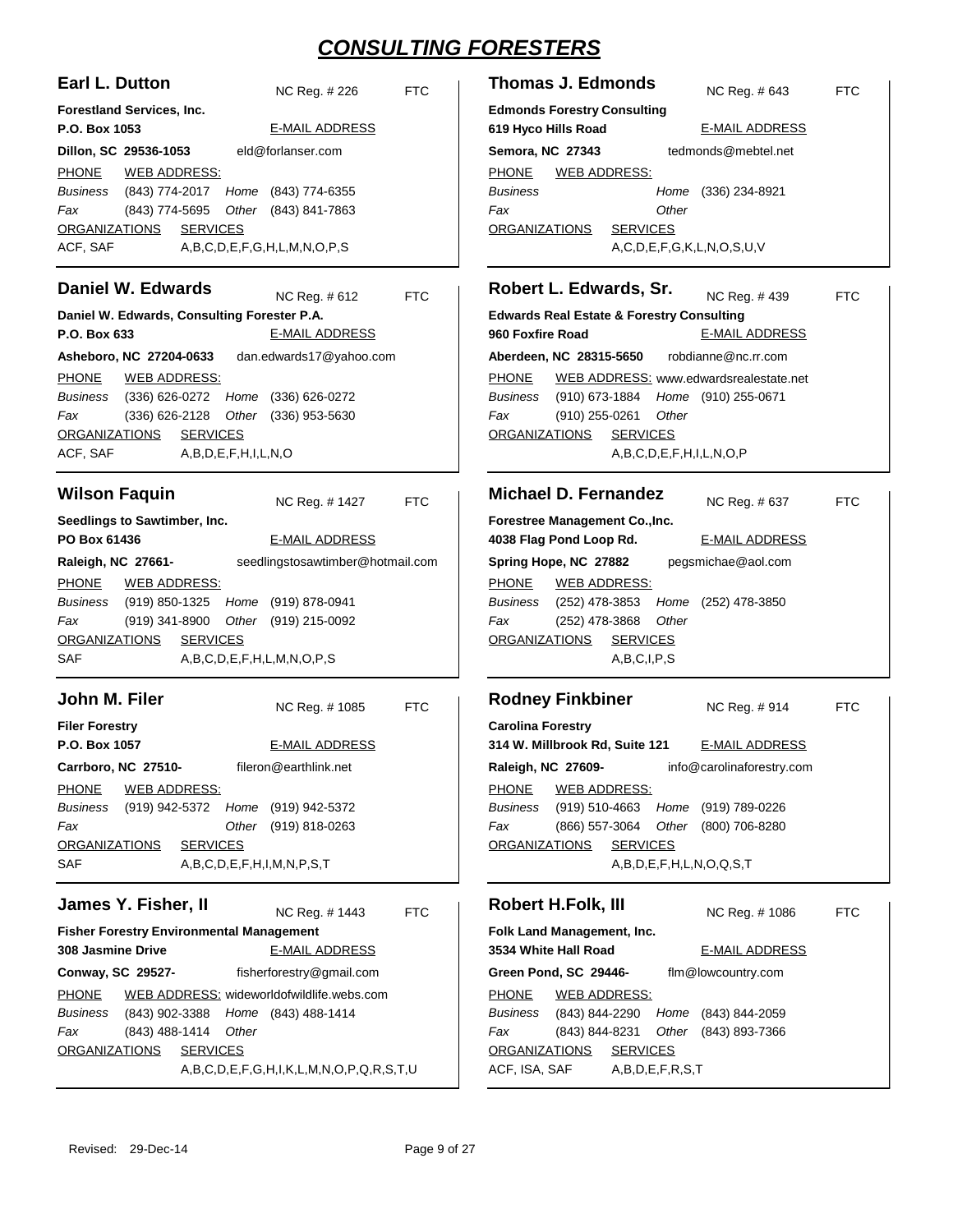| R. Fred Foster | NC Reg. #1119 | <b>FTC</b> |
|----------------|---------------|------------|
|                |               |            |

**8 Turnberry Place**

**Foster Forestry Consultants**

#### E-MAIL ADDRESS

| Arden, NC 28704-       |                      |                        | foster@buncombe.main.nc.us                  |
|------------------------|----------------------|------------------------|---------------------------------------------|
| PHONE WEB ADDRESS:     |                      |                        |                                             |
|                        |                      |                        | Business (828) 684-6728 Home (828) 684-6728 |
| Fax                    | (828) 777-2733 Other |                        |                                             |
| ORGANIZATIONS SERVICES |                      |                        |                                             |
| SAF                    |                      | A, D, E, F, H, M, U, V |                                             |

#### **Kenton H. Fullbright**

NC Reg. # FTC

**Gelbert, Fullbright & Randolph Forestry Consultants 8394 Six Forks Road, Suite 203** E-MAIL ADDRESS

**Raleigh, NC 27615** kfullbright@gfrforestry.com PHONE (919) 841-0089 *Home* (919) 841-0085 (919) 522-5890 *Other* ACF, SAF A,B,C,D,E,F,H,I,K,M,N,O,P,R,S,T,U,V *Business Fax* ORGANIZATIONS SERVICES WEB ADDRESS: www.gfrforestry.com

### **William F. Gillette**

NC Reg. # FTC

| Rock Springs Forestry, Inc. |              |  |                                             |
|-----------------------------|--------------|--|---------------------------------------------|
| P.O. Box 279                |              |  | E-MAIL ADDRESS                              |
| Capron, VA 23829-           |              |  | rockspringsforestry@hotmail.com             |
| PHONE                       | WEB ADDRESS: |  |                                             |
|                             |              |  | Business (434) 658-3123 Home (434) 658-3123 |
| Fax                         |              |  | (434) 658-3123 Other (757) 377-8762         |
| ORGANIZATIONS SERVICES      |              |  |                                             |
|                             |              |  | A.B.C.D.E.F.G.H.I.O.P.S.U.V                 |

#### **Michael J. Grant**

NC Reg. # FTC

**Michael J. Grant Forestry Consultant 825 Mt. Valley Road Blythewood, SC 29016-** E-MAIL ADDRESS mikejamesgrant@aol.com PHONE (803) 714-0655 (803) 714-0655 *Home* (803) 714-7132 (803) 360-4043 *Other* ACF, SAF A,B,C,D,E,F,H,L,M,N,O,P,S,U,V *Business Fax* ORGANIZATIONS SERVICES WEB ADDRESS:

## **R. Larry Greene**

NC Reg. #

**R. L. Greene Surveying & Mapping 61 Logan Street Marion, NC 28752-** E-MAIL ADDRESS rlgsur@wnclink.com PHONE (828) 652-3220 (828) 652-3466 *Home* (828) 652-4003 SAF C,D,E,Q *Business Fax Other* ORGANIZATIONS SERVICES WEB ADDRESS:

#### **Douglas J. Frederick**

**Quality Woods, LLC**

NC Reg. # FTC

**4405 Dewees Court Raleigh, NC 27612-** E-MAIL ADDRESS doug@qualitywoodsllc.com PHONE (919) 349-2224 (919) 787-5829 *Home* (919) 831-1121 SAF A,B,C,D,E,F,H,K,L,P,R,S,T *Business Fax Other* ORGANIZATIONS SERVICES WEB ADDRESS:

#### **Jerome G. Gaertner**

**North State Forestry Consulting** NC Reg. # FTC

**1207 Watauga Street Raleigh, NC 27604-** E-MAIL ADDRESS northstate1@juno.com PHONE (919) 833-6199 (919) 833-6199 *Home* (919) 210-0828 SAF, FSG, NCFA A,B,C,D,E,F,G,L,R,U,V *Business Fax Other* ORGANIZATIONS SERVICES WEB ADDRESS:

#### **Gary R. Gilreath**

NC Reg. # FTC

**Forest Management, LLC 3479 Mount Vernon Road Wadesboro, NC 28170-** E-MAIL ADDRESS grgilreath@windstream.net PHONE (704) 826-8826 *Home* (704) 826-6281 (704) 695-5591 *Other* ACF, SAF, FLA, N A,B,C,D,E,F,H,I,O,U,V *Business Fax* ORGANIZATIONS SERVICES WEB ADDRESS:

#### **James M. Gray JMG Forestry, Inc. 128 Chicora Club Drive Dunn, NC 28334-** NC Reg. # FTC E-MAIL ADDRESS jmgray1@earthlink.net PHONE (910) 897-6765 (910) 897-6765 *Home* (910) 897-4454 (910) 891-7376 *Other* ACF, SAF A,B,C,D,E,F,H,I,N,O,P,T,U,V *Business Fax* ORGANIZATIONS SERVICES WEB ADDRESS:

#### **Stewart W. Gregg**

NC Reg. # FTC

**Gregg Forestry Company 779 Kallam Mill Road Madison, NC 27025-** E-MAIL ADDRESS PHONE (336) 932-0376 Home (336) 427-5126 (336) 427-5126 Other (336) 344-3388 SAF A,B,C,D,E,F,G,H,J,O,S *Business Fax* ORGANIZATIONS SERVICES WEB ADDRESS: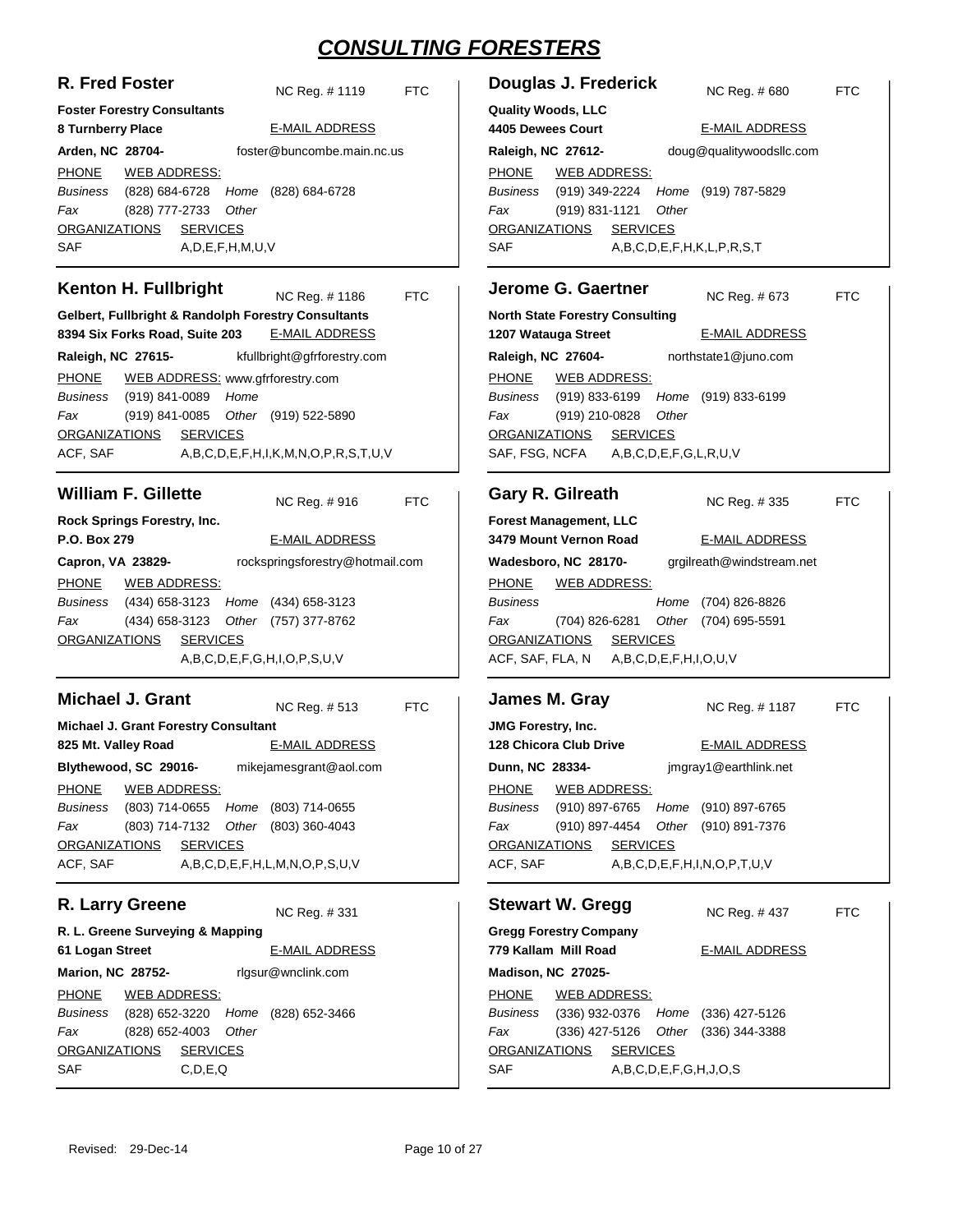**Stan W. Hales** 

| <b>Tony Gunter</b>                                                   | <b>FTC</b>                      |
|----------------------------------------------------------------------|---------------------------------|
| <b>Gunter's Forest Service</b>                                       | NC Reg. # 1138                  |
| 1500 Kelly Road                                                      | <b>E-MAIL ADDRESS</b>           |
| Garner, NC 27529-                                                    | mail@gunters-forest-service.com |
| PHONE WEB ADDRESS:                                                   |                                 |
| Business (919) 733-7912 Home (919) 733-1639<br>Other<br>Fax          |                                 |
| ORGANIZATIONS SERVICES                                               |                                 |
|                                                                      | A,B,C,D,E,F,G,H,L,M,O,P,R,S,U,V |
| Mark W. Hall                                                         | NC Reg. # 1468<br><b>PTC</b>    |
| <b>Consulting Forester</b>                                           |                                 |
| PO Box 1009                                                          | <b>E-MAIL ADDRESS</b>           |
| Brevard, NC 28712-                                                   | hallclan@citcom.net             |
| PHONE WEB ADDRESS:                                                   |                                 |
| Business (828) 577-5668 Home (803) 331-3142                          |                                 |
| Fax                                                                  | Other (803) 331-3142            |
| <u>ORGANIZATIONS</u><br><b>SERVICES</b>                              |                                 |
| A, D, E, F, I, R, S, T, U                                            |                                 |
| Daniel N. Hammond                                                    |                                 |
|                                                                      | NC Reg. # 1241<br><b>FTC</b>    |
| H&H Forest Management, Inc.<br><b>PO Box 370</b>                     | <b>E-MAIL ADDRESS</b>           |
| South Hill, VA  23970-                                               | dhammond@growtimber.com         |
| PHONE WEB ADDRESS: www.growtimber.com                                |                                 |
| Business (434) 955-2202 Home                                         |                                 |
| (434) 955-2602 Other (434) 917-9700<br>Fax                           |                                 |
| ORGANIZATIONS SERVICES                                               |                                 |
| ACF                                                                  | A,B,C,D,E,F,I,L,M,N,O,P,S,U,V   |
| <b>Pete Hancock</b>                                                  |                                 |
|                                                                      | NC Reg. # 1613<br>FTC           |
| Gelbert, Fullbright & Randolph Forestry Consultants                  |                                 |
| 1495 N. Old Carriage Road                                            | <b>E-MAIL ADDRESS</b>           |
| Rocky Mount, NC 27804-                                               | phancock@gfrforestry.com        |
| <b>PHONE</b><br>WEB ADDRESS: www.gfrforestry.com                     |                                 |
| Business<br>(919) 841-0089<br>Home<br>Fax<br>(919) 841-0085<br>Other | (252) 955-0473                  |
| <u>ORGANIZATIONS</u><br><b>SERVICES</b>                              |                                 |
| ACF, SAF                                                             | A,B,C,D,E,F,H,I,M,N,O,P,S,U,V   |
|                                                                      |                                 |
| <b>Gary Handley</b>                                                  | NC Reg. #1120<br>FTC            |
| <b>Handley Forestry Services</b><br>4527 Four Seasons Road           | <b>E-MAIL ADDRESS</b>           |
| Florence, SC 29505-                                                  | handleyfor@aol.com              |
| <b>PHONE</b><br><b>WEB ADDRESS:</b>                                  |                                 |
| Business<br>(843) 665-7015 Home (843) 665-1028                       |                                 |
| Fax<br>(843) 664-9568<br>Other                                       | $(834)$ 621-2301                |
| <u>ORGANIZATIONS</u><br><b>SERVICES</b>                              |                                 |
| A,B,C,D,E,F,L,P,S                                                    |                                 |

|                                                                                                                                        | 513 Wicker Street, Suite A |                 |                        | <b>E-MAIL ADDRESS</b>                        |            |
|----------------------------------------------------------------------------------------------------------------------------------------|----------------------------|-----------------|------------------------|----------------------------------------------|------------|
| Sanford, NC 27330-4100                                                                                                                 |                            |                 |                        | halesforestry@windstream.net                 |            |
|                                                                                                                                        |                            |                 |                        |                                              |            |
| PHONE WEB ADDRESS:                                                                                                                     |                            |                 |                        | Business (919) 775-3325 Home (919) 774-1855  |            |
| Fax                                                                                                                                    | (919) 776-3825             |                 |                        | Other (919) 498-4300                         |            |
| ORGANIZATIONS SERVICES                                                                                                                 |                            |                 |                        |                                              |            |
|                                                                                                                                        |                            |                 |                        | A,B,C,D,E,F,G,I,L,M,N,O,R,S,T,U              |            |
|                                                                                                                                        |                            |                 |                        |                                              |            |
| David P. Halley                                                                                                                        |                            |                 |                        | NC Reg. #1428                                | <b>FTC</b> |
| <b>True North Forest Management Services</b>                                                                                           |                            |                 |                        |                                              |            |
| 4713 Salem Ridge Road                                                                                                                  |                            |                 |                        | <b>E-MAIL ADDRESS</b>                        |            |
|                                                                                                                                        |                            |                 |                        | Holly Springs, NC 27540- halleydave@aol.com  |            |
|                                                                                                                                        |                            |                 |                        | PHONE WEB ADDRESS: www.truenorthforestry.biz |            |
|                                                                                                                                        |                            |                 |                        | Business (919) 552-4109 Home (919) 567-3838  |            |
| Fax                                                                                                                                    |                            |                 |                        | (919) 552-4129 Other (919) 815-3468          |            |
| ORGANIZATIONS SERVICES                                                                                                                 |                            |                 |                        |                                              |            |
| <b>SAF</b>                                                                                                                             |                            |                 |                        | A,B,C,D,E,F,H,I,M,P,S,U,V                    |            |
| Fred B. Hampton                                                                                                                        |                            |                 |                        |                                              |            |
|                                                                                                                                        |                            |                 |                        | NC Reg. # 1032                               | FTC        |
| <b>Cardinal Forestry Services, Inc.</b><br>P.O. Box 366                                                                                |                            |                 |                        |                                              |            |
|                                                                                                                                        |                            |                 |                        | <u>E-MAIL ADDRESS</u>                        |            |
| <b>Tarboro, NC 27886-</b>                                                                                                              |                            |                 |                        | redbird07@embarqmail.com                     |            |
| <u>PHONE WEB ADDRESS:</u>                                                                                                              |                            |                 |                        |                                              |            |
|                                                                                                                                        |                            |                 |                        | Business (252) 824-2900 Home (252) 972-4668  |            |
|                                                                                                                                        |                            |                 |                        |                                              |            |
| Fax                                                                                                                                    |                            |                 |                        | (252) 824-2900 Other (252) 813-2787          |            |
| ORGANIZATIONS SERVICES                                                                                                                 |                            |                 |                        |                                              |            |
| ACF, SAF                                                                                                                               |                            |                 |                        | A,B,C,D,E,F,H,I,M,N,O,S                      |            |
|                                                                                                                                        |                            |                 |                        |                                              |            |
|                                                                                                                                        |                            |                 |                        | NC Reg. #407                                 |            |
|                                                                                                                                        |                            |                 |                        | <b>E-MAIL ADDRESS</b>                        |            |
|                                                                                                                                        |                            |                 |                        |                                              |            |
| Don M. Handley<br><b>Handley Forestry Services</b><br>4527 Four Seasons Road<br><b>Florence, SC 29505-</b>                             |                            |                 |                        | handleyfor@aol.com                           |            |
| <u>PHONE WEB ADDRESS:</u>                                                                                                              |                            |                 |                        |                                              |            |
| Business                                                                                                                               | (843) 665-7015             |                 | Home                   | (843) 662-2230                               |            |
| Fax                                                                                                                                    | (843) 664-9568             |                 | Other                  | (843) 621-6366                               |            |
|                                                                                                                                        |                            | <b>SERVICES</b> |                        | A,B,C,D,E,F,G,H,I,L,M,N,O,R,S,U              |            |
|                                                                                                                                        |                            |                 |                        |                                              | FTC        |
|                                                                                                                                        |                            |                 |                        | NC Reg. #490                                 | FTC        |
|                                                                                                                                        |                            |                 |                        | <b>E-MAIL ADDRESS</b>                        |            |
|                                                                                                                                        |                            |                 |                        | davidhankins@embarqmail.com                  |            |
| <b>ORGANIZATIONS</b><br>ACF, SAF<br>David B. Hankins<br><b>Consulting Forester</b><br>4700 North Poplar Lane<br>Hillsborough, NC 27278 | <b>WEB ADDRESS:</b>        |                 |                        |                                              |            |
| Business                                                                                                                               | (919) 732-7331             |                 | Home                   |                                              |            |
| Fax                                                                                                                                    | (919) 732-7331             |                 | Other                  | (919) 819-3888                               |            |
|                                                                                                                                        |                            | <b>SERVICES</b> |                        |                                              |            |
| <b>PHONE</b><br>ORGANIZATIONS<br>SAF                                                                                                   |                            |                 | A, D, E, F, M, N, U, V |                                              |            |

NC Reg. # FTC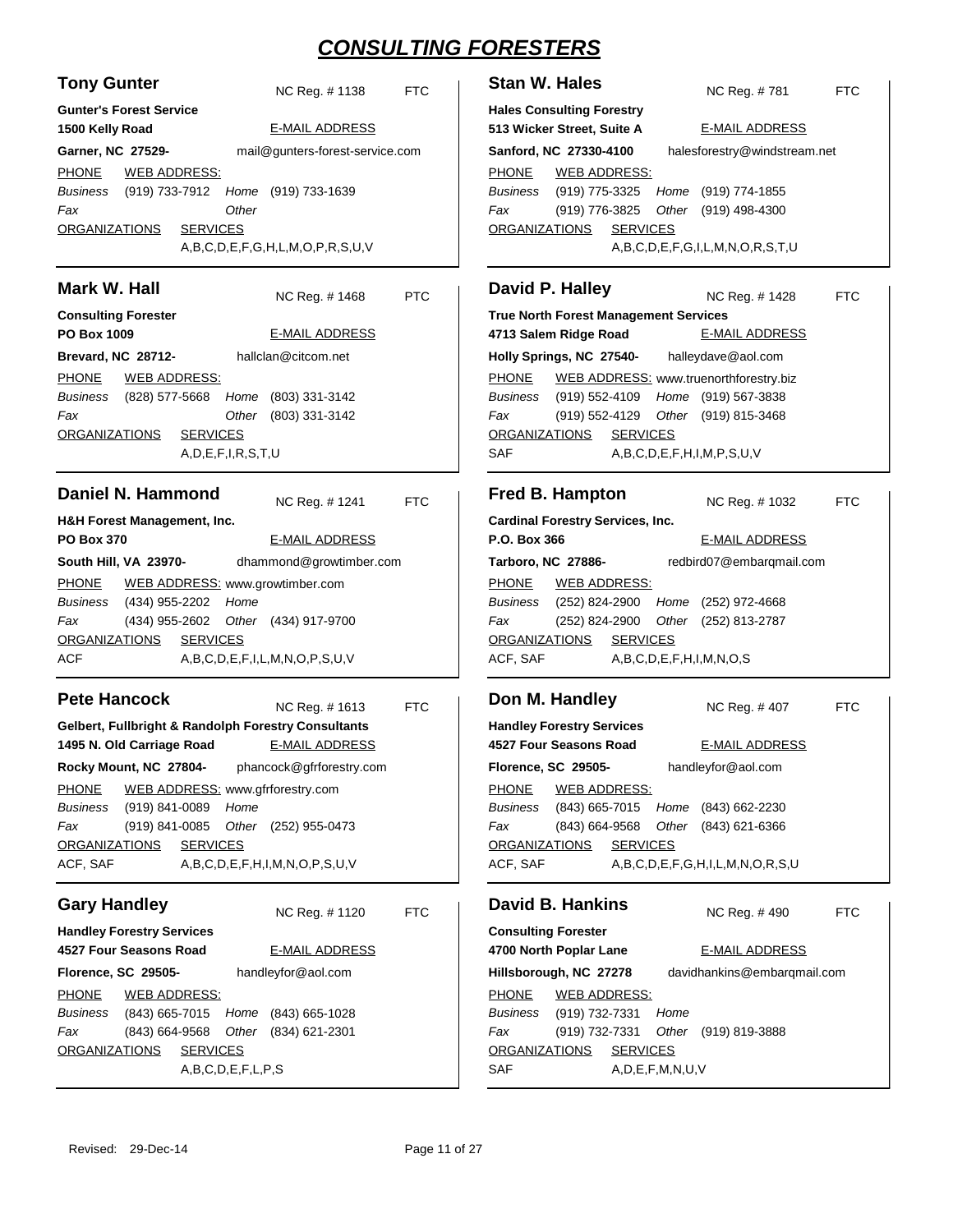| <b>Russell A. Hardee</b>                                                                                                                                                                                                                                                                                                                                                                                                           | <b>Robert L. Hardie</b>                                                                                                                                                                                                                                                                                                                                                                                                            |
|------------------------------------------------------------------------------------------------------------------------------------------------------------------------------------------------------------------------------------------------------------------------------------------------------------------------------------------------------------------------------------------------------------------------------------|------------------------------------------------------------------------------------------------------------------------------------------------------------------------------------------------------------------------------------------------------------------------------------------------------------------------------------------------------------------------------------------------------------------------------------|
| NC Reg. # 1301                                                                                                                                                                                                                                                                                                                                                                                                                     | NC Reg. # 540                                                                                                                                                                                                                                                                                                                                                                                                                      |
| <b>FTC</b>                                                                                                                                                                                                                                                                                                                                                                                                                         | <b>FTC</b>                                                                                                                                                                                                                                                                                                                                                                                                                         |
| Russell A. Hardee, Consulting Forester                                                                                                                                                                                                                                                                                                                                                                                             | Farm and Forest Realty Co.                                                                                                                                                                                                                                                                                                                                                                                                         |
| <b>E-MAIL ADDRESS</b>                                                                                                                                                                                                                                                                                                                                                                                                              | 1041 Old Stancil Rd.                                                                                                                                                                                                                                                                                                                                                                                                               |
| <b>88 Fox Crossing Drive</b>                                                                                                                                                                                                                                                                                                                                                                                                       | <b>E-MAIL ADDRESS</b>                                                                                                                                                                                                                                                                                                                                                                                                              |
| r-hardee@nc.rr.com<br>Raleigh, NC 27603-<br><b>PHONE</b><br><b>WEB ADDRESS:</b><br>(919) 628-8079 Home (919) 326-7176<br>Business<br>Fax<br>Other<br><b>SERVICES</b><br><b>ORGANIZATIONS</b><br>SAF, ISA<br>A,B,C,D,E,F,G,H,I,J,L,M,N,O,P,Q,R,S,T,U,V                                                                                                                                                                              | 19robert42@gmail.com<br><b>Kenly, NC 27542</b><br><b>PHONE</b><br><b>WEB ADDRESS:</b><br>Business<br>(919) 631-1896<br>(919) 284-4643<br>Home<br>Other<br>Fax<br><b>SERVICES</b><br><b>ORGANIZATIONS</b><br><b>SAF</b><br>A, D, E, F, L                                                                                                                                                                                            |
| <b>Fred Harris</b>                                                                                                                                                                                                                                                                                                                                                                                                                 | <b>Tim Harris</b>                                                                                                                                                                                                                                                                                                                                                                                                                  |
| NC Reg. #1159                                                                                                                                                                                                                                                                                                                                                                                                                      | NC Reg. #852                                                                                                                                                                                                                                                                                                                                                                                                                       |
| <b>FTC</b>                                                                                                                                                                                                                                                                                                                                                                                                                         | <b>FTC</b>                                                                                                                                                                                                                                                                                                                                                                                                                         |
| <b>Forest Management Specialist</b>                                                                                                                                                                                                                                                                                                                                                                                                | <b>Headwaters Forestry</b>                                                                                                                                                                                                                                                                                                                                                                                                         |
| <b>E-MAIL ADDRESS</b>                                                                                                                                                                                                                                                                                                                                                                                                              | <b>E-MAIL ADDRESS</b>                                                                                                                                                                                                                                                                                                                                                                                                              |
| <b>PO Box 562</b>                                                                                                                                                                                                                                                                                                                                                                                                                  | 6125 Hobgood Rd                                                                                                                                                                                                                                                                                                                                                                                                                    |
| Louisburg, NC 27549-                                                                                                                                                                                                                                                                                                                                                                                                               | Rougemont, NC 27572-                                                                                                                                                                                                                                                                                                                                                                                                               |
| piedmontsurvey@centrylink.net                                                                                                                                                                                                                                                                                                                                                                                                      | hdwatersforestry@gmail.com                                                                                                                                                                                                                                                                                                                                                                                                         |
| <b>PHONE</b>                                                                                                                                                                                                                                                                                                                                                                                                                       | <b>PHONE</b>                                                                                                                                                                                                                                                                                                                                                                                                                       |
| <b>WEB ADDRESS:</b>                                                                                                                                                                                                                                                                                                                                                                                                                | <b>WEB ADDRESS:</b>                                                                                                                                                                                                                                                                                                                                                                                                                |
| <b>Business</b>                                                                                                                                                                                                                                                                                                                                                                                                                    | Business                                                                                                                                                                                                                                                                                                                                                                                                                           |
| (919) 496-3797 Home                                                                                                                                                                                                                                                                                                                                                                                                                | (336) 598-2077                                                                                                                                                                                                                                                                                                                                                                                                                     |
| (919) 496-5891                                                                                                                                                                                                                                                                                                                                                                                                                     | Home                                                                                                                                                                                                                                                                                                                                                                                                                               |
| Fax                                                                                                                                                                                                                                                                                                                                                                                                                                | (919) 693-5359                                                                                                                                                                                                                                                                                                                                                                                                                     |
| (919) 496-5157                                                                                                                                                                                                                                                                                                                                                                                                                     | Other                                                                                                                                                                                                                                                                                                                                                                                                                              |
| Other (919) 495-7882                                                                                                                                                                                                                                                                                                                                                                                                               | Fax                                                                                                                                                                                                                                                                                                                                                                                                                                |
| <b>SERVICES</b>                                                                                                                                                                                                                                                                                                                                                                                                                    | <b>SERVICES</b>                                                                                                                                                                                                                                                                                                                                                                                                                    |
| <b>ORGANIZATIONS</b>                                                                                                                                                                                                                                                                                                                                                                                                               | <b>ORGANIZATIONS</b>                                                                                                                                                                                                                                                                                                                                                                                                               |
| A,B,C,D,E,F,Q                                                                                                                                                                                                                                                                                                                                                                                                                      | A,B,C,D,E,F,H,P,R,S,U,V                                                                                                                                                                                                                                                                                                                                                                                                            |
| <b>James "Butch" Harrison</b><br>NC Reg. #917<br><b>FTC</b><br>Forest Landscape Management, LLC<br>10232 Glenmac Road<br><b>E-MAIL ADDRESS</b><br>Charlotte, NC 28215-<br>harrison, 28215@yahoo.com<br><b>PHONE</b><br><u>WEB ADDRESS:</u><br>(704) 531-6566<br>Business<br>Home<br>Fax<br>Other (704) 617-5700<br><b>SERVICES</b><br><b>ORGANIZATIONS</b><br>SAF<br>A,B,C,D,E,F,K,L,M,O,P,R,S,U                                   | Marshall B. Hartsfield, Jr.<br>NC Reg. #789<br><b>FTC</b><br>Woodland Management, Inc.<br>P.O. Box 267<br><b>E-MAIL ADDRESS</b><br>woodmanage@cs.com<br>Hope Mills, NC 28348<br><b>PHONE</b><br><b>WEB ADDRESS:</b><br>(910) 425-2654<br>Business<br>Home<br>(910) 425-2569<br>(910) 425-4407<br>Other<br>Fax<br><b>ORGANIZATIONS</b><br><b>SERVICES</b><br>SAF<br>A,B,C,D,E,F,G,H,I,M,O,P,S,V                                     |
| <b>Larry Lee Hawley</b><br>NC Reg. #120<br><b>FTC</b><br>Hawley Forestry & Realty Co.<br><b>E-MAIL ADDRESS</b><br>P.O. Box 537<br>Murfreesboro, NC 27855<br><b>PHONE</b><br><b>WEB ADDRESS:</b><br>Business<br>(252) 398-5411 Home (252) 398-3633<br>Fax<br>$(252)$ 398-5065<br>Other<br><b>SERVICES</b><br><b>ORGANIZATIONS</b><br><b>ACF</b><br>A,B,C,D,E,F,L,O,S,V                                                              | David G. Heeter<br><b>FTC</b><br>NC Reg. # 601<br>David G. Heeter, PA<br><b>E-MAIL ADDRESS</b><br>P.O. Box 729<br>Salemburg, NC 28385<br><b>PHONE</b><br><b>WEB ADDRESS:</b><br>(910) 567-2196 Home (910) 567-2196<br>Business<br>(910) 525-4320 Other (910) 567-2196<br>Fax<br><b>SERVICES</b><br><b>ORGANIZATIONS</b><br>A,B,C,D,E,F,H,L,N,O,Q,R                                                                                 |
| John R. Helms<br>NC Reg. #1394<br><b>FTC</b><br><b>Milliken Forestry Company, Inc.</b><br>P O Box 23629<br><b>E-MAIL ADDRESS</b><br>Columbia, SC 29224-3629<br>helms@millikenforestry.com<br>WEB ADDRESS: millikenforestry.com<br><b>PHONE</b><br>(803) 788-0590 Home (803) 798-4265<br>Business<br>(803) 788-0596<br>Other (803) 429-7868<br>Fax<br><b>SERVICES</b><br>ORGANIZATIONS<br><b>SAF</b><br>A,B,C,D,E,F,H,I,L,M,N,O,P,U | David C. Henderson<br>NC Reg. #550<br><b>FTC</b><br>Henderson Forestry Consultants, P.A.<br>919 S. Cox Street, Suite A-1<br><b>E-MAIL ADDRESS</b><br>Asheboro, NC 27203-6493<br>david@hfcforestry.com<br><b>PHONE</b><br><b>WEB ADDRESS:</b><br>(336) 626-0849 Home (336) 626-0847<br>Business<br>(336) 626-3025 Other (336) 953-2062<br>Fax<br><b>SERVICES</b><br><b>ORGANIZATIONS</b><br>ACF, SAF<br>A,B,C,D,E,F,G,H,I,K,L,M,N,V |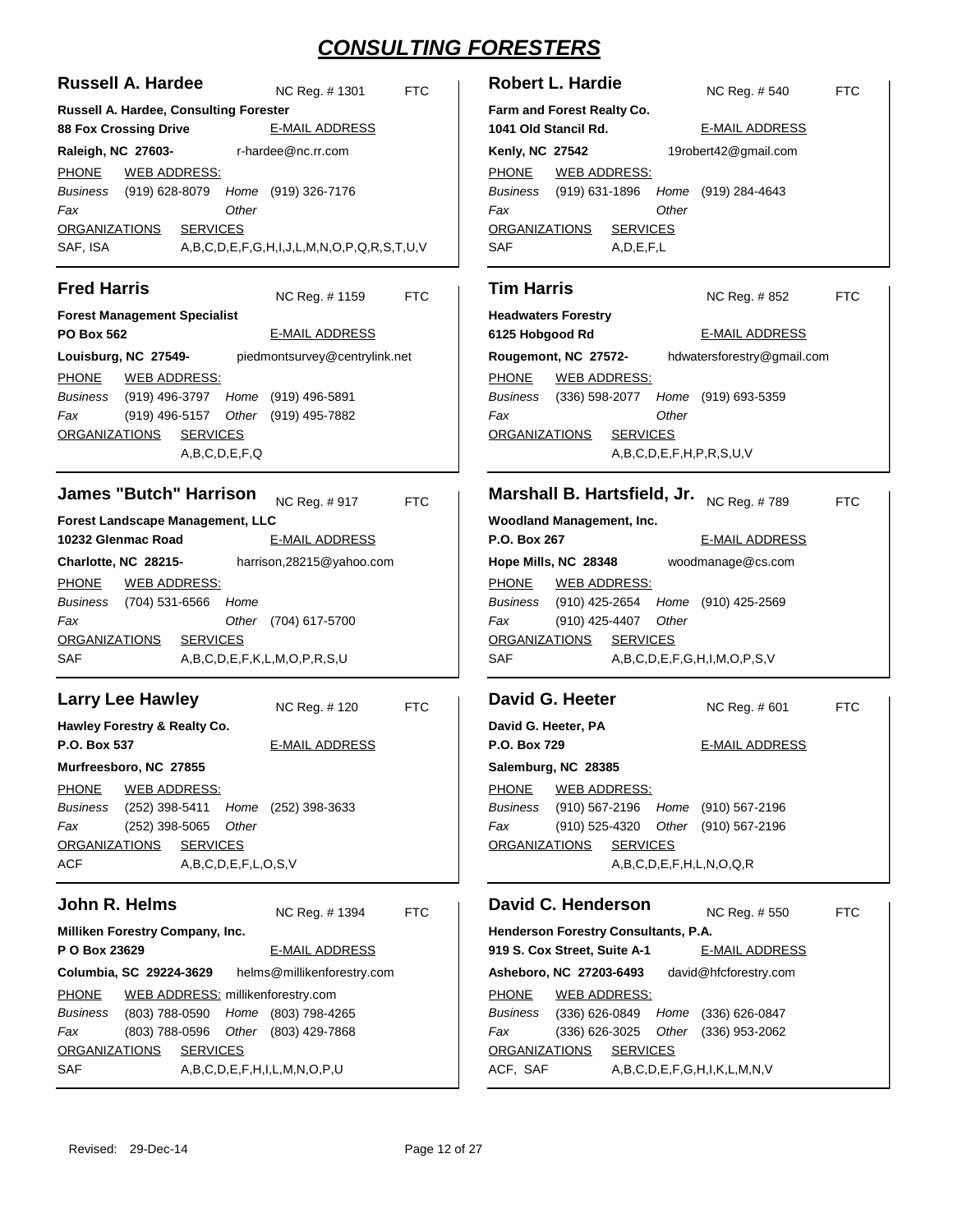| <b>Leonard T. Henderson</b>                                                                                                                                         | NC Reg. #671 FTC      |            | <b>Thomas</b>                                            |
|---------------------------------------------------------------------------------------------------------------------------------------------------------------------|-----------------------|------------|----------------------------------------------------------|
| Henderson & Associates, Inc.                                                                                                                                        |                       |            | <b>Thomas H</b>                                          |
| <b>P.O. Box 41</b>                                                                                                                                                  | <b>E-MAIL ADDRESS</b> |            | <b>P.O. Box!</b>                                         |
| Newberry, SC 29108- tomh@hendersonandmajor.com                                                                                                                      |                       |            | Jefferson.                                               |
| PHONE WEB ADDRESS:<br>Business (803) 276-9425 Home (803) 364-7143<br>Fax (803) 276-7341 Other<br>ORGANIZATIONS SERVICES<br>ACF, SAF A, B, D, E, F, H, I, L, N, O, U |                       |            | <b>PHONE</b><br><b>Business</b><br>Fax<br><b>ORGANIZ</b> |
| <b>Edward B. Hicks</b>                                                                                                                                              | NC Reg. #1220 FTC     |            | John A                                                   |
| <b>Wildwood Consulting, LLC</b>                                                                                                                                     |                       |            | <b>Hiott Fore</b>                                        |
| 647 Pinners Cove Road                                                                                                                                               | E-MAIL ADDRESS        |            | 48 North O                                               |
| Asheville, NC 28803-<br>wlwd@charter.net                                                                                                                            |                       |            | York, SC                                                 |
| PHONE WEB ADDRESS:                                                                                                                                                  |                       |            | <b>PHONE</b>                                             |
| Business (828) 676-0221 Home (828) 676-0220                                                                                                                         |                       |            | <b>Business</b>                                          |
| Fax<br>(828) 676-0219 Other (828) 301-6848                                                                                                                          |                       |            | Fax                                                      |
| ORGANIZATIONS SERVICES                                                                                                                                              |                       |            | ORGANIZ/                                                 |
| ACF, SAF A,B,C,D,E,F,H,M,N,O,P,S,T,U,V                                                                                                                              |                       |            | <b>SAF</b>                                               |
| <b>Bill Holmes</b>                                                                                                                                                  | NC Reg. #1344 FTC     |            | Kent T.                                                  |
| <b>WoodsRun Consulting Forestry, P.A.</b>                                                                                                                           |                       |            | Ellis & Ho                                               |
| 5605 E. Whisper Creek Lane E-MAIL ADDRESS                                                                                                                           |                       |            | 115 North                                                |
| Wilmington, NC 28409- bill@woodsrunforestry.com                                                                                                                     |                       |            | Enfield, N                                               |
| PHONE WEB ADDRESS: woodsrunforestry.com                                                                                                                             |                       |            | <b>PHONE</b>                                             |
| Business (910) 622-7790 Home                                                                                                                                        |                       |            | <b>Business</b>                                          |
| Fax<br>(910) 862-2404 Other                                                                                                                                         |                       |            | Fax                                                      |
| ORGANIZATIONS SERVICES                                                                                                                                              |                       |            | <b>ORGANIZ</b>                                           |
| SAF, ACF A,B,C,D,E,F,L,N,P,U,V                                                                                                                                      |                       |            | ACF, SAF                                                 |
| Wayne D. Horn                                                                                                                                                       |                       |            | Tim Ho                                                   |
|                                                                                                                                                                     | NC Reg. #417          | <b>FTC</b> |                                                          |
| <b>Consulting Forester</b>                                                                                                                                          |                       |            | <b>Tim Howe</b>                                          |
| 1134 Whitmire Road                                                                                                                                                  | <b>E-MAIL ADDRESS</b> |            | 95 High St                                               |
| <b>Brevard, NC 28712-</b>                                                                                                                                           | hornfor@citcom.net    |            | Canton, N                                                |
| <b>PHONE</b><br><b>WEB ADDRESS:</b><br>(828) 862-4680 Home (828) 862-4680<br><b>Business</b>                                                                        |                       |            | <b>PHONE</b>                                             |
| Fax<br>(828) 862-4680<br>Other                                                                                                                                      | (864) 316-0440        |            | Business<br>Fax                                          |
| <b>SERVICES</b><br><b>ORGANIZATIONS</b>                                                                                                                             |                       |            | <b>ORGANIZ</b>                                           |
| ACF, SAF<br>A,B,D,E,F,G,L,O,R,U                                                                                                                                     |                       |            |                                                          |
|                                                                                                                                                                     |                       |            |                                                          |
| Waldo H. "Tres" Hyman                                                                                                                                               | NC Reg. #644          | <b>FTC</b> | David Is                                                 |
| <b>Bishop Brothers Forestry Consultants</b><br>PO Box 1135                                                                                                          | <b>E-MAIL ADDRESS</b> |            | <b>Highland I</b><br>1609 Mem                            |
|                                                                                                                                                                     |                       |            |                                                          |
| <b>Marion, SC 29571-</b>                                                                                                                                            | rryeti@aol.com        |            | Sparta, NO                                               |
| <b>PHONE</b><br><b>WEB ADDRESS:</b><br>Business<br>(843) 423-7394 Home (843) 345-5614                                                                               |                       |            | <b>PHONE</b><br>Business                                 |
| Fax<br>Other<br>(843) 423-2283                                                                                                                                      | (843) 687-4645        |            | Fax                                                      |
| <b>ORGANIZATIONS</b><br><b>SERVICES</b>                                                                                                                             |                       |            | <b>ORGANIZ</b>                                           |
| ACF, SAF<br>A,B,C,D,E,F,I,L,N,O,P,S                                                                                                                                 |                       |            | SAF                                                      |

|                                        | <b>Thomas D. Herman</b>                     |                          | NC Reg. # 534            | FTC |  |  |  |
|----------------------------------------|---------------------------------------------|--------------------------|--------------------------|-----|--|--|--|
|                                        | <b>Thomas Herman Company, PLLC</b>          |                          |                          |     |  |  |  |
| P.O. Box 519                           |                                             |                          | <b>E-MAIL ADDRESS</b>    |     |  |  |  |
|                                        | Jefferson, NC 28640                         |                          | hermansurvey@skybest.com |     |  |  |  |
| PHONE                                  | <b>WEB ADDRESS:</b>                         |                          |                          |     |  |  |  |
|                                        | Business (336) 846-3352 Home (336) 877-5656 |                          |                          |     |  |  |  |
| Fax                                    | (336) 846-5840                              | Other                    |                          |     |  |  |  |
| ORGANIZATIONS                          | <b>SERVICES</b>                             |                          |                          |     |  |  |  |
| A.C.D.E.F.J.Q                          |                                             |                          |                          |     |  |  |  |
| John A. Hiott<br>NC Reg. # 1395<br>FTC |                                             |                          |                          |     |  |  |  |
|                                        | <b>Hiott Forestry Consultants, Inc.</b>     |                          |                          |     |  |  |  |
|                                        | 48 North Congress Street                    | <b>E-MAIL ADDRESS</b>    |                          |     |  |  |  |
| York, SC 29745-                        |                                             | jhiott@hiottforestry.com |                          |     |  |  |  |

(803) 684-4115 (803) 684-3983 *Home* (803) 684-4733 *Other*  $A,B,C,D,E,F,G,H,I,M,O,S,U,V$ ATIONS SERVICES WEB ADDRESS:

| <b>Kent T. Holmes</b>        |                                     |            |  | NC Reg. # 544           | FTC. |
|------------------------------|-------------------------------------|------------|--|-------------------------|------|
| Ellis & Holmes, PLLC         |                                     |            |  |                         |      |
| 115 North Church Street      |                                     |            |  | E-MAIL ADDRESS          |      |
| <b>Enfield, NC 27823-</b>    |                                     |            |  | holmeskt@embargmail.com |      |
| PHONE                        | <b>WEB ADDRESS:</b>                 |            |  |                         |      |
| Business (252) 445-4244 Home |                                     |            |  |                         |      |
| Fax                          | (252) 478-5245 Other (252) 903-3687 |            |  |                         |      |
| ORGANIZATIONS SERVICES       |                                     |            |  |                         |      |
| ACF, SAF                     |                                     | A, D, E, F |  |                         |      |
|                              |                                     |            |  |                         |      |

| <b>Tim Howell</b>        |                                                             |       | NC Reg. # 1559                  |                                                                                  |  |
|--------------------------|-------------------------------------------------------------|-------|---------------------------------|----------------------------------------------------------------------------------|--|
|                          |                                                             |       |                                 |                                                                                  |  |
|                          |                                                             |       | <b>E-MAIL ADDRESS</b>           |                                                                                  |  |
| <b>Canton, NC 28716-</b> |                                                             |       |                                 |                                                                                  |  |
|                          |                                                             |       |                                 |                                                                                  |  |
|                          |                                                             |       | (828) 400-3728                  |                                                                                  |  |
|                          |                                                             | Other |                                 |                                                                                  |  |
|                          |                                                             |       |                                 |                                                                                  |  |
|                          |                                                             |       |                                 |                                                                                  |  |
|                          | <b>Tim Howell</b><br>95 High Street<br><b>ORGANIZATIONS</b> |       | WEB ADDRESS:<br><b>SERVICES</b> | howelltim828@gmail.com<br>(828) 400-3728 Home<br>A, D, E, F, H, M, N, P, S, T, U |  |

| <b>David Isner</b>                        |                     |                 |       | NC Reg. # 630                                          | FTC |
|-------------------------------------------|---------------------|-----------------|-------|--------------------------------------------------------|-----|
| <b>Highland Hobbies Resource Managers</b> |                     |                 |       |                                                        |     |
| <b>1609 Memorial Drive</b>                |                     |                 |       | <b>E-MAIL ADDRESS</b>                                  |     |
| Sparta, NC 28675-                         |                     |                 |       | david@highland-hobbies.com                             |     |
| PHONE                                     | <b>WEB ADDRESS:</b> |                 |       |                                                        |     |
| Business                                  |                     |                 |       | (336) 341-6404 Home (336) 372-8800                     |     |
| Fax                                       |                     |                 | Other |                                                        |     |
| ORGANIZATIONS                             |                     | <b>SERVICES</b> |       |                                                        |     |
| <b>SAF</b>                                |                     |                 |       | $A, B, C, D, E, F, G, H, J, K, M, N, O, Q, R, S, U, V$ |     |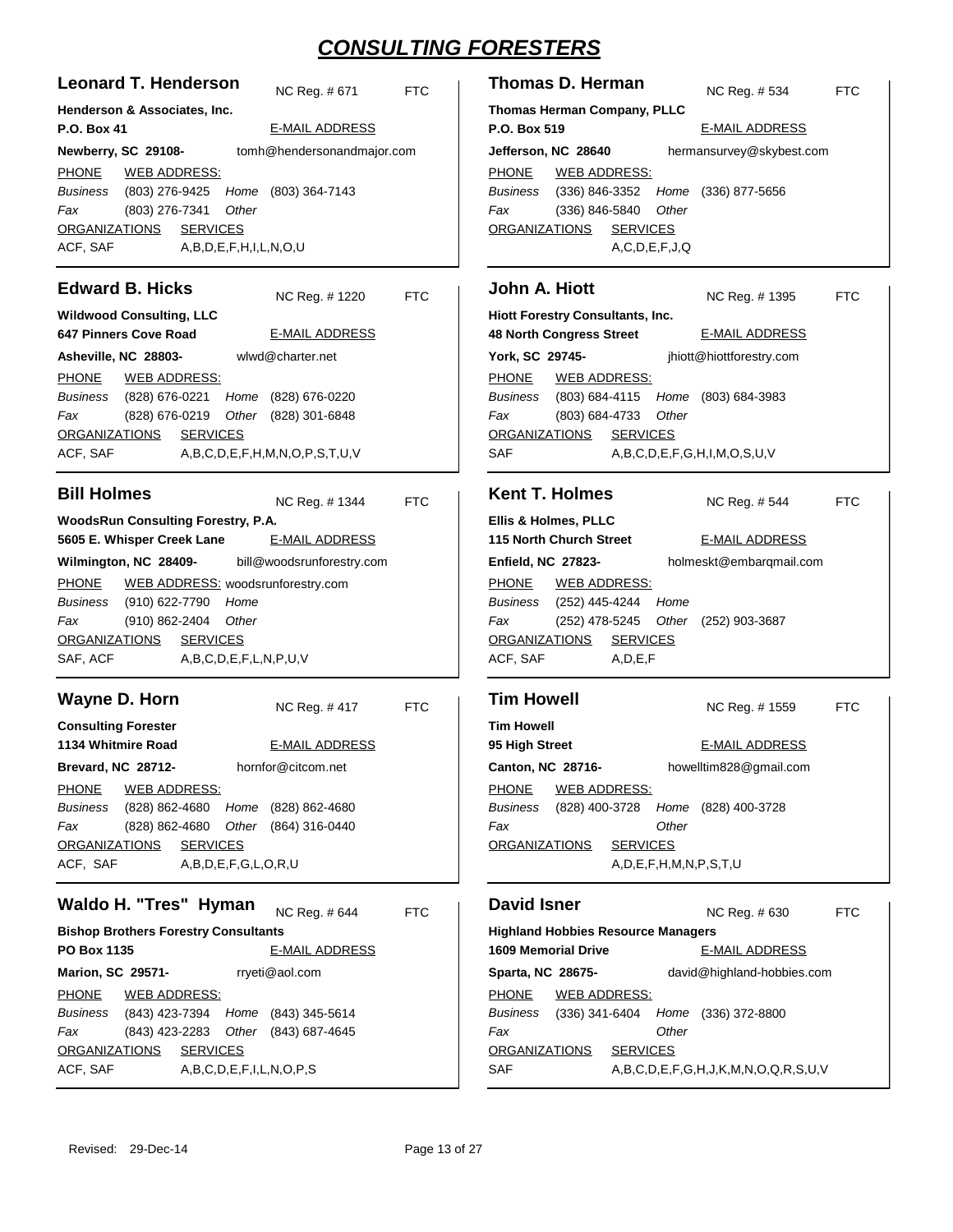| Jeremy M. Isom                                                                                                                                                                                                              | <b>Timothy O. Jackson</b>                                                                                                                                                                                                      |
|-----------------------------------------------------------------------------------------------------------------------------------------------------------------------------------------------------------------------------|--------------------------------------------------------------------------------------------------------------------------------------------------------------------------------------------------------------------------------|
| NC Reg. # 1488                                                                                                                                                                                                              | NC Reg. # 1161                                                                                                                                                                                                                 |
| <b>FTC</b>                                                                                                                                                                                                                  | <b>FTC</b>                                                                                                                                                                                                                     |
| Gelbert, Fullbright & Randolph Forestry Consultants                                                                                                                                                                         | <b>Jackson Land Management</b>                                                                                                                                                                                                 |
| <b>E-MAIL ADDRESS</b>                                                                                                                                                                                                       | <b>E-MAIL ADDRESS</b>                                                                                                                                                                                                          |
| <b>PO Box 488</b>                                                                                                                                                                                                           | 120 Jones Drive                                                                                                                                                                                                                |
| jisom@gfrforestry.com                                                                                                                                                                                                       | timj60@nc.rr.com                                                                                                                                                                                                               |
| Lillington, NC 27546-                                                                                                                                                                                                       | Dunn, NC 28334-                                                                                                                                                                                                                |
| <b>PHONE</b><br>WEB ADDRESS: www.gfrforestry.com<br>Business<br>(910) 893-8197<br>Home<br>(910) 893-2390<br>Other (919) 356-8938<br>Fax<br><b>ORGANIZATIONS</b><br><b>SERVICES</b><br>SAF<br>A,B,C,D,E,F, G,H,I,K,M,N,O,S,U | <b>PHONE</b><br><b>WEB ADDRESS:</b><br>(910) 892-7020<br>Home (910) 892-7020<br>Business<br>Fax<br>Other (919) 820-0635<br><b>ORGANIZATIONS</b><br><b>SERVICES</b><br>A,B,C,D,E,F,H,K,L,N,P,R,S,U,V                            |
| <b>William A. Jenkins</b>                                                                                                                                                                                                   | David L. Jennette Jr.                                                                                                                                                                                                          |
| NC Reg. #980                                                                                                                                                                                                                | NC Reg. # 638                                                                                                                                                                                                                  |
| <b>FTC</b>                                                                                                                                                                                                                  | <b>FTC</b>                                                                                                                                                                                                                     |
| W.A. Jenkins, LLC, Forestry Services                                                                                                                                                                                        | <b>Timberlands Unlimited</b>                                                                                                                                                                                                   |
| <b>E-MAIL ADDRESS</b>                                                                                                                                                                                                       | <b>E-MAIL ADDRESS</b>                                                                                                                                                                                                          |
| 117 Kimberly Drive                                                                                                                                                                                                          | P.O. Box 650                                                                                                                                                                                                                   |
| Edenton, NC 27932-                                                                                                                                                                                                          | djennette@timberlandsunlimited.com                                                                                                                                                                                             |
| wallcjenkins@peoplepc.com                                                                                                                                                                                                   | Windsor, NC 27983                                                                                                                                                                                                              |
| <b>PHONE</b><br>WEB ADDRESS:<br>Business<br>(252) 482-4674<br>Home<br>Fax<br>(252) 482-4674<br>Other (252) 312-6139<br><b>ORGANIZATIONS</b><br><b>SERVICES</b><br>SAF<br>A, C, D, E, F, O, S                                | <b>PHONE</b><br><b>WEB ADDRESS:</b><br><b>Business</b><br>(252) 794-3642 Home (252) 794-4488<br>Other<br>Fax<br>(252) 794-2829<br><b>ORGANIZATIONS</b><br><b>SERVICES</b><br>ACF, SAF<br>A, B, C, D, E, F, H, L, O, P, S, U, V |
|                                                                                                                                                                                                                             |                                                                                                                                                                                                                                |
| Don Johnson                                                                                                                                                                                                                 | <b>Edward M. Johnson</b>                                                                                                                                                                                                       |
| NC Reg. #919                                                                                                                                                                                                                | NC Reg. # 1244                                                                                                                                                                                                                 |
| <b>FTC</b>                                                                                                                                                                                                                  | <b>FTC</b>                                                                                                                                                                                                                     |
| Don Johnson Forestry Inc                                                                                                                                                                                                    | <b>Johnson Forestry</b>                                                                                                                                                                                                        |
| P O Box 308                                                                                                                                                                                                                 | 202-C Greenwood Lane                                                                                                                                                                                                           |
| <b>E-MAIL ADDRESS</b>                                                                                                                                                                                                       | <b>E-MAIL ADDRESS</b>                                                                                                                                                                                                          |
| Roxobel, NC 27872-                                                                                                                                                                                                          | Wadesboro, NC 28170-                                                                                                                                                                                                           |
| donjohnsonforestry@verizon.net                                                                                                                                                                                              | ejohnsonforestry@yahoo.com                                                                                                                                                                                                     |
| <b>PHONE</b>                                                                                                                                                                                                                | <b>PHONE</b>                                                                                                                                                                                                                   |
| <b>WEB ADDRESS:</b>                                                                                                                                                                                                         | <b>WEB ADDRESS:</b>                                                                                                                                                                                                            |
| (252) 287-9016<br>Business<br>Home (757) 569-0172                                                                                                                                                                           | (704) 694-6637 Home<br>Business                                                                                                                                                                                                |
| (757) 569-0172                                                                                                                                                                                                              | (704) 694-6637                                                                                                                                                                                                                 |
| Other                                                                                                                                                                                                                       | Other (704) 694-8508                                                                                                                                                                                                           |
| Fax                                                                                                                                                                                                                         | Fax                                                                                                                                                                                                                            |
| <b>ORGANIZATIONS</b>                                                                                                                                                                                                        | <b>ORGANIZATIONS</b>                                                                                                                                                                                                           |
| <b>SERVICES</b>                                                                                                                                                                                                             | <b>SERVICES</b>                                                                                                                                                                                                                |
| A,B,C,D,E,F,G,H,M,O,S,U,V                                                                                                                                                                                                   | <b>SAF</b><br>A,B,C,D,E,F,G,H,I,M,N,O,P,S                                                                                                                                                                                      |
|                                                                                                                                                                                                                             |                                                                                                                                                                                                                                |
| John Kight, II                                                                                                                                                                                                              | Jason B. Kiker                                                                                                                                                                                                                 |
| <b>FTC</b>                                                                                                                                                                                                                  | NC Reg. # 1481                                                                                                                                                                                                                 |
| NC Reg. #1193                                                                                                                                                                                                               | <b>FTC</b>                                                                                                                                                                                                                     |
| <b>Frazier Consulting Foresters</b>                                                                                                                                                                                         | Kiker Resource Management, LLC                                                                                                                                                                                                 |
| P. O. Box 1814                                                                                                                                                                                                              | PO Box 933                                                                                                                                                                                                                     |
| <b>E-MAIL ADDRESS</b>                                                                                                                                                                                                       | <b>E-MAIL ADDRESS</b>                                                                                                                                                                                                          |
| Elizabeth City, NC 27906- loggerman@inteliport.com                                                                                                                                                                          | jkiker@kikerforestry.com<br>Wadesboro, NC 28170-                                                                                                                                                                               |
| <b>PHONE</b>                                                                                                                                                                                                                | WEB ADDRESS: www.kikerforestry.com                                                                                                                                                                                             |
| <b>WEB ADDRESS:</b>                                                                                                                                                                                                         | <b>PHONE</b>                                                                                                                                                                                                                   |
| (252) 335-4047 Home<br>Business                                                                                                                                                                                             | (704) 694-6436<br>Home (704) 994-2558<br><b>Business</b>                                                                                                                                                                       |
| (252) 335-2312 Other (252) 331-9863<br>Fax                                                                                                                                                                                  | (704) 694-6868<br>Other (704) 695-2810<br>Fax                                                                                                                                                                                  |
| <b>SERVICES</b>                                                                                                                                                                                                             | <b>ORGANIZATIONS</b>                                                                                                                                                                                                           |
| <b>ORGANIZATIONS</b>                                                                                                                                                                                                        | <b>SERVICES</b>                                                                                                                                                                                                                |
| ACF, SAF                                                                                                                                                                                                                    | ACF, SAF                                                                                                                                                                                                                       |
| A,B,C,D,E,F,H,L,N,P,U,V                                                                                                                                                                                                     | A,B,C,D,E,F,I,L,M,N,O,P,S,T                                                                                                                                                                                                    |
| <b>Keith Kinlaw</b>                                                                                                                                                                                                         | <b>Frederick Kissling</b>                                                                                                                                                                                                      |
| NC Reg. # 1245                                                                                                                                                                                                              | <b>PTC</b>                                                                                                                                                                                                                     |
| <b>FTC</b>                                                                                                                                                                                                                  | NC Reg. #923                                                                                                                                                                                                                   |
| <b>American Forest Management</b>                                                                                                                                                                                           | <b>Fred R. Kissling Company</b>                                                                                                                                                                                                |
| 4378 Twisted Hickory Road                                                                                                                                                                                                   | <b>PO Box 190</b>                                                                                                                                                                                                              |
| <b>E-MAIL ADDRESS</b>                                                                                                                                                                                                       | <u>E-MAIL ADDRESS</u>                                                                                                                                                                                                          |
| keith.kinlaw@amforem.biz<br>Elizabethtown, NC 28337-                                                                                                                                                                        | Tigerville, SC 29688-                                                                                                                                                                                                          |
| <b>PHONE</b>                                                                                                                                                                                                                | <b>PHONE</b>                                                                                                                                                                                                                   |
| WEB ADDRESS: www.americanforestmanagement.com                                                                                                                                                                               | <b>WEB ADDRESS:</b>                                                                                                                                                                                                            |
| (910) 645-4415                                                                                                                                                                                                              | (864) 616-8765                                                                                                                                                                                                                 |
| Business                                                                                                                                                                                                                    | <b>Business</b>                                                                                                                                                                                                                |
| Home                                                                                                                                                                                                                        | Home                                                                                                                                                                                                                           |
| Fax                                                                                                                                                                                                                         | Other                                                                                                                                                                                                                          |
| Other (910) 876-1735                                                                                                                                                                                                        | Fax                                                                                                                                                                                                                            |
| <b>ORGANIZATIONS</b>                                                                                                                                                                                                        | <b>ORGANIZATIONS</b>                                                                                                                                                                                                           |
| <b>SERVICES</b>                                                                                                                                                                                                             | <b>SERVICES</b>                                                                                                                                                                                                                |
| A,B,C,D,E,F,L,M,P,V                                                                                                                                                                                                         | A, D, E, F, L, O, T                                                                                                                                                                                                            |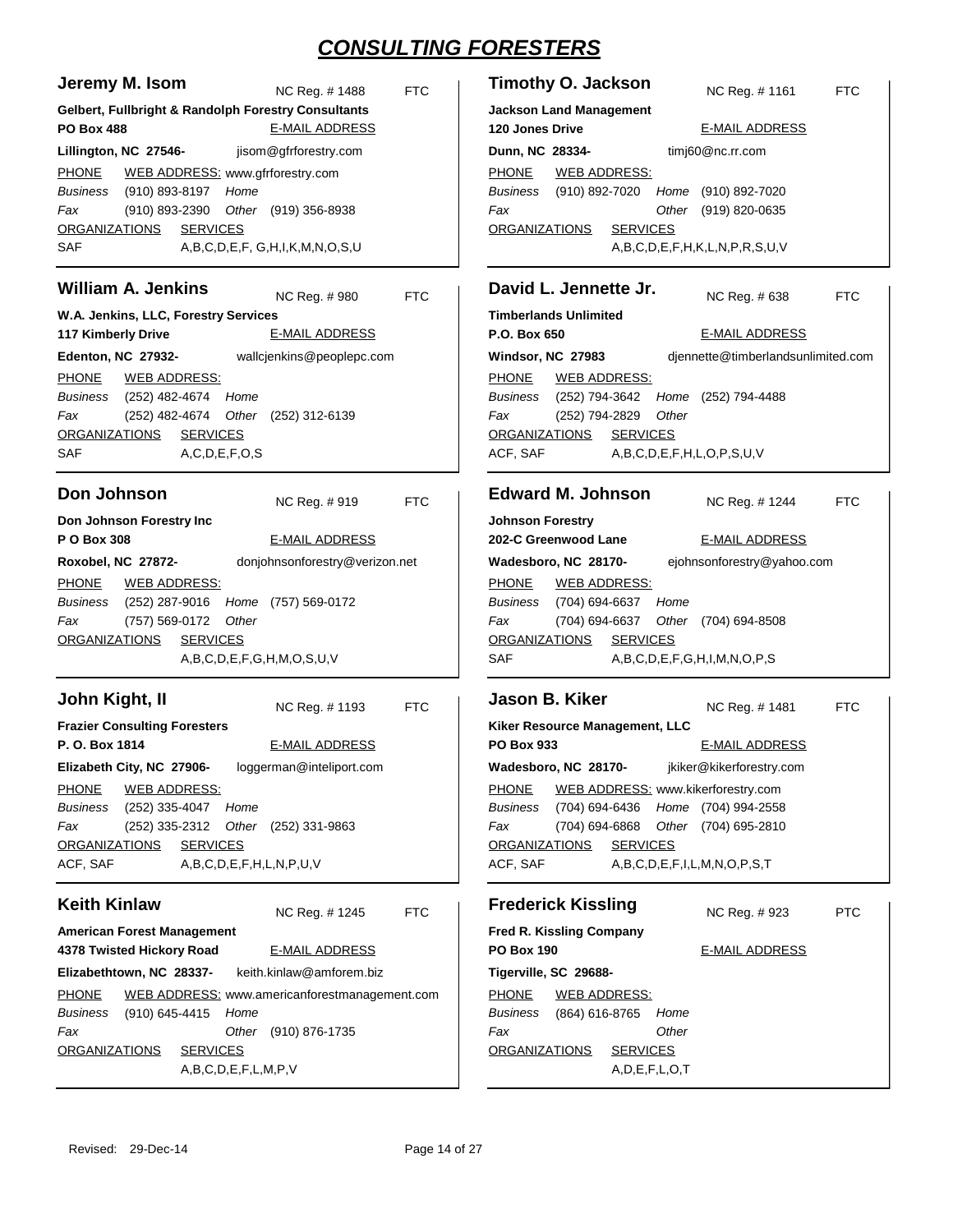| <b>Richard B. Klass</b>                                                                                                                                                                                                                                                                                                      | <b>Tracy A. Knight</b>                                                                                                                                                                                                                                                                                                                                                                                            |
|------------------------------------------------------------------------------------------------------------------------------------------------------------------------------------------------------------------------------------------------------------------------------------------------------------------------------|-------------------------------------------------------------------------------------------------------------------------------------------------------------------------------------------------------------------------------------------------------------------------------------------------------------------------------------------------------------------------------------------------------------------|
| <b>PTC</b>                                                                                                                                                                                                                                                                                                                   | NC Reg. #1561                                                                                                                                                                                                                                                                                                                                                                                                     |
| NC Reg. #472                                                                                                                                                                                                                                                                                                                 | <b>FTC</b>                                                                                                                                                                                                                                                                                                                                                                                                        |
| R.B. Klass Forestry Services                                                                                                                                                                                                                                                                                                 | Dargan, King, Knight, and Moore LLC                                                                                                                                                                                                                                                                                                                                                                               |
| <b>706 Pine Drive</b>                                                                                                                                                                                                                                                                                                        | <b>PO Box 246</b>                                                                                                                                                                                                                                                                                                                                                                                                 |
| <b>E-MAIL ADDRESS</b>                                                                                                                                                                                                                                                                                                        | <b>E-MAIL ADDRESS</b>                                                                                                                                                                                                                                                                                                                                                                                             |
| Roanoke Rapids, NC 27870- Klass@schoollink.net                                                                                                                                                                                                                                                                               | dkandk@aol.com<br>Darlington, SC 29540-                                                                                                                                                                                                                                                                                                                                                                           |
|                                                                                                                                                                                                                                                                                                                              |                                                                                                                                                                                                                                                                                                                                                                                                                   |
| <b>PHONE</b><br><b>WEB ADDRESS:</b><br><b>Business</b><br>(252) 537-4942 Home (252) 535-3222<br>Fax<br>Other<br><b>SERVICES</b><br><b>ORGANIZATIONS</b>                                                                                                                                                                      | <b>PHONE</b><br><b>WEB ADDRESS:</b><br><b>Business</b><br>(843) 395-0068<br>Home (843) 383-8747<br>Fax<br>(843) 395-0056<br>Other (843) 687-6561<br><b>ORGANIZATIONS</b><br><b>SERVICES</b>                                                                                                                                                                                                                       |
| SAF                                                                                                                                                                                                                                                                                                                          | <b>ACF</b>                                                                                                                                                                                                                                                                                                                                                                                                        |
| A,B,C,D,E,F,G,L,N,O                                                                                                                                                                                                                                                                                                          | A,B,C,D,E,F,H,I,L.M,N,O,S,U                                                                                                                                                                                                                                                                                                                                                                                       |
| <b>Rob Lamb</b>                                                                                                                                                                                                                                                                                                              | <b>W. Michael Lane</b>                                                                                                                                                                                                                                                                                                                                                                                            |
| NC Reg. #1614                                                                                                                                                                                                                                                                                                                | NC Reg. #759                                                                                                                                                                                                                                                                                                                                                                                                      |
| <b>FTC</b>                                                                                                                                                                                                                                                                                                                   | <b>FTC</b>                                                                                                                                                                                                                                                                                                                                                                                                        |
| <b>Forest Stewards</b>                                                                                                                                                                                                                                                                                                       | Sea Level Forestry & Environmental Services                                                                                                                                                                                                                                                                                                                                                                       |
| Stillwell Bldg Rm 331 WCU                                                                                                                                                                                                                                                                                                    | 1200 Babbtown Road                                                                                                                                                                                                                                                                                                                                                                                                |
| <b>E-MAIL ADDRESS</b>                                                                                                                                                                                                                                                                                                        | <b>E-MAIL ADDRESS</b>                                                                                                                                                                                                                                                                                                                                                                                             |
| Cullowhee, NC 28723-                                                                                                                                                                                                                                                                                                         | lanewmike@aol.com                                                                                                                                                                                                                                                                                                                                                                                                 |
| rlamb@foreststewards.net                                                                                                                                                                                                                                                                                                     | <b>Suffolk, VA 23434-</b>                                                                                                                                                                                                                                                                                                                                                                                         |
| <b>PHONE</b>                                                                                                                                                                                                                                                                                                                 | <b>PHONE</b>                                                                                                                                                                                                                                                                                                                                                                                                      |
| WEB ADDRESS: www.foreststewards.net                                                                                                                                                                                                                                                                                          | <b>WEB ADDRESS:</b>                                                                                                                                                                                                                                                                                                                                                                                               |
| Business                                                                                                                                                                                                                                                                                                                     | <b>Business</b>                                                                                                                                                                                                                                                                                                                                                                                                   |
| (828) 227-3388                                                                                                                                                                                                                                                                                                               | (757) 456-9331                                                                                                                                                                                                                                                                                                                                                                                                    |
| Home                                                                                                                                                                                                                                                                                                                         | Home (757) 539-5077                                                                                                                                                                                                                                                                                                                                                                                               |
| Fax                                                                                                                                                                                                                                                                                                                          | Other                                                                                                                                                                                                                                                                                                                                                                                                             |
| Other (828) 280-5899                                                                                                                                                                                                                                                                                                         | Fax                                                                                                                                                                                                                                                                                                                                                                                                               |
| (828) 227-7647                                                                                                                                                                                                                                                                                                               | (757) 456-2736                                                                                                                                                                                                                                                                                                                                                                                                    |
| <b>SERVICES</b>                                                                                                                                                                                                                                                                                                              | <b>ORGANIZATIONS</b>                                                                                                                                                                                                                                                                                                                                                                                              |
| <b>ORGANIZATIONS</b>                                                                                                                                                                                                                                                                                                         | <b>SERVICES</b>                                                                                                                                                                                                                                                                                                                                                                                                   |
| SAF, ACF                                                                                                                                                                                                                                                                                                                     | <b>SAF</b>                                                                                                                                                                                                                                                                                                                                                                                                        |
| A,B,C,D,E,F,H,I,J,L,M,N,O,P,R,S,T,U,V                                                                                                                                                                                                                                                                                        | A, E, K, R, S, U                                                                                                                                                                                                                                                                                                                                                                                                  |
| <b>L. Keville Larson</b>                                                                                                                                                                                                                                                                                                     | <b>Clifford R. Lewis</b>                                                                                                                                                                                                                                                                                                                                                                                          |
| NC Reg. # 682                                                                                                                                                                                                                                                                                                                | NC Reg. #474                                                                                                                                                                                                                                                                                                                                                                                                      |
| <b>FTC</b>                                                                                                                                                                                                                                                                                                                   | <b>FTC</b>                                                                                                                                                                                                                                                                                                                                                                                                        |
| Larson & McGowin, Inc.<br><b>PO Box 2143</b><br><b>E-MAIL ADDRESS</b><br>klarson@larsonmcgowin.com<br>Mobile, AL 36652-<br><b>PHONE</b><br><b>WEB ADDRESS:</b><br>(251) 438-4581<br>Business<br>Home<br>Fax<br>$(334)$ 438-4604<br>Other<br><b>ORGANIZATIONS</b><br><b>SERVICES</b><br>ACF, SAF<br>A, D, E, F, K, L, N, O, R | <b>Piedmont Forestry Consultants, PC</b><br>P.O. Box 24155<br><b>E-MAIL ADDRESS</b><br>Winston-Salem, NC 27114-41! lewistree@triad.rr.com<br><b>PHONE</b><br>WEB ADDRESS: www.piedmontforestry.com<br><b>Business</b><br>(336) 721-0816 Home (336) 945-9540<br>$(336)$ 945-4166<br>Other (336) 414-8116<br>Fax<br><b>ORGANIZATIONS</b><br><b>SERVICES</b><br>ACF, SAF<br>A, B, C, D, E, F, G, H, I, L, N, O, S, U |
| <b>W. Michael Lewis</b>                                                                                                                                                                                                                                                                                                      | Nelson P. Liles, Jr.                                                                                                                                                                                                                                                                                                                                                                                              |
| NC Reg. #476                                                                                                                                                                                                                                                                                                                 | NC Req. #119                                                                                                                                                                                                                                                                                                                                                                                                      |
| <b>FTC</b>                                                                                                                                                                                                                                                                                                                   | <b>FTC</b>                                                                                                                                                                                                                                                                                                                                                                                                        |
| W. Michael Lewis & Associates                                                                                                                                                                                                                                                                                                | <b>Liles Consulting Forestry</b>                                                                                                                                                                                                                                                                                                                                                                                  |
| P.O. Box 4386                                                                                                                                                                                                                                                                                                                | 1309 Dogwood Lane                                                                                                                                                                                                                                                                                                                                                                                                 |
| <b>E-MAIL ADDRESS</b>                                                                                                                                                                                                                                                                                                        | <b>E-MAIL ADDRESS</b>                                                                                                                                                                                                                                                                                                                                                                                             |
| wmlfstr@comcast.net<br>Martinsville, VA 24115                                                                                                                                                                                                                                                                                | Laurinburg, NC 28353-3403 np.liles@gmail.com                                                                                                                                                                                                                                                                                                                                                                      |
| <b>PHONE</b><br><b>WEB ADDRESS:</b><br>Business<br>(276) 666-4514<br>Home<br>Fax<br>Other<br>(276) 732-4531<br><b>ORGANIZATIONS</b><br><b>SERVICES</b><br>A, D, E, F, G, H, N, O, S, U                                                                                                                                       | <b>PHONE</b><br><b>WEB ADDRESS:</b><br><b>Business</b><br>(910) 276-8862<br>Home (910) 276-3551<br>(910) 276-8862<br>Other<br>Fax<br><b>ORGANIZATIONS</b><br><b>SERVICES</b><br>ACF, SAF<br>$A, B, C, D, E, F, G, H, I, L, M, N, O, P, S, T, U, V$                                                                                                                                                                |
| <b>Edgar L. Little</b>                                                                                                                                                                                                                                                                                                       | John H. Lively                                                                                                                                                                                                                                                                                                                                                                                                    |
| <b>FTC</b>                                                                                                                                                                                                                                                                                                                   | NC Reg. #926                                                                                                                                                                                                                                                                                                                                                                                                      |
| NC Reg. #326                                                                                                                                                                                                                                                                                                                 | <b>PTC</b>                                                                                                                                                                                                                                                                                                                                                                                                        |
| <b>Consulting Forester</b><br>12468 Halifax Road<br><b>E-MAIL ADDRESS</b><br>flittle@gamewood.net<br>Java, VA 24565-<br><b>PHONE</b><br><b>WEB ADDRESS:</b><br>(434) 432-8709<br>Business<br>Home<br>(434) 432-8709                                                                                                          | <b>Lively Forest Management</b><br>394 Elk Mtn. Scenic Hwy.<br><b>E-MAIL ADDRESS</b><br>Asheville, NC 28804-1708<br><b>PHONE</b><br><b>WEB ADDRESS:</b><br><b>Business</b><br>(828) 253-4876<br>Home                                                                                                                                                                                                              |
| Fax                                                                                                                                                                                                                                                                                                                          | Other                                                                                                                                                                                                                                                                                                                                                                                                             |
| (434) 432-1169                                                                                                                                                                                                                                                                                                               | Fax                                                                                                                                                                                                                                                                                                                                                                                                               |
| Other                                                                                                                                                                                                                                                                                                                        | <b>ORGANIZATIONS</b>                                                                                                                                                                                                                                                                                                                                                                                              |
| <b>ORGANIZATIONS</b>                                                                                                                                                                                                                                                                                                         | <b>SERVICES</b>                                                                                                                                                                                                                                                                                                                                                                                                   |
| <b>SERVICES</b>                                                                                                                                                                                                                                                                                                              | SAF                                                                                                                                                                                                                                                                                                                                                                                                               |
| A, D, E                                                                                                                                                                                                                                                                                                                      | A, C, E, F, G, S, T, U, V                                                                                                                                                                                                                                                                                                                                                                                         |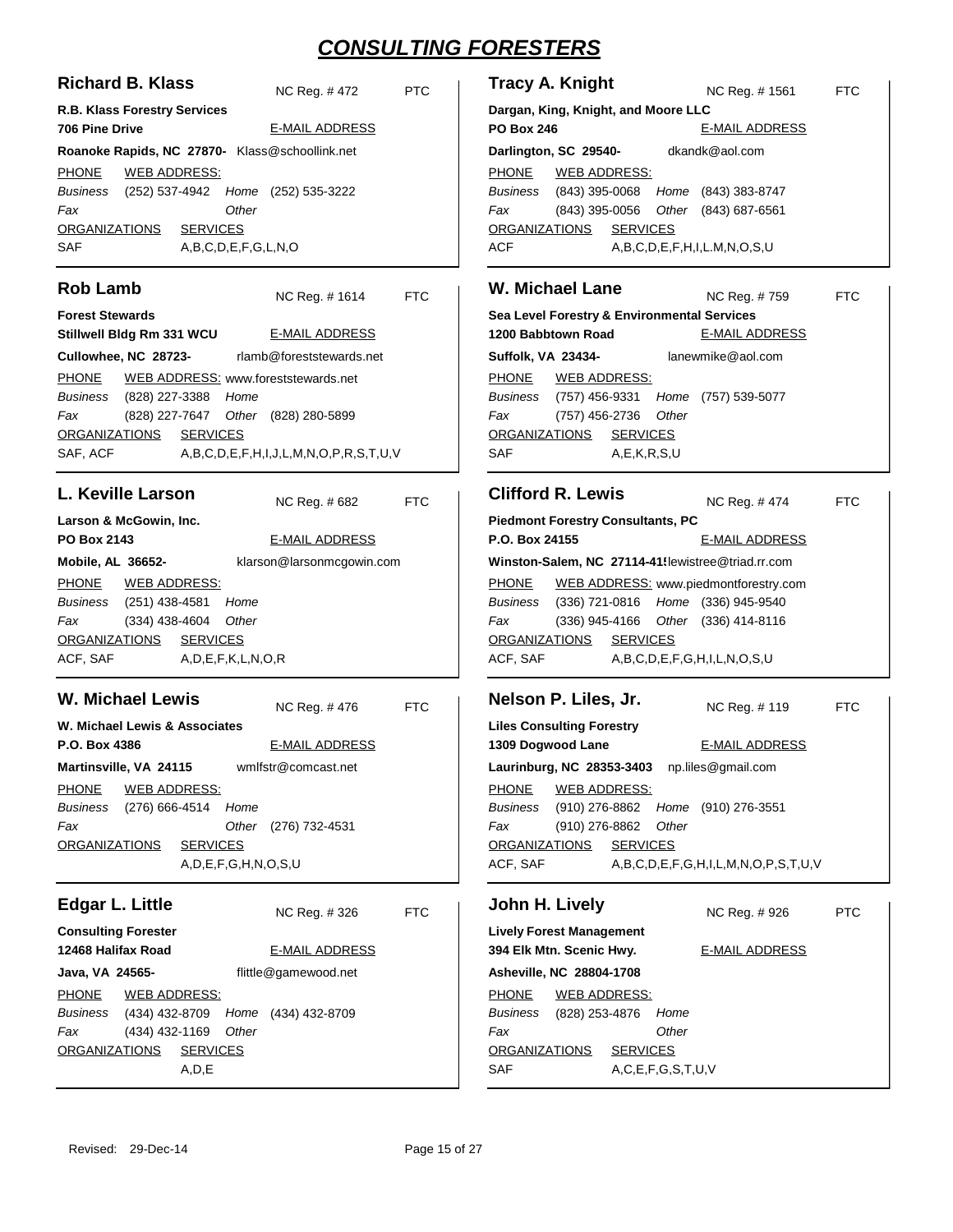| <b>William Henry Lock</b>                                                                       | Gary R. Long                                                                             |
|-------------------------------------------------------------------------------------------------|------------------------------------------------------------------------------------------|
| NC Reg. #482                                                                                    | NC Reg. #1460                                                                            |
| <b>FTC</b>                                                                                      | <b>FTC</b>                                                                               |
| William H. Lock and Associates, Inc.                                                            | <b>Ridgerunner Forestry, LLC</b>                                                         |
| <b>E-MAIL ADDRESS</b>                                                                           | 984 Laurel Creek Road                                                                    |
| P.O. Box 49571                                                                                  | <b>E-MAIL ADDRESS</b>                                                                    |
| whlock@whlock.com                                                                               | ridgrunr@swva.net                                                                        |
| Greensboro, NC 27419-                                                                           | Pilot, VA 24138-                                                                         |
| <b>PHONE</b>                                                                                    | WEB ADDRESS: www.ridgerunnerforestry.com                                                 |
| WEB ADDRESS: www.whlock.com                                                                     | <b>PHONE</b>                                                                             |
| Business                                                                                        | Home (540) 651-6001                                                                      |
| $(336)$ 632-9088                                                                                | Business                                                                                 |
| Home                                                                                            | (540) 651-6000                                                                           |
| Fax                                                                                             | Fax                                                                                      |
| $(336)$ 632-9088                                                                                | (540) 651-6002                                                                           |
| Other (888) 899-9088                                                                            | Other (540) 239-5380                                                                     |
| ORGANIZATIONS                                                                                   | <b>ORGANIZATIONS</b>                                                                     |
| <b>SERVICES</b>                                                                                 | <b>SERVICES</b>                                                                          |
| ACF, SAF, ISA                                                                                   | ACF, SAF                                                                                 |
| A,B,C,D,E,F,G,H,I,J,L,M,N,O,S,T,U,V                                                             | A, D, E, F, G, H, K, M, O, R, S, U, V                                                    |
| <b>Scott Ludlum</b><br><b>FTC</b><br>NC Reg. #1104                                              | James E. Lytton ("Jamie") NC Reg. #1527<br><b>FTC</b>                                    |
| AWS Properties, Inc.                                                                            | American Forest Management, Inc.                                                         |
| 5123 Wright Road                                                                                | <b>E-MAIL ADDRESS</b>                                                                    |
| <b>E-MAIL ADDRESS</b>                                                                           | 2788 Highway 109 N                                                                       |
| Littleton, NC 27850-                                                                            | Troy, NC 27371-                                                                          |
| ludlum@suddenlink.net                                                                           | jamie.lytton@amforem.biz                                                                 |
| <b>PHONE</b>                                                                                    | <b>PHONE</b>                                                                             |
| <b>WEB ADDRESS:</b>                                                                             | WEB ADDRESS: americanforestmanagement.com                                                |
| Business                                                                                        | Business                                                                                 |
| (252) 578-1736                                                                                  | (910) 572-1085                                                                           |
| Home (252) 826-4707                                                                             | Home (910) 572-1085                                                                      |
| Fax                                                                                             | Fax                                                                                      |
| $(252) 586 - 4208$                                                                              | (910) 572-1093                                                                           |
| Other                                                                                           | Other (910) 975-0262                                                                     |
| <b>ORGANIZATIONS</b>                                                                            | <b>ORGANIZATIONS</b>                                                                     |
| <b>SERVICES</b>                                                                                 | <b>SERVICES</b>                                                                          |
| A,B,C,D,E,F,H,I,M,R,T,U                                                                         | $A, B, C, D, E, F, H, I, M, N, O, P, S, U$                                               |
| <b>Charles Paul Major</b>                                                                       | <b>James E. Malpass</b>                                                                  |
| NC Reg. #674                                                                                    | NC Reg. # 161                                                                            |
| <b>FTC</b>                                                                                      | <b>FTC</b>                                                                               |
| <b>Major &amp; Company</b>                                                                      | James E. Malpass & Associates, LLC                                                       |
| PO Box 624, 787 Wilson Road                                                                     | 4172 Livingston Chapel Road                                                              |
| <b>E-MAIL ADDRESS</b>                                                                           | <b>E-MAIL ADDRESS</b>                                                                    |
| Newberry, SC 29108-                                                                             | Delco, NC 28436-                                                                         |
| CPMajor@MajorandCo.net                                                                          | jimmymalpass@aol.com                                                                     |
| WEB ADDRESS: www.MajorandCo.net                                                                 | <b>PHONE</b>                                                                             |
| <b>PHONE</b>                                                                                    | <u>WEB ADDRESS:</u>                                                                      |
| (803) 276-7752 Home (803) 364-2533<br>Business                                                  | Business<br>(910) 840-6713<br>Home                                                       |
| Fax                                                                                             | Fax                                                                                      |
| (803) 276-7750                                                                                  | $(910)$ 655-2638                                                                         |
| Other (803) 924-0501                                                                            | Other (910) 840-6713                                                                     |
| <b>ORGANIZATIONS</b>                                                                            | <b>SERVICES</b>                                                                          |
| <b>SERVICES</b>                                                                                 | <b>ORGANIZATIONS</b>                                                                     |
| ACF, SAF                                                                                        | SAF                                                                                      |
| A, D, E, F, L, N, O                                                                             | A,B,C,D,E,F,H,L,N,O,P,V                                                                  |
| <b>Chris Manus</b>                                                                              | J. Andy Martin                                                                           |
| <b>FTC</b>                                                                                      | NC Reg. # 608                                                                            |
| NC Reg. #1500                                                                                   | <b>FTC</b>                                                                               |
| American Forest Management, Inc.                                                                | <b>BB&amp;T</b>                                                                          |
| <b>E-MAIL ADDRESS</b>                                                                           | PO Box 2907                                                                              |
| 3267 Ivy Creek Road                                                                             | <b>E-MAIL ADDRESS</b>                                                                    |
| Maiden, NC 28650-                                                                               | Wilson, NC 27894-2907                                                                    |
| chris.manus@amforem.biz                                                                         | amartin@bbtnet.com                                                                       |
| <b>PHONE</b>                                                                                    | <b>WEB ADDRESS:</b>                                                                      |
| WEB ADDRESS: www.americanforestmanagement.com                                                   | <b>PHONE</b>                                                                             |
| (704) 527-6780 Home (704) 301-0255                                                              | Business                                                                                 |
| Business                                                                                        | (252) 246-4365 Home (252) 230-2610                                                       |
| (704) 527-1245 Other (704) 301-0255                                                             | Fax                                                                                      |
| Fax                                                                                             | (252) 246-4850 Other (252) 230-2610                                                      |
| <b>SERVICES</b>                                                                                 | <b>ORGANIZATIONS</b>                                                                     |
| <u>ORGANIZATIONS</u>                                                                            | <b>SERVICES</b>                                                                          |
| A,B,C,D,E,F,H,K,L,N,O,P,S,U,V<br>SAF                                                            | A,B,C,E,F,G,H,L,O,P,S,U                                                                  |
| <b>Raymond Massengill</b>                                                                       | <b>Robert S. Mazur</b>                                                                   |
| NC Reg. #1197                                                                                   | NC Reg. # 273                                                                            |
| <b>FTC</b>                                                                                      | <b>FTC</b>                                                                               |
| <b>Massengill Forestry Consultants, Inc.</b><br>2638 Stricklands Crossroads Road E-MAIL ADDRESS | Robert S. Mazur Consulting Forester, Inc.<br>2801-6A Ward Blvd.<br><b>E-MAIL ADDRESS</b> |
| Four Oaks, NC 27524-                                                                            | emazur@nc.rr.com                                                                         |
| rimassengill@embargmail.com                                                                     | <b>Wilson, NC 27893</b>                                                                  |
| <b>PHONE</b>                                                                                    | <b>PHONE</b>                                                                             |
| WEB ADDRESS:                                                                                    | <b>WEB ADDRESS:</b>                                                                      |
| Business                                                                                        | Business                                                                                 |
| (919) 934-6309                                                                                  | (252) 237-6004                                                                           |
| Home                                                                                            | Home                                                                                     |
| Fax                                                                                             | Fax                                                                                      |
| (919) 934-4934                                                                                  | (252) 291-9103                                                                           |
| Other (919) 427-8370                                                                            | Other                                                                                    |
| <u>ORGANIZATIONS</u>                                                                            | <b>ORGANIZATIONS</b>                                                                     |
| <b>SERVICES</b>                                                                                 | <b>SERVICES</b>                                                                          |
| A,B,C,D,E,F,G,O                                                                                 | SAF<br>A,B,C,D,E,F,K,N,P                                                                 |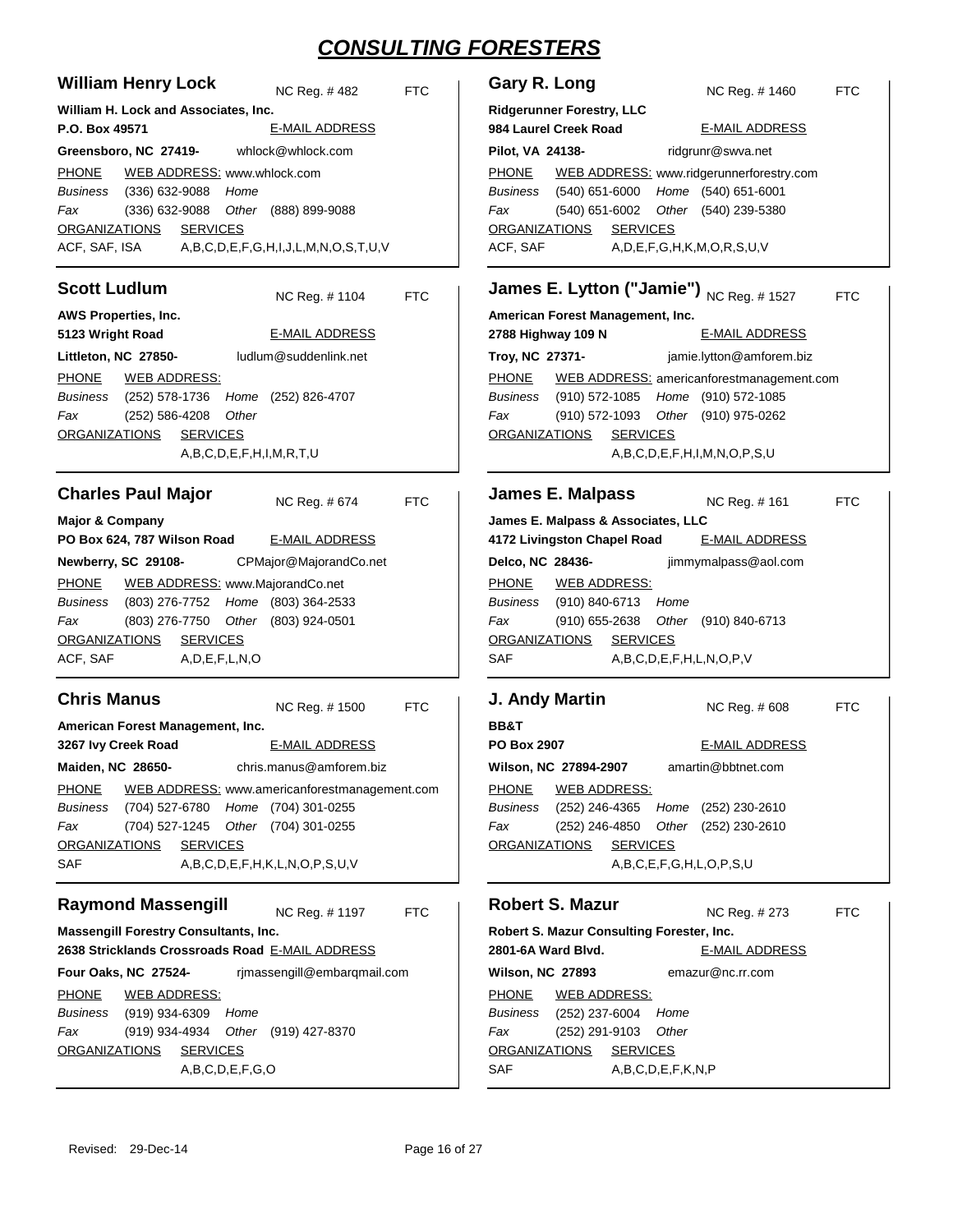| Jonathan A. McBeth<br>Iron Horse Forestry Marketing and Management<br>P.O. Box 1267<br>Rockingham, NC 28380 jmcbeth@alltel.net<br>PHONE WEB ADDRESS:<br>Business (910) 997-2248 Home (910) 944-7743<br>Fax<br>(910) 895-1530<br>Other<br><u>ORGANIZATIONS</u><br><b>SERVICES</b><br>A,B,C,D,E,F,H,I                   | NC Reg. #1092<br><b>E-MAIL ADDRESS</b>                                                            | Crai<br><b>FTC</b><br>River<br>PO B<br>Fleet<br><b>PHOI</b><br>Busin<br>Fax<br>ORG/<br>SAF |
|-----------------------------------------------------------------------------------------------------------------------------------------------------------------------------------------------------------------------------------------------------------------------------------------------------------------------|---------------------------------------------------------------------------------------------------|--------------------------------------------------------------------------------------------|
| Dr. James R. McGraw<br><b>Tree Connections, LLC</b>                                                                                                                                                                                                                                                                   | NC Reg. #982                                                                                      | Dan<br><b>PTC</b><br>McInı                                                                 |
| 405 Whitehall Way<br>Cary, NC 27511-<br>PHONE WEB ADDRESS:<br>Business (919) 467-1686 Home (919) 467-1686<br>Other<br>Fax<br>ORGANIZATIONS<br><b>SERVICES</b><br>ISA, ESA<br>H, I, T                                                                                                                                  | <b>E-MAIL ADDRESS</b>                                                                             | 12724<br>Ralei<br><b>PHOI</b><br>Busin<br>Fax<br>ORG/<br>SAF                               |
| <b>Victor Loring McIntyre</b><br><b>Consulting Forester</b><br><b>57 Yow Drive</b><br>Swannanoa, NC 28778-<br><b>PHONE WEB ADDRESS:</b><br>Business (828) 280-6587 Home (828) 298-8429                                                                                                                                | NC Reg. #519<br><b>E-MAIL ADDRESS</b>                                                             | Dwi<br><b>PTC</b><br>Carol<br>908 lı<br>Eden<br><u>PHON</u><br>Busin                       |
| Fax<br>Other<br><b>SERVICES</b><br><u>ORGANIZATIONS</u><br>SAF<br>A,B,C,G,J,M,O,T,U                                                                                                                                                                                                                                   |                                                                                                   | Fax<br>ORG,                                                                                |
| Philip M. Mead<br>Henderson Forestry Consultants, P.A.<br>919 S. Cox Street, Suite A-1<br>Asheboro, NC 27203-<br><b>PHONE</b><br>WEB ADDRESS: www.hfcforestry.com<br>(336) 626-0849 Home (336) 653-8839<br><b>Business</b><br>Fax<br>Other<br>$(336)$ 626-3025<br><b>ORGANIZATIONS</b><br><b>SERVICES</b><br>ACF, SAF | NC Reg. #1702<br><b>E-MAIL ADDRESS</b><br>phil@hfcforestry.com<br>A,B,C,D,E,F,G,H,I,M,N,O,P,R,S,U | Jam<br><b>FTC</b><br>Wats<br>9925<br>Little<br>PHOI<br>Busin<br>Fax<br>ORG<br>ACF          |
| <b>Brian E. Medlock</b><br><b>Alliance Forestry, Inc.</b><br><b>PO Box 198</b><br>Dallas, NC 28034-<br><b>PHONE</b><br><b>WEB ADDRESS:</b><br><b>Business</b><br>(704) 922-1889<br>Home<br>Fax<br>(704) 634-7585<br>Other<br><b>ORGANIZATIONS</b><br><b>SERVICES</b><br>A,B,C,D,E,F,G,H,N,O,P,S                       | NC Reg. # 1124<br><b>E-MAIL ADDRESS</b><br>brianmedlokc@bellsouth.net                             | And<br><b>FTC</b><br>Andy<br>104 S<br>Oxfor<br><b>PHOI</b><br>Busin<br>Fax<br>ORG/<br>SAF  |

| <b>Craig McClure</b>                                  |                                             |       | NC Reg. # 1593                             | <b>FTC</b> |
|-------------------------------------------------------|---------------------------------------------|-------|--------------------------------------------|------------|
| <b>Riverbend Forestry, LLC</b><br>PO Box 6            |                                             |       | <b>E-MAIL ADDRESS</b>                      |            |
|                                                       | Fleetwood, NC 28626-                        |       | craig@riverbendforestry.com                |            |
|                                                       | PHONE WEB ADDRESS:                          |       |                                            |            |
|                                                       | Business (336) 977-4527 Home                |       |                                            |            |
| Fax                                                   |                                             | Other |                                            |            |
|                                                       | ORGANIZATIONS SERVICES                      |       |                                            |            |
| <b>SAF</b>                                            |                                             |       | $A, B, C, D, E, F, G, H, J, L, M, N, O, S$ |            |
| Daniel F. McInnis, Jr.<br>NC Reg. # 640<br><b>FTC</b> |                                             |       |                                            |            |
|                                                       | <b>McInnis Real Property Cons.</b>          |       |                                            |            |
|                                                       | 12724 Little Creek Drive                    |       | <b>E-MAIL ADDRESS</b>                      |            |
| Raleigh, NC 27603                                     |                                             |       |                                            |            |
|                                                       | PHONE WEB ADDRESS:                          |       |                                            |            |
|                                                       | Business (919) 779-1562 Home (919) 779-1562 |       |                                            |            |
| Fax                                                   |                                             | Other |                                            |            |
| ORGANIZATIONS                                         | <b>SERVICES</b>                             |       |                                            |            |

|     | --------                  |
|-----|---------------------------|
| SAF | A,B,D,E,F,G,H,I,J,L,N,O,S |

|                           | <b>Dwight McKinney</b> | NC Reg. # 1123             |
|---------------------------|------------------------|----------------------------|
| Carolina Silvics, Inc.    |                        |                            |
| 908 Indian Trail Road     |                        | <b>E-MAIL ADDRESS</b>      |
| <b>Edenton, NC 27932-</b> |                        | dwight@carolinasilvics.com |
| <b>PHONE</b>              | <b>WEB ADDRESS:</b>    |                            |
| <b>Business</b>           | (252) 482-8491         | Home                       |

```
A,B,C,E,H, I,K M,P,R,S,T
                    Other
ANIZATIONS SERVICES
```

| FTC |
|-----|
|     |
|     |
|     |
|     |
|     |
|     |
|     |
|     |

### **Andrew Calvin Melton**

FTC

| Andrew Galvin Melton                             |                     |  | NC Reg. #538          | <b>FTC</b>                                  |  |
|--------------------------------------------------|---------------------|--|-----------------------|---------------------------------------------|--|
| <b>Andy Melton Forestry</b>                      |                     |  |                       |                                             |  |
| 104 Seaman Street                                |                     |  | <b>E-MAIL ADDRESS</b> |                                             |  |
| Oxford, NC 27565                                 |                     |  |                       | amelton4@nc.rr.com                          |  |
| PHONE                                            | <b>WEB ADDRESS:</b> |  |                       |                                             |  |
|                                                  |                     |  |                       | Business (919) 693-1554 Home (919) 693-1554 |  |
| Fax                                              |                     |  |                       | Other (919) 690-4133                        |  |
| <b>SERVICES</b><br><b>ORGANIZATIONS</b>          |                     |  |                       |                                             |  |
| <b>SAF</b><br>A, B, C, D, E, F, G, H, I, O, T, U |                     |  |                       |                                             |  |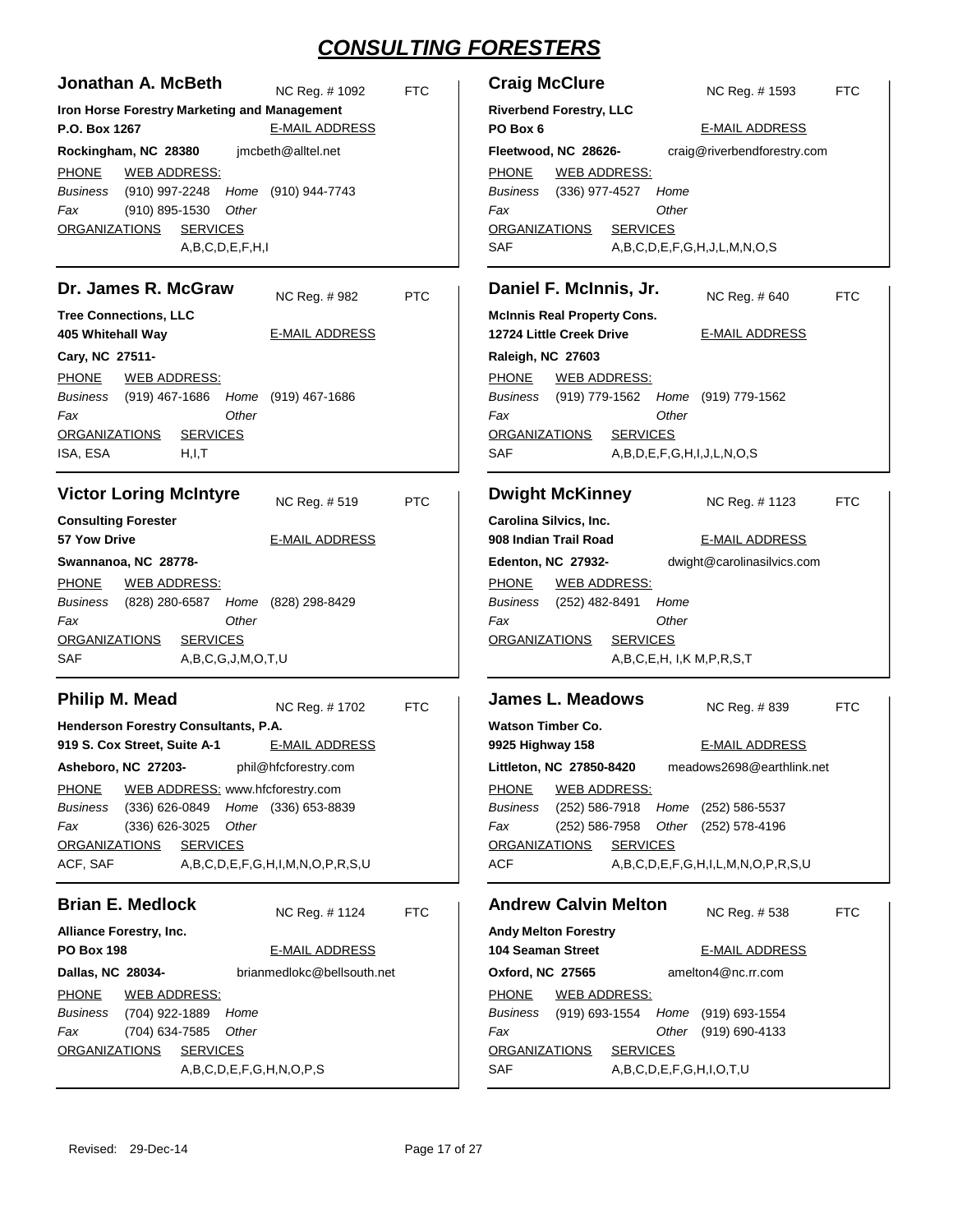| J. Chris Miller                                                                                                                                                                                                                     | <b>Stephen L. Mims</b>                                                                                                                                                                                    |
|-------------------------------------------------------------------------------------------------------------------------------------------------------------------------------------------------------------------------------------|-----------------------------------------------------------------------------------------------------------------------------------------------------------------------------------------------------------|
| NC Reg. # 1530                                                                                                                                                                                                                      | <b>FTC</b>                                                                                                                                                                                                |
| <b>FTC</b>                                                                                                                                                                                                                          | NC Reg. # 1223                                                                                                                                                                                            |
| American Forest Management, Inc.<br>2401 Whitehall Park Dr, Suite 1100 E-MAIL ADDRESS                                                                                                                                               | <b>Mims Forestry Services</b><br><b>128 Hollow Trail</b><br><b>E-MAIL ADDRESS</b>                                                                                                                         |
| chris.miller@amforem.biz                                                                                                                                                                                                            | mimsforestry@carolina.rr.com                                                                                                                                                                              |
| Charlotte, NC 28273-                                                                                                                                                                                                                | Rockingham, NC 28379-                                                                                                                                                                                     |
| <b>PHONE</b>                                                                                                                                                                                                                        | <b>PHONE</b>                                                                                                                                                                                              |
| WEB ADDRESS: www.americanforestmanagement.com                                                                                                                                                                                       | <b>WEB ADDRESS:</b>                                                                                                                                                                                       |
| (704) 527-6780 Home (704) 577-7082                                                                                                                                                                                                  | (910) 895-3964                                                                                                                                                                                            |
| <b>Business</b>                                                                                                                                                                                                                     | <b>Business</b>                                                                                                                                                                                           |
| (704) 527-1245                                                                                                                                                                                                                      | Home (910) 895-3964                                                                                                                                                                                       |
| Other (704) 577-7082                                                                                                                                                                                                                | Fax                                                                                                                                                                                                       |
| Fax                                                                                                                                                                                                                                 | Other (910) 205-1861                                                                                                                                                                                      |
| <b>SERVICES</b>                                                                                                                                                                                                                     | <b>ORGANIZATIONS</b>                                                                                                                                                                                      |
| <b>ORGANIZATIONS</b>                                                                                                                                                                                                                | <b>SERVICES</b>                                                                                                                                                                                           |
| <b>SAF</b>                                                                                                                                                                                                                          | <b>SAF</b>                                                                                                                                                                                                |
| $A, D, E, F, G, H, K, L, M, N, O, P, S, U, V$                                                                                                                                                                                       | A, B, C, D, E, F, G, H, I, N, O, P                                                                                                                                                                        |
| John W. Monroe                                                                                                                                                                                                                      | <b>Charles J. Moody, III</b>                                                                                                                                                                              |
| NC Reg. #596                                                                                                                                                                                                                        | NC Reg. #469                                                                                                                                                                                              |
| <b>FTC</b>                                                                                                                                                                                                                          | <b>FTC</b>                                                                                                                                                                                                |
| Monroe Timberland Consultants, Inc.                                                                                                                                                                                                 | <b>Timberland Valuation Associates, Inc.</b>                                                                                                                                                              |
| P.O. Box 99068                                                                                                                                                                                                                      | PO Box 15069                                                                                                                                                                                              |
| <b>E-MAIL ADDRESS</b>                                                                                                                                                                                                               | <b>E-MAIL ADDRESS</b>                                                                                                                                                                                     |
| Raleigh, NC 27624-9068                                                                                                                                                                                                              | rsecchuck@aol.com                                                                                                                                                                                         |
| john@monroetimberland.com                                                                                                                                                                                                           | New Bern, NC 28561-5069                                                                                                                                                                                   |
| <b>PHONE</b><br>WEB ADDRESS: www.monroetimberland.com<br><b>Business</b><br>(919) 676-9807<br>Home<br>Fax<br>(919) 676-0195<br>Other (800) 778-5834<br><b>SERVICES</b><br><b>ORGANIZATIONS</b><br>ACF, SAF<br>A,B,C,D,E,F,L,N,O,U,V | <b>PHONE</b><br><b>WEB ADDRESS:</b><br><b>Business</b><br>(252) 633-6484<br>Home<br>Fax<br>(252) 638-3683<br>Other<br><b>ORGANIZATIONS</b><br><b>SERVICES</b><br>D, L                                     |
| J. Graham Moore                                                                                                                                                                                                                     | James Edward Moore Jr.                                                                                                                                                                                    |
| NC Reg. #687                                                                                                                                                                                                                        | NC Reg. #719                                                                                                                                                                                              |
| <b>FTC</b>                                                                                                                                                                                                                          | <b>FTC</b>                                                                                                                                                                                                |
| <b>Graham Moore</b>                                                                                                                                                                                                                 | Percival & Moore Timber Sales & Management                                                                                                                                                                |
| 2605 Claussen Road                                                                                                                                                                                                                  | P.O. Box 2232                                                                                                                                                                                             |
| <b>E-MAIL ADDRESS</b>                                                                                                                                                                                                               | <b>E-MAIL ADDRESS</b>                                                                                                                                                                                     |
| Florence, SC 29505-                                                                                                                                                                                                                 | permo@carolina.net<br>Lumberton, NC 28359                                                                                                                                                                 |
| <b>PHONE</b><br><u>WEB ADDRESS:</u><br><b>Business</b><br>(843) 669-3655<br>Home<br>Fax<br>Other<br>(843) 687-6256<br><b>ORGANIZATIONS</b><br><b>SERVICES</b><br>ACF<br>A,B,D,E,F,L,O,P                                             | <b>PHONE</b><br><u>WEB ADDRESS:</u><br><b>Business</b><br>(910) 738-7170<br>Home (910) 739-4344<br>(910) 738-7170<br>Other<br>Fax<br><b>ORGANIZATIONS</b><br><b>SERVICES</b><br>A,B,C,D,E,F,G,H,I,L,M,O,S |
| J. Tom Morgan                                                                                                                                                                                                                       | <b>Kenneth Keith Moss</b>                                                                                                                                                                                 |
| NC Reg. #989                                                                                                                                                                                                                        | NC Reg. #1125<br><b>PTC</b>                                                                                                                                                                               |
| <b>Morgan's Forestry Service</b>                                                                                                                                                                                                    | <b>Moss Forestry Consulting Services, Inc.</b>                                                                                                                                                            |
| 95 Parkers Fork Road                                                                                                                                                                                                                | P.O. Box 408                                                                                                                                                                                              |
| <b>E-MAIL ADDRESS</b>                                                                                                                                                                                                               | <b>E-MAIL ADDRESS</b>                                                                                                                                                                                     |
| morgans@greenvillenc.com                                                                                                                                                                                                            | keithmos@juno.com                                                                                                                                                                                         |
| Corapeake, NC 27926-                                                                                                                                                                                                                | Hiawassee, GA 30546                                                                                                                                                                                       |
| <b>PHONE</b>                                                                                                                                                                                                                        | <b>PHONE</b>                                                                                                                                                                                              |
| <b>WEB ADDRESS:</b>                                                                                                                                                                                                                 | <b>WEB ADDRESS:</b>                                                                                                                                                                                       |
| Business                                                                                                                                                                                                                            | (706) 835-5853                                                                                                                                                                                            |
| (252) 465-8670                                                                                                                                                                                                                      | Home (706) 896-7708                                                                                                                                                                                       |
| Home                                                                                                                                                                                                                                | <b>Business</b>                                                                                                                                                                                           |
| Other                                                                                                                                                                                                                               | Other                                                                                                                                                                                                     |
| Fax                                                                                                                                                                                                                                 | Fax                                                                                                                                                                                                       |
| <b>SERVICES</b>                                                                                                                                                                                                                     | <b>SERVICES</b>                                                                                                                                                                                           |
| <b>ORGANIZATIONS</b>                                                                                                                                                                                                                | <b>ORGANIZATIONS</b>                                                                                                                                                                                      |
| SAF<br>A,B,C,D,E,F,H,I,J,M,N,P,S,U,V                                                                                                                                                                                                | A,B,C,D,E,F,G,H,I,K,M,N,O,P,S,T,U,V                                                                                                                                                                       |
| Greg A. Mott                                                                                                                                                                                                                        | J. R. Murr                                                                                                                                                                                                |
| <b>FTC</b>                                                                                                                                                                                                                          | NC Reg. # 1143                                                                                                                                                                                            |
| NC Req. #492                                                                                                                                                                                                                        | <b>PTC</b>                                                                                                                                                                                                |
| Mott & Shay, Inc., Consulting Foresters                                                                                                                                                                                             | J. R.'s Forestry Services                                                                                                                                                                                 |
| P.O. Box 1645                                                                                                                                                                                                                       | 5649 Aldridge Rd                                                                                                                                                                                          |
| <b>E-MAIL ADDRESS</b>                                                                                                                                                                                                               | <b>E-MAIL ADDRESS</b>                                                                                                                                                                                     |
| Roanoke Rapids, NC 27870 mottshay@3rddoor.com                                                                                                                                                                                       | jr_murr@yahoo.com<br>Norwood, NC 28128-                                                                                                                                                                   |
| <b>PHONE</b>                                                                                                                                                                                                                        | <b>WEB ADDRESS:</b>                                                                                                                                                                                       |
| <b>WEB ADDRESS:</b>                                                                                                                                                                                                                 | <b>PHONE</b>                                                                                                                                                                                              |
| (800) 533-3754 Home (252) 537-8937<br><b>Business</b>                                                                                                                                                                               | (704) 474-7954<br>Home (704) 474-7954<br><b>Business</b>                                                                                                                                                  |
| Other (252) 308-7020<br>Fax<br>(252) 537-9661                                                                                                                                                                                       | Other<br>Fax                                                                                                                                                                                              |
| <b>SERVICES</b>                                                                                                                                                                                                                     | <b>ORGANIZATIONS</b>                                                                                                                                                                                      |
| <b>ORGANIZATIONS</b>                                                                                                                                                                                                                | <b>SERVICES</b>                                                                                                                                                                                           |
| <b>SAF</b><br>A,B,C,D,E,F,L,O                                                                                                                                                                                                       | A,B,C,D,E,F,H,S,U,V,                                                                                                                                                                                      |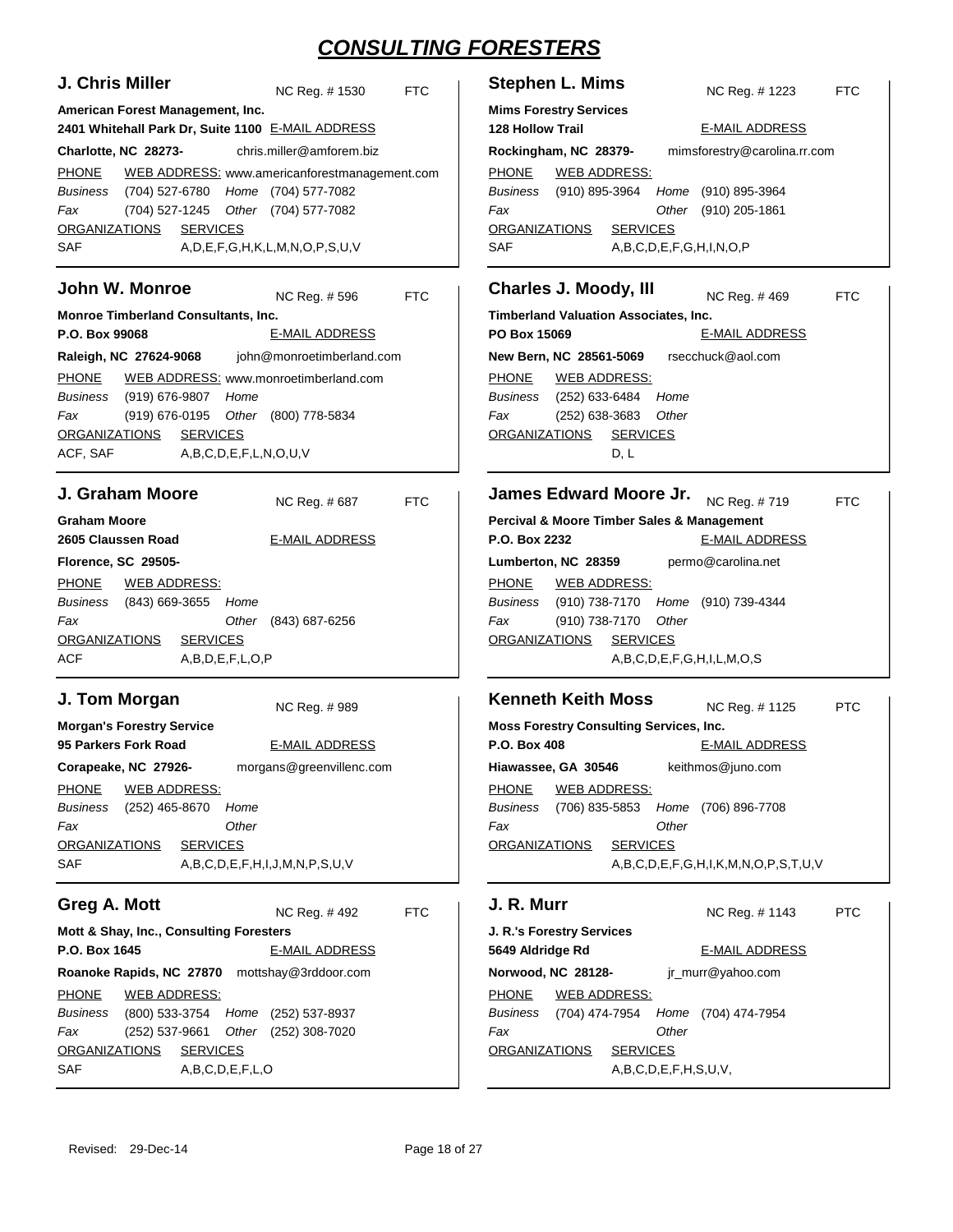| Frederick M. Myers, Jr.       |                |                                 | NC Reg. #1522                               | FTC |
|-------------------------------|----------------|---------------------------------|---------------------------------------------|-----|
| <b>Forest Land Management</b> |                |                                 |                                             |     |
| <b>PO Box 205</b>             |                |                                 | <b>E-MAIL ADDRESS</b>                       |     |
| Camden, SC 29020-             |                |                                 | coymyers@bellsouth.net                      |     |
| PHONE WEB ADDRESS:            |                |                                 |                                             |     |
|                               |                |                                 | Business (803) 432-4320 Home (803) 422-5489 |     |
| Fax                           | (803) 432-5849 | Other                           |                                             |     |
| ORGANIZATIONS SERVICES        |                |                                 |                                             |     |
| <b>SAF</b>                    |                | A, B, C, D, E, F, G, H, I, L, P |                                             |     |
| <b>B</b> ook in Marco La      |                |                                 |                                             |     |

#### **Paul L. Nave, Jr.**

NC Reg. # PTC

| Paul Nave, Jr            |                                             |                                     |  |
|--------------------------|---------------------------------------------|-------------------------------------|--|
| 953 Martins Creek Rd     |                                             | <b>E-MAIL ADDRESS</b>               |  |
| <b>Murphy, NC 28906-</b> |                                             | Inave@webworke.com                  |  |
|                          | PHONE WEB ADDRESS:                          |                                     |  |
|                          | Business (828) 837-7028 Home (828) 837-7028 |                                     |  |
| Fax                      |                                             | (828) 837-1776 Other (404) 697-5746 |  |
|                          | ORGANIZATIONS SERVICES                      |                                     |  |
|                          | A, D, E, F, I, L                            |                                     |  |

| <b>Chris Neggers</b>                     |                                     |                     | NC Reg. # 1598                       | FTC. |  |
|------------------------------------------|-------------------------------------|---------------------|--------------------------------------|------|--|
| <b>Casey &amp; Company Forestry PLLC</b> |                                     |                     |                                      |      |  |
| P O Box 955                              |                                     |                     | <b>E-MAIL ADDRESS</b>                |      |  |
|                                          | Wilkesboro, NC 28697-               |                     | cneggers@caseyandcompany.com         |      |  |
| PHONE                                    |                                     |                     | WEB ADDRESS: www.caseyandcompany.com |      |  |
|                                          | Business (336) 838-5766 Home        |                     |                                      |      |  |
| Fax                                      | (336) 838-4465 Other (336) 984-0438 |                     |                                      |      |  |
|                                          | ORGANIZATIONS SERVICES              |                     |                                      |      |  |
| SAF ACF                                  |                                     | A, C, D, E, F, L, U |                                      |      |  |

### **M. Bert Noble, Jr.**

NC Reg. # FTC

| <b>Noble Forestry Consulting</b> |                 |       |                                    |
|----------------------------------|-----------------|-------|------------------------------------|
| 1919 Winter Forest Dr.           |                 |       | E-MAIL ADDRESS                     |
| Kinston, NC 28504-7424           |                 |       | extremeforester@yahoo.com          |
| PHONE                            | WEB ADDRESS:    |       |                                    |
| <b>Business</b>                  |                 |       | Home (252) 569-5671                |
| Fax                              |                 | Other |                                    |
| <b>ORGANIZATIONS</b>             | <b>SERVICES</b> |       |                                    |
|                                  |                 |       | A, B, C, D, E, H, I, J, P, R, S, V |
|                                  |                 |       |                                    |

### **Edwin E. Orr**

NC Reg. # FTC

**Timber Marketing and Management of the Carolinas, Inc. P.O. Box 97803 Raleigh, NC 27624-7803** E-MAIL ADDRESS eeorr@tmmoc.com PHONE (919) 846-7520 (919) 848-4459 *Business Home* (919) 848-2230 Other (800) 962-2281 SAF A,B,C,D,E,F,G,H,L,M,N,O,P,S,V *Fax* ORGANIZATIONS SERVICES WEB ADDRESS: www.tmmoc.com

| <b>Rex Nash</b>     | NC Reg. #1162         |  |                                                                             |                                                                                                                 |  |
|---------------------|-----------------------|--|-----------------------------------------------------------------------------|-----------------------------------------------------------------------------------------------------------------|--|
| P. O. Box 310       | <b>E-MAIL ADDRESS</b> |  |                                                                             |                                                                                                                 |  |
| Winnabow, NC 28479- |                       |  |                                                                             |                                                                                                                 |  |
|                     |                       |  |                                                                             |                                                                                                                 |  |
|                     |                       |  |                                                                             |                                                                                                                 |  |
|                     |                       |  |                                                                             |                                                                                                                 |  |
|                     |                       |  |                                                                             |                                                                                                                 |  |
|                     |                       |  |                                                                             |                                                                                                                 |  |
|                     |                       |  |                                                                             |                                                                                                                 |  |
|                     |                       |  | Timberland Management, Inc.<br>PHONE WEB ADDRESS:<br>ORGANIZATIONS SERVICES | Business (910) 253-9950 Home (910) 253-7047<br>(910) 253-9952 Other (910) 512-4339<br>A,B,C,D,E,F,H,L,M,O,R,S,T |  |

#### **Michael D. Neal** NC Reg. # FTC

| Michael Neal & Associates, Inc. |                      |  |                       |                                             |  |  |
|---------------------------------|----------------------|--|-----------------------|---------------------------------------------|--|--|
| <b>P.O. Box 37</b>              |                      |  | <b>E-MAIL ADDRESS</b> |                                             |  |  |
| Colerain, NC 27924              |                      |  |                       | mikeneal@coastalnet.com                     |  |  |
| PHONE WEB ADDRESS:              |                      |  |                       |                                             |  |  |
|                                 |                      |  |                       | Business (252) 356-2747 Home (252) 356-2747 |  |  |
| Fax                             | (252) 356-1206 Other |  |                       |                                             |  |  |
| ORGANIZATIONS SERVICES          |                      |  |                       |                                             |  |  |
| ACF, SAF                        |                      |  |                       | $A, B, C, D, E, F, G, H, I, L, M, N, O, V$  |  |  |

#### **Smith C. Nicholls**

| SMIIN G. NICHOIIS                    |                        |  | NC Req. # 1144      |                                             |  |  |  |
|--------------------------------------|------------------------|--|---------------------|---------------------------------------------|--|--|--|
| <b>Nicholls Forestry consultants</b> |                        |  |                     |                                             |  |  |  |
| <b>13 Terrace Drive</b>              |                        |  |                     | <b>E-MAIL ADDRESS</b>                       |  |  |  |
| Canton, NC 28716-                    |                        |  | snich@bellsouth.net |                                             |  |  |  |
| PHONE                                | <b>WEB ADDRESS:</b>    |  |                     |                                             |  |  |  |
|                                      |                        |  |                     | Business (828) 648-3768 Home (828) 648-3768 |  |  |  |
| Fax                                  |                        |  |                     | Other (828) 421-9906                        |  |  |  |
|                                      | ORGANIZATIONS SERVICES |  |                     |                                             |  |  |  |

D,E,F,U,V

#### **Richard Olson Timber and Land Management Consultants, Inc. PO Box 510 Wrightsville Beach, NC 28480-** NC Reg. # PTC E-MAIL ADDRESS PHONE (910) 256-0003 Home (910) 256-3972 (910) 256-5545 (910) 512-6332 *Other* SAF A,B,C,D,E,F,L,O *Business Fax* ORGANIZATIONS SERVICES WEB ADDRESS:

#### **Kenneth A. Oswald**

NC Reg. # FTC

| <b>Lobiolly Forestry Management, Inc.</b>       |             |  |  |                                             |  |
|-------------------------------------------------|-------------|--|--|---------------------------------------------|--|
|                                                 | PO Box 2263 |  |  | <b>E-MAIL ADDRESS</b>                       |  |
| Greenwood, SC 29646-0263 kaoswald@greenwood.net |             |  |  |                                             |  |
| PHONE WEB ADDRESS:                              |             |  |  |                                             |  |
|                                                 |             |  |  | Business (888) 867-3787 Home (864) 227-8312 |  |
| Fax                                             |             |  |  | (864) 227-6955 Other (864) 980-8839         |  |
| ORGANIZATIONS SERVICES                          |             |  |  |                                             |  |
| $A, B, C, D, E, F, H, I, L, N, O, P, S, U, V$   |             |  |  |                                             |  |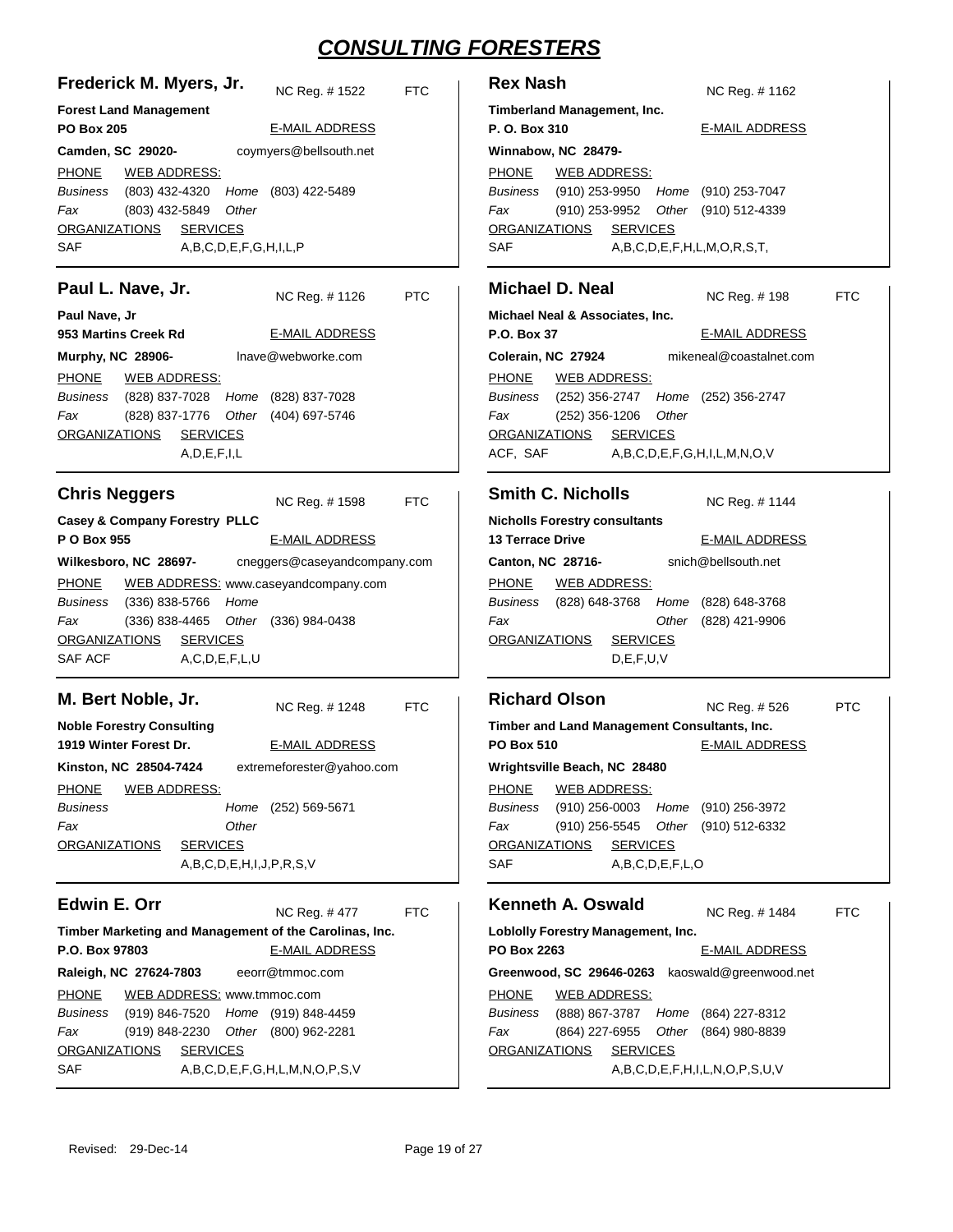| John W. "Bill" Overbey                                                                          | J. Wendell Overby                                                                                  |
|-------------------------------------------------------------------------------------------------|----------------------------------------------------------------------------------------------------|
| NC Reg. #597                                                                                    | NC Reg. #932                                                                                       |
| <b>FTC</b>                                                                                      | <b>FTC</b>                                                                                         |
| Timberbrook Forestry, Inc.                                                                      | Soil & Environmental Consultants, PA                                                               |
| <b>E-MAIL ADDRESS</b>                                                                           | 1043 Cambrook Court                                                                                |
| <b>PO Box 100</b>                                                                               | <b>E-MAIL ADDRESS</b>                                                                              |
|                                                                                                 |                                                                                                    |
| overbey54@gmail.com                                                                             | woverby@sandec.com                                                                                 |
| State Road, NC 28676-                                                                           | Concord, NC 28027-                                                                                 |
| <b>PHONE</b>                                                                                    | <b>PHONE</b>                                                                                       |
| WEB ADDRESS: timberbrookforestry.com                                                            | WEB ADDRESS: www.sandec.com                                                                        |
| (336) 244-1686 Home (336) 815-8107<br>Business<br>Fax<br>Other (336) 244-1686                   | (704) 262-9756<br>Home<br>Business<br>(704) 720-9406<br>Fax<br>Other (704) 239-2001                |
| <b>SERVICES</b>                                                                                 | <b>SERVICES</b>                                                                                    |
| <b>ORGANIZATIONS</b>                                                                            | <b>ORGANIZATIONS</b>                                                                               |
| ACF, SAF                                                                                        | SAF                                                                                                |
| A,B,C,D,E,F,G,N,O,Q,T                                                                           | A,B,D,E,F,K,M,O,R,S,V                                                                              |
|                                                                                                 |                                                                                                    |
| <b>Jeff L. Pardue</b>                                                                           | <b>John Parker</b>                                                                                 |
| NC Reg. #546                                                                                    | NC Reg. # 1051                                                                                     |
| <b>FTC</b>                                                                                      | <b>FTC</b>                                                                                         |
| Forestland Consultants, Inc.                                                                    | <b>Peidmont Forestry Consultants, PC</b>                                                           |
| P.O. Box 807                                                                                    | <b>PO Box 28</b>                                                                                   |
| <b>E-MAIL ADDRESS</b>                                                                           | <b>E-MAIL ADDRESS</b>                                                                              |
| Wilkesboro, NC 28697<br>jeff@forestlandconsultants.com                                          | Union Grove, NC 28689-0028 jparkerpfc@gmail.com                                                    |
| <b>PHONE</b>                                                                                    | <b>PHONE</b>                                                                                       |
| WEB ADDRESS: www.forestlandconsultants.com                                                      | <b>WEB ADDRESS:</b>                                                                                |
| Business                                                                                        | Home                                                                                               |
| (336) 667-4424                                                                                  | <b>Business</b>                                                                                    |
| Home (336) 984-2518                                                                             | (704) 872-0760                                                                                     |
| Fax                                                                                             | Fax                                                                                                |
| (336) 667-7771                                                                                  | $(336)$ 945-4166                                                                                   |
| Other (336) 957-6011                                                                            | Other (336) 953-1804                                                                               |
| <b>ORGANIZATIONS</b>                                                                            | <b>ORGANIZATIONS</b>                                                                               |
| <b>SERVICES</b>                                                                                 | <b>SERVICES</b>                                                                                    |
| ACF, SAF<br>A,B,C,D,E,F,H,L,M,N,O,P,S,U,V                                                       | A,B,C,D,E,F,G,H,I,L,N,O,S,U                                                                        |
| <b>Kent H. Parris</b>                                                                           | <b>William Parsons</b>                                                                             |
| NC Reg. #871                                                                                    | NC Reg. #1200                                                                                      |
| <b>FTC</b>                                                                                      | <b>FTC</b>                                                                                         |
| <b>Kent Parris Forestry Company</b>                                                             | Parsons Timber & Land Management                                                                   |
| 6639 Hwy 321 N                                                                                  | 1602 Plum Nelly Road                                                                               |
| <b>E-MAIL ADDRESS</b>                                                                           | <b>E-MAIL ADDRESS</b>                                                                              |
| Winnsboro, SC 29180-                                                                            | Rockingham, NC 28379-<br>bparsons1@carolina.rr.com                                                 |
| <b>PHONE</b>                                                                                    | <b>PHONE</b>                                                                                       |
| <b>WEB ADDRESS:</b>                                                                             | <b>WEB ADDRESS:</b>                                                                                |
| Business<br>(803) 635-8764 Home (803) 635-8764                                                  | (910) 995-7807<br>Business<br>Home                                                                 |
| Fax                                                                                             | Fax                                                                                                |
| (803) 635-5483 Other                                                                            | Other                                                                                              |
| <b>SERVICES</b>                                                                                 | <b>ORGANIZATIONS</b>                                                                               |
| <b>ORGANIZATIONS</b>                                                                            | <b>SERVICES</b>                                                                                    |
| SAF<br>A,B,C,D,E,F,I,P,S,U                                                                      | A, E, F, S, U                                                                                      |
|                                                                                                 |                                                                                                    |
| Jason A. Payne                                                                                  | <b>Thomas H. Percival</b>                                                                          |
| NC Reg. #1610                                                                                   | NC Reg. #541                                                                                       |
| <b>PTC</b>                                                                                      | <b>FTC</b>                                                                                         |
| <b>Central Carolina Forestry LLC</b>                                                            | Percival & Moore Timber Sales & Management                                                         |
| 693 Knoll Ridge Lane                                                                            | <b>E-MAIL ADDRESS</b>                                                                              |
| <b>E-MAIL ADDRESS</b>                                                                           | P.O. Box 2232                                                                                      |
| Bear Creek, NC 27207-8120 timberace@aim.com                                                     | permo@bellsouth.net<br>Lumberton, NC 28359                                                         |
| <b>PHONE</b>                                                                                    | <b>PHONE</b>                                                                                       |
| <b>WEB ADDRESS:</b>                                                                             | <b>WEB ADDRESS:</b>                                                                                |
| <b>Business</b>                                                                                 | (910) 738-7170                                                                                     |
| (919) 896-2478                                                                                  | Business                                                                                           |
| Home                                                                                            | Home (910) 739-2997                                                                                |
| Other<br>Fax                                                                                    | (910) 738-4466<br>Other<br>Fax                                                                     |
| <b>ORGANIZATIONS</b>                                                                            | <b>ORGANIZATIONS</b>                                                                               |
| <b>SERVICES</b>                                                                                 | <b>SERVICES</b>                                                                                    |
| SAF<br>A, D, E, F, G, K, N, R, S, V                                                             | A,B,C,D,E,F,G,H,I,L,M,O,S                                                                          |
| Michael J. Perry                                                                                | Allen L. Plaster                                                                                   |
| NC Req. #610                                                                                    | NC Reg. #616                                                                                       |
| <b>FTC</b>                                                                                      | <b>FTC</b>                                                                                         |
| <b>Forestry Services, Inc.</b>                                                                  | <b>Premier Forestry &amp; Environmental Consulting, PLLC</b>                                       |
| <b>108 Tulliallan Lane</b>                                                                      | PO Box 1153                                                                                        |
| <b>E-MAIL ADDRESS</b>                                                                           | <b>E-MAIL ADDRESS</b>                                                                              |
|                                                                                                 |                                                                                                    |
| mikeperry@ncforester.com                                                                        | premierforestry@gmail.com                                                                          |
| Cary, NC 27511                                                                                  | Vanceboro, NC 28586-                                                                               |
| <b>PHONE</b>                                                                                    | <b>PHONE</b>                                                                                       |
| WEB ADDRESS:                                                                                    | WEB ADDRESS: www.premierforestry.net                                                               |
| Business<br>(919) 467-7011 Home (919) 467-7011<br>Fax<br>(919) 465-4402<br>Other (919) 612-6611 | Business<br>(252) 717-9547<br>Home (252) 224-0678<br>(252) 638-3683<br>Fax<br>Other (252) 636-7371 |
| <b>SERVICES</b>                                                                                 | <b>ORGANIZATIONS</b>                                                                               |
| <b>ORGANIZATIONS</b>                                                                            | <b>SERVICES</b>                                                                                    |
| ACF, SAF                                                                                        | ACF, SAF                                                                                           |
| A,B,C,D,E,F,G,H,I,L,M,N,O,P,R,S,U,V                                                             | A,B,C,D,E,F,G,H,L,N,O,R,S,V                                                                        |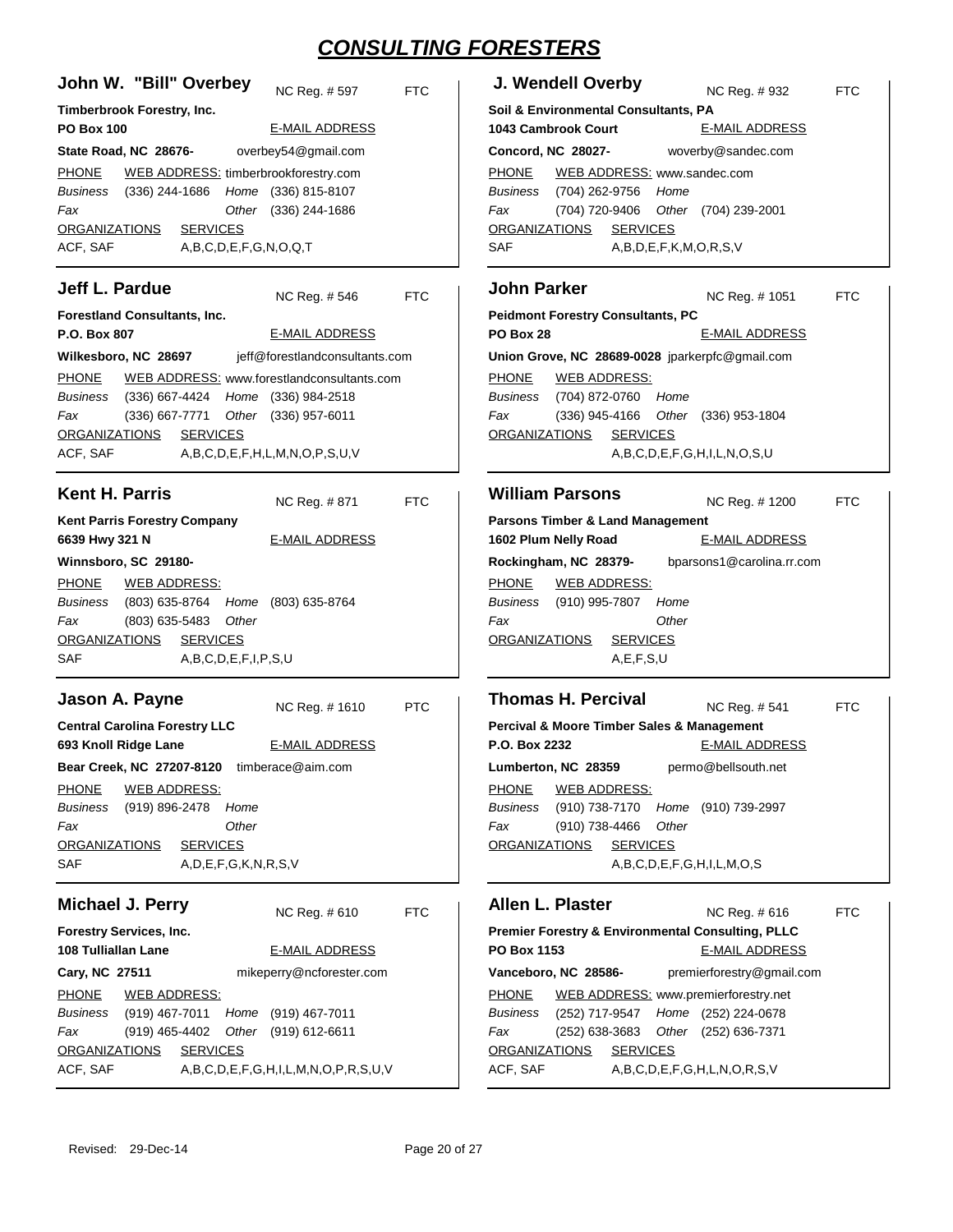| <b>Paul Eric Porterfield</b>                             | NC Reg. #359                    | <b>FTC</b>                  | J              |  |  |
|----------------------------------------------------------|---------------------------------|-----------------------------|----------------|--|--|
| <b>Contentnea Forestry Consultants, Inc.</b>             |                                 |                             | G              |  |  |
| <b>4889 Pinevilla Street</b>                             | <b>E-MAIL ADDRESS</b>           | 12                          |                |  |  |
| Grifton, NC 28530                                        |                                 | psporterfield@embarqmil.com |                |  |  |
| PHONE<br><b>WEB ADDRESS:</b>                             |                                 |                             | <u>P</u>       |  |  |
| Business (252) 524-5832 Home (252) 524-5832              |                                 |                             | в              |  |  |
| Fax<br>(252) 524-5832 Other (252) 560-4075               |                                 |                             | F              |  |  |
| <u>ORGANIZATIONS</u><br><b>SERVICES</b>                  |                                 |                             | <u>o</u>       |  |  |
| A,B,C,D,E,F,H,L,N,O,                                     |                                 |                             | S.             |  |  |
| <b>Eugene D. Prevatte</b>                                | NC Reg. #684                    | <b>FTC</b>                  | В              |  |  |
| Prevatte & Associates, Inc.                              |                                 |                             | W              |  |  |
| <b>PO Box 1311</b>                                       | <b>E-MAIL ADDRESS</b>           |                             | 64             |  |  |
| Hemingway, SC 29554-                                     | gene.prevatte@verizon.net       |                             | Li             |  |  |
| PHONE<br><b>WEB ADDRESS:</b>                             |                                 |                             | $\mathsf{P}$   |  |  |
| Business (843) 588-7021 Home (843) 527-4349              |                                 |                             | в              |  |  |
| Fax<br>(843) 558-7371 Other (843) 833-1534               |                                 |                             | F              |  |  |
| ORGANIZATIONS SERVICES                                   |                                 |                             | <u>o</u>       |  |  |
| ACF, SAF A,B,C,D,E,F,G,H,M,O,P,S,U,V                     |                                 |                             |                |  |  |
|                                                          |                                 |                             |                |  |  |
| <b>Lloyd Raleigh</b>                                     | NC Reg. # 1711                  | <b>FTC</b>                  | Н              |  |  |
| <b>Helia Environmental, LLC</b>                          |                                 |                             | G              |  |  |
| <b>26 Murdock Avenue</b>                                 | <b>E-MAIL ADDRESS</b>           |                             | P.             |  |  |
| Asheville, NC 28801-                                     | Iraleigh@heliaenvironmental.com |                             | Li             |  |  |
| PHONE WEB ADDRESS: heliaenvironmental.com                |                                 |                             | <u>P</u>       |  |  |
| Business (828) 337-7261<br>Home                          |                                 |                             | В              |  |  |
| Fax<br>Other                                             |                                 |                             | F              |  |  |
| ORGANIZATIONS SERVICES                                   |                                 |                             | Q              |  |  |
| SAF<br>A, C, D, E, F, K, S, U, V                         |                                 |                             | A١             |  |  |
| <b>Bradley J. Rawlings</b>                               | NC Reg. # 589                   | <b>FTC</b>                  | Е              |  |  |
| <b>Rawlings Consulting Forestry</b>                      |                                 |                             | F٥             |  |  |
| P.O. Box 1134                                            | <b>E-MAIL ADDRESS</b>           |                             | 38             |  |  |
| Wendell, NC 27591                                        | brad@rawlingsforestry.com       |                             | R              |  |  |
| PHONE WEB ADDRESS: www.rawlingsforestry.com              |                                 |                             | <u>Pl</u>      |  |  |
| Home<br>Business<br>(919) 365-5451                       |                                 |                             | в              |  |  |
| Fax<br>(919) 365-5451                                    | Other (800) 457-1121            |                             | F              |  |  |
| ORGANIZATIONS SERVICES                                   |                                 |                             | ⊻              |  |  |
| ACF, SAF                                                 | A,B,C,D,E,F,G,H,I,L,M,N,O,S,V   |                             | S,             |  |  |
| Jack V. Rich                                             |                                 |                             | В              |  |  |
|                                                          | NC Reg. #517                    | <b>FTC</b>                  |                |  |  |
| <b>Agriland Associates, Inc.</b>                         |                                 |                             | W              |  |  |
| 3917 Sunset Ave.                                         | <b>E-MAIL ADDRESS</b>           |                             | Р.             |  |  |
| Rocky Mount, NC 27804                                    | brich0406@aol.com               |                             | FI             |  |  |
| <b>PHONE</b><br><b>WEB ADDRESS:</b>                      |                                 |                             | <u>P</u>       |  |  |
| Business<br>(252) 443-2515                               | Home (252) 443-5122             |                             | в              |  |  |
| Fax<br>(252) 451-0688<br>Other<br>ORGANIZATIONS SERVICES |                                 |                             | F              |  |  |
|                                                          | A,B,C,D,E,F,H,I,J,L,N,O,S,U     |                             | <u>o</u><br>S. |  |  |
|                                                          |                                 |                             |                |  |  |

| Jacob T. Pressley                                                                                              |                                                                                                                                    | NC Reg. # 1753                                   | <b>FTC</b> |  |  |
|----------------------------------------------------------------------------------------------------------------|------------------------------------------------------------------------------------------------------------------------------------|--------------------------------------------------|------------|--|--|
| <b>Grateful Trees and Bees</b>                                                                                 |                                                                                                                                    |                                                  |            |  |  |
| 1231 Carpenter Fletcher Road                                                                                   |                                                                                                                                    | <b>E-MAIL ADDRESS</b>                            |            |  |  |
| Durham, NC 27713-                                                                                              |                                                                                                                                    | jake@gratefultreesandbees.com                    |            |  |  |
| PHONE WEB ADDRESS: www.gratefultreesandbees.com<br>Business (919) 889-3242<br>Fax<br>ORGANIZATIONS<br>SAF, ISA | Home<br>Other<br><b>SERVICES</b>                                                                                                   | $A, B, C, D, E, F, H, I, K, M, N, O, P, R, S, T$ |            |  |  |
| 6437 Beulah Church Rd                                                                                          | <b>Brandon L. Price</b><br><b>FTC</b><br>NC Reg. #1624<br><b>Wildland Forestry and Environmental, Inc</b><br><b>E-MAIL ADDRESS</b> |                                                  |            |  |  |
| Liberty, NC 27298-                                                                                             |                                                                                                                                    | fire@wildlandforestry.com                        |            |  |  |
| PHONE WEB ADDRESS: www.wildlandforestry.com<br>Business (336) 685-9655<br>Fax<br>ORGANIZATIONS                 | Home<br><b>SERVICES</b><br>A, B, C, D, E, F, H, I, M, P, S                                                                         | Other (919) 414-8046                             |            |  |  |
| Henry A. Randolph<br>Gelbert, Fullbright & Randolph Forestry Consultants                                       |                                                                                                                                    | NC Reg. # 935                                    | <b>FTC</b> |  |  |
| P.O. Box 488                                                                                                   |                                                                                                                                    | <b>E-MAIL ADDRESS</b>                            |            |  |  |
| Lillington, NC 27546                                                                                           |                                                                                                                                    | hrandolph@gfrforestry.com                        |            |  |  |
| PHONE WER ADDRESS: afrforestry com                                                                             |                                                                                                                                    |                                                  |            |  |  |

| PHONE WEB ADDRESS: gfrforestry.com |                        |                                             |  |
|------------------------------------|------------------------|---------------------------------------------|--|
|                                    |                        | Business (910) 893-8197 Home (919) 499-9418 |  |
| Fax                                |                        | (910) 893-2390 Other (919) 708-2195         |  |
| ORGANIZATIONS SERVICES             |                        |                                             |  |
| ACF, SAF                           | A, B, C, D, E, F, H, I |                                             |  |
|                                    |                        |                                             |  |

| Eric R. Rice                                  |                                       |       | NC Reg. #936          | FTC |  |  |  |
|-----------------------------------------------|---------------------------------------|-------|-----------------------|-----|--|--|--|
| Forest Works, Inc.                            |                                       |       |                       |     |  |  |  |
|                                               | 3816 Longdale Drive                   |       | <b>E-MAIL ADDRESS</b> |     |  |  |  |
|                                               | Raleigh, NC 27616-9529                |       | erice@forestworks.com |     |  |  |  |
| PHONE                                         | <b>WEB ADDRESS:</b>                   |       |                       |     |  |  |  |
|                                               | Business (919) 266-7411 Home          |       |                       |     |  |  |  |
| Fax                                           | (919) 217-2716                        | Other |                       |     |  |  |  |
| <b>ORGANIZATIONS</b><br><b>SERVICES</b>       |                                       |       |                       |     |  |  |  |
| <b>SAF</b>                                    | A.B.D.E.F.G.H.L.N.O.P.S.T             |       |                       |     |  |  |  |
| Benjamin S. Richardson<br>NC Reg. #688<br>FTC |                                       |       |                       |     |  |  |  |
|                                               | Wilson, Wright, Moore & Coleman, Inc. |       |                       |     |  |  |  |

|                                | <b>THE COLUMN PRISP</b>                     |  |                       |  |  |  |
|--------------------------------|---------------------------------------------|--|-----------------------|--|--|--|
| P.O. Box 3007                  |                                             |  | <b>E-MAIL ADDRESS</b> |  |  |  |
| <b>Florence, SC 29502-</b>     |                                             |  |                       |  |  |  |
|                                | PHONE WEB ADDRESS:                          |  |                       |  |  |  |
|                                | Business (843) 662-1022 Home (843) 667-9675 |  |                       |  |  |  |
| Fax                            | (843) 669-1170 Other (843) 319-0454         |  |                       |  |  |  |
| ORGANIZATIONS SERVICES         |                                             |  |                       |  |  |  |
| <b>SAF</b><br>A, B, C, D, E, F |                                             |  |                       |  |  |  |
|                                |                                             |  |                       |  |  |  |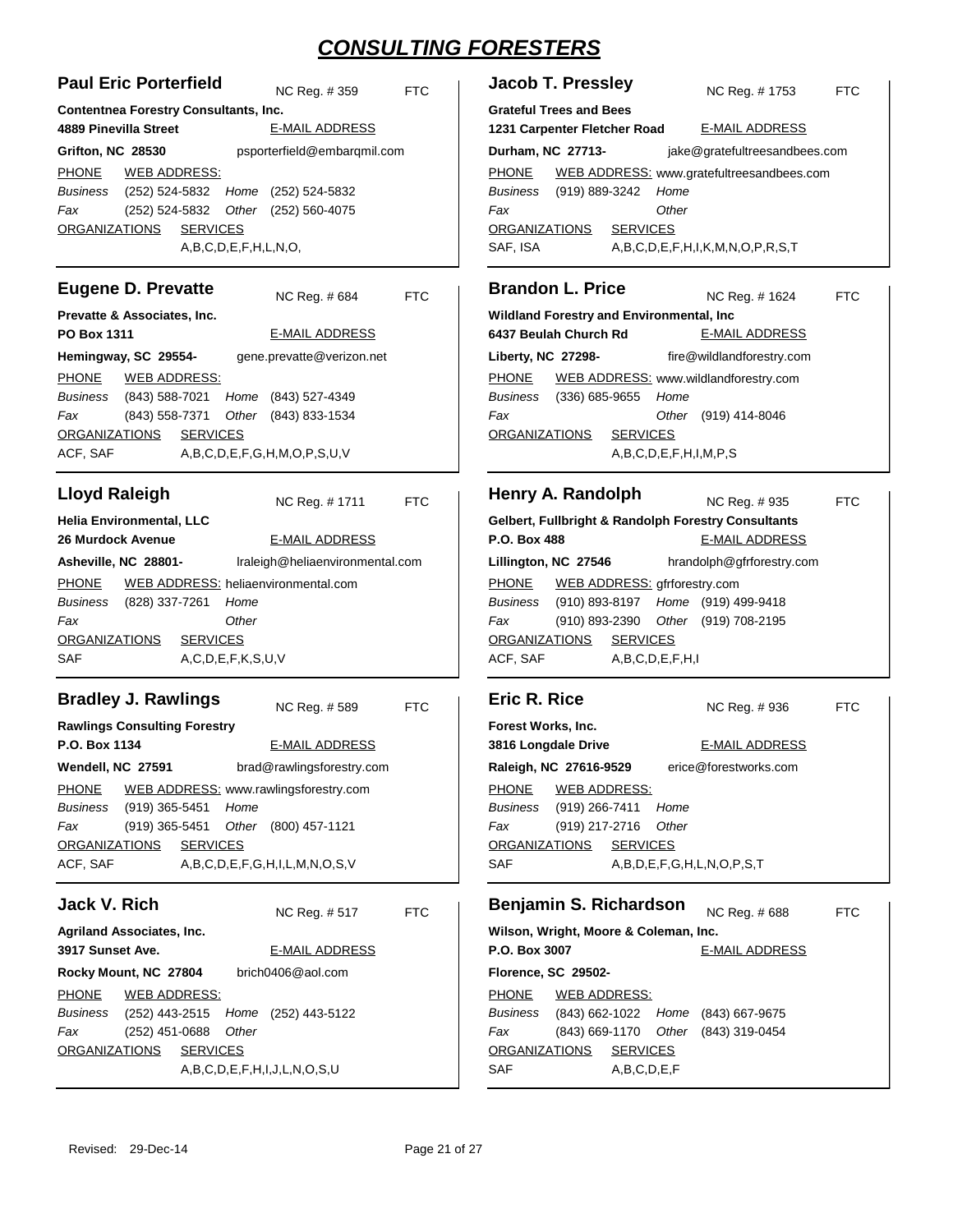| Don H. "Zippo" Robbins<br>NC Reg. #68                                                                                                                              | <b>PTC</b> | <b>Bennett Rose</b><br>NC Reg. # 27                                                                                                                                                              |
|--------------------------------------------------------------------------------------------------------------------------------------------------------------------|------------|--------------------------------------------------------------------------------------------------------------------------------------------------------------------------------------------------|
| <b>Consulting Forester</b><br><b>PO Box 224</b><br><b>E-MAIL ADDRESS</b>                                                                                           |            | Bennett Rose & Associates, Inc.<br>885 N. Ridge Street<br><b>E-MAIL ADDRESS</b>                                                                                                                  |
| Benson, NC 27504-0224                                                                                                                                              |            | Andie@Pinehurst.net<br>Southern Pines, NC 28387-                                                                                                                                                 |
| <b>PHONE</b><br><b>WEB ADDRESS:</b><br>Business<br>(919) 894-8413 Home (919) 894-8413<br>Other<br>Fax<br><b>ORGANIZATIONS</b><br><b>SERVICES</b><br>SAF<br>A,B,K,P |            | <b>PHONE</b><br><b>WEB ADDRESS:</b><br><b>Business</b><br>(910) 692-6483<br>Home (910) 692-6483<br>Fax<br>Other<br><b>ORGANIZATIONS</b><br><b>SERVICES</b><br>A, D, E, F, H, I, M, O, R, S, U, V |
| <b>Thomas Rudd</b><br>NC Reg. #1699                                                                                                                                | <b>FTC</b> | John W. Rutland, III<br>NC Reg. # 642<br><b>FTC</b>                                                                                                                                              |
| Timber Marketing & Management of the Carolinas, Inc.                                                                                                               |            | <b>WNC Forestry Services, Inc.</b>                                                                                                                                                               |
| <b>E-MAIL ADDRESS</b><br>PO Box 97803                                                                                                                              |            | <b>5 Feather Drive</b><br><b>E-MAIL ADDRESS</b>                                                                                                                                                  |
| t.rudd@tmmoc.com<br>Raleigh, NC 27624-                                                                                                                             |            | Asheville, NC 28805-<br>johnwrutland@gmail.com                                                                                                                                                   |
| <b>PHONE</b><br>WEB ADDRESS: www.tmmoc.com                                                                                                                         |            | <b>PHONE</b><br><b>WEB ADDRESS:</b>                                                                                                                                                              |
| Business<br>Home (919) 819-4781<br>(919) 846-7520<br>Other                                                                                                         |            | Business<br>(828) 275-6179<br>Home<br>(828) 254-0821                                                                                                                                             |
| Fax<br><b>SERVICES</b><br>ORGANIZATIONS                                                                                                                            |            | Fax<br>Other<br>(828) 275-6179<br><b>ORGANIZATIONS</b><br><b>SERVICES</b>                                                                                                                        |
| A,C,D,E,LN,S,U,V                                                                                                                                                   |            | SAF<br>A,B,C,D,E,F,G,H,L,M,N,O,T,U,V                                                                                                                                                             |
| <b>Richard Sanders</b><br>NC Reg. # 1564                                                                                                                           | <b>PTC</b> | Roger E. Sauerborn<br>NC Req. #436<br><b>FTC</b>                                                                                                                                                 |
|                                                                                                                                                                    |            | Sauerborn Associates, INC.                                                                                                                                                                       |
| 1641 Lickskillet Road<br><b>E-MAIL ADDRESS</b>                                                                                                                     |            | P.O. Box 8368<br><b>E-MAIL ADDRESS</b>                                                                                                                                                           |
| localwood@gmail.com<br>Burnsville, NC 28714-                                                                                                                       |            | Rocky Mount, NC 27804-1368 ramenc@aol.com                                                                                                                                                        |
| <b>PHONE</b><br><u>WEB ADDRESS:</u>                                                                                                                                |            | <b>PHONE</b><br><b>WEB ADDRESS:</b>                                                                                                                                                              |
| <b>Business</b><br>(828) 682-0297<br>Home<br>Fax<br>Other<br>(828) 284-7871                                                                                        |            | Home (252) 883-8501<br><b>Business</b><br>(252) 972-3663<br>(252) 972-3663<br>(252) 972-3233<br>Fax<br>Other                                                                                     |
| <b>ORGANIZATIONS</b><br><b>SERVICES</b>                                                                                                                            |            | <b>ORGANIZATIONS</b><br><b>SERVICES</b>                                                                                                                                                          |
| SAF<br>A,E,F,G,H,N,O,P,T,U                                                                                                                                         |            | ACF, SAF<br>A,B,C,D,E,F,G,H,I,K,L,M,N,O,S,T,U,V                                                                                                                                                  |
| C. J. Saunders, Jr.<br><b>NC Reg. #8</b>                                                                                                                           | <b>FTC</b> | <b>Logan Scarborough</b><br>NC Reg. #1721<br><b>FTC</b>                                                                                                                                          |
| C. J. Saunders Land, Timber, and Surveying                                                                                                                         |            | <b>Plank Road Forestry, LLC</b>                                                                                                                                                                  |
| <b>E-MAIL ADDRESS</b><br>2315 Mtn. Laurel Trail                                                                                                                    |            | 209 East Wade Street<br><b>E-MAIL ADDRESS</b>                                                                                                                                                    |
| cjslts1@bellsouth.net<br>Morganton, NC 28655                                                                                                                       |            | Wadesboro, NC 28170-<br>loganscarborough@gmail.com                                                                                                                                               |
| <b>PHONE</b><br><b>WEB ADDRESS:</b>                                                                                                                                |            | <b>PHONE</b><br><b>WEB ADDRESS:</b>                                                                                                                                                              |
| Business<br>(828) 437-2310<br>Home (828) 437-2310<br>Fax<br>(828) 430-9548<br>Other                                                                                |            | (704) 694-9570<br>Business<br>Home (704) 695-2207<br>Fax<br>(704) 694-2930<br>Other<br>(704) 695-2207                                                                                            |
| <b>SERVICES</b><br><b>ORGANIZATIONS</b>                                                                                                                            |            | <b>SERVICES</b><br><b>ORGANIZATIONS</b>                                                                                                                                                          |
| A,B,C,D,E,F,H,J,K,L,M,N,O,Q,R,S,U<br>SAF                                                                                                                           |            | A,B,C,D,E,F,H,I,K,L,M,O,P,S,U<br>SAF                                                                                                                                                             |
| <b>Fred Schatzki</b><br>NC Reg. #1096                                                                                                                              | <b>FTC</b> | <b>Brian Schneider</b><br><b>PTC</b><br>NC Reg. # 1643                                                                                                                                           |
| Delta Forest Resources, Inc.                                                                                                                                       |            | <b>Taconic Natural Resources, LLC</b>                                                                                                                                                            |
| <b>E-MAIL ADDRESS</b><br>8308 McAlpine Drive                                                                                                                       |            | <b>1 Chestnut Street</b><br><b>E-MAIL ADDRESS</b>                                                                                                                                                |
| dfr@mindspring.com<br>Charlotte, NC 28217-                                                                                                                         |            | Weaverville, NC 28787-<br>taconicnaturalresources@gmail.com                                                                                                                                      |
| <b>PHONE</b><br><b>WEB ADDRESS:</b>                                                                                                                                |            | <b>PHONE</b><br>WEB ADDRESS: www.taconicnaturalresources.com                                                                                                                                     |
| Business<br>(704) 583-2366<br>Home<br>(704) 583-2366<br>(704) 587-7401<br>Fax<br>Other                                                                             |            | Business<br>(828) 785-2555<br>Home<br>Other<br>Fax                                                                                                                                               |
| <b>ORGANIZATIONS</b><br><b>SERVICES</b>                                                                                                                            |            | <b>ORGANIZATIONS</b><br><b>SERVICES</b>                                                                                                                                                          |
| SAF<br>A,B,C,D,E,F,G,H,M,P,T,U,V                                                                                                                                   |            | SAF<br>A,B,C,D,E,F,G,H,M,N,O,S                                                                                                                                                                   |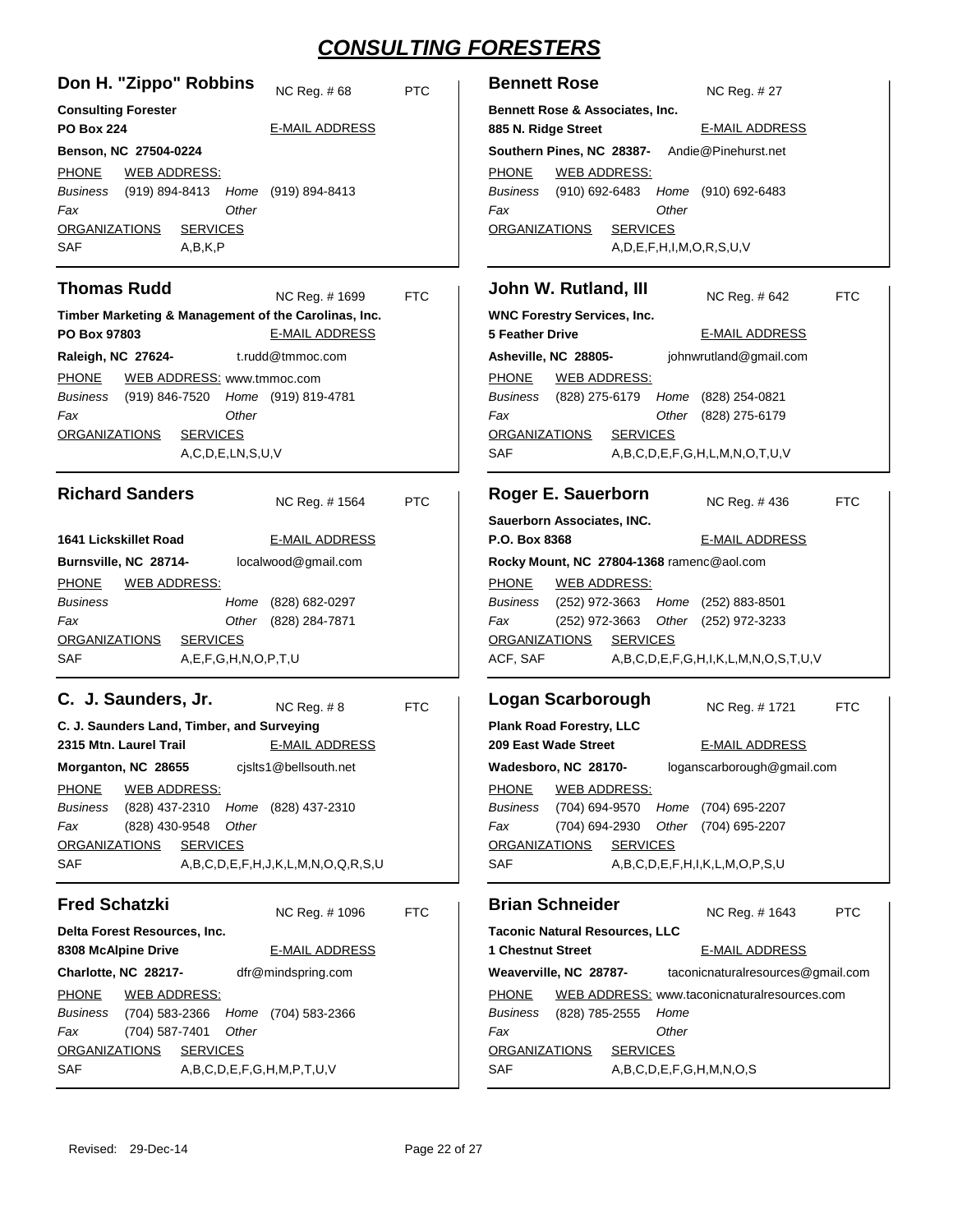FTC

PTC

FTC

FTC

FTC

| <b>Terry Sharpe</b><br>NC Reg. #1147<br><b>Burnt Pine</b><br>956 W. Highway 73<br><b>E-MAIL ADDRESS</b><br>sharpetl@etinternet.net<br>Ellerbe, NC 28338-<br><b>WEB ADDRESS:</b><br><b>PHONE</b><br>$(910)$ 206-0602<br>(910) 652-6403<br>Business<br>Home<br>Other<br>Fax<br><b>ORGANIZATIONS</b><br><b>SERVICES</b><br>A, P, S, U, V                                                                    | <b>FTC</b> | Bartow S. Shaw, Jr.<br>NC Reg. #443<br>FT<br>American Forest Management, Inc.<br>P.O. Box 1919<br><b>E-MAIL ADDRESS</b><br>bo.shaw@amforem.biz<br>Sumter, SC 29151-<br><b>PHONE</b><br><b>WEB ADDRESS:</b><br>(803) 773-5461<br>(803) 775-3650<br><b>Business</b><br>Home<br>(803) 773-4248<br>Other<br>Fax<br>(803) 491-6327<br><b>ORGANIZATIONS</b><br><b>SERVICES</b><br>ACF, SAF<br>A,B,C,D,E,F,H,I,K,L,M,N,O,P,R                             |
|----------------------------------------------------------------------------------------------------------------------------------------------------------------------------------------------------------------------------------------------------------------------------------------------------------------------------------------------------------------------------------------------------------|------------|---------------------------------------------------------------------------------------------------------------------------------------------------------------------------------------------------------------------------------------------------------------------------------------------------------------------------------------------------------------------------------------------------------------------------------------------------|
| <b>Michael G. Shealy</b><br>NC Reg. #822<br><b>Consulting Forester</b><br><b>408 Dantzler Street</b><br><b>E-MAIL ADDRESS</b><br>St. Matthews, SC 29135-1420 amshealy@mindspring.com<br><b>PHONE</b><br><b>WEB ADDRESS:</b><br><b>Business</b><br>(803) 655-7936<br>Home<br>Fax<br>Other<br><b>ORGANIZATIONS</b><br><b>SERVICES</b><br>SAF<br>A, M, S, U, V                                              | <b>PTC</b> | <b>James R. Sherar</b><br>NC Reg. # 1226<br>PT<br><b>Treetrans Systems</b><br>7 N. Oak Terrace<br><b>E-MAIL ADDRESS</b><br>Arden, NC 28704-<br>jrs4trees@prodigy.net<br><b>PHONE</b><br><b>WEB ADDRESS:</b><br><b>Business</b><br>(828) 778-4244<br>Home<br>Other<br>Fax<br><b>ORGANIZATIONS</b><br><b>SERVICES</b><br>G, O                                                                                                                       |
| <b>John Shipley</b><br>NC Reg. # 1645<br>Carolina Forestry, Inc.<br>1512 Reynolda Road<br><b>E-MAIL ADDRESS</b><br>johns@carolinaforestry.com<br>Winston-Salem, NC 27104-<br><b>PHONE</b><br>WEB ADDRESS: www.carolinaforestry.com<br>(336) 505-1509<br>Business<br>Home<br>Other<br>Fax<br>(866) 409-6569<br>(336) 416-6384<br><b>SERVICES</b><br><b>ORGANIZATIONS</b><br>A,B,C,D,E,F,G,H,I,L,M,N,O,S,T | <b>FTC</b> | <b>Christopher E. Smith</b><br>NC Reg. # 1438<br>FT<br>Dougherty & Dougherty Forestry Services, Inc.<br><b>PO Box 807</b><br><b>E-MAIL ADDRESS</b><br>csmith@progressiveforestry.com<br>Wake Forest, NC 27588-<br><b>PHONE</b><br><u>WEB ADDRESS:</u><br><b>Business</b><br>$(919)$ 435-0365<br>Home<br>(919) 435-0365<br>Other<br>Fax<br>(919) 495-2187<br><b>SERVICES</b><br><b>ORGANIZATIONS</b><br>SAF<br>A,B,C,D,E,F,H,I,L,M,N,O,P,S,V       |
| John C. Smith, Jr.<br>NC Reg. #399<br><b>John Smith Forestry Services</b><br><b>E-MAIL ADDRESS</b><br>7721 Varann Road<br>Richmond, VA 23231-<br><b>PHONE</b><br><b>WEB ADDRESS:</b><br>(804) 795-1488<br>Business<br>Home<br>(804) 795-7921<br>Other<br>Fax<br>(804) 347-2090<br><b>ORGANIZATIONS</b><br><b>SERVICES</b><br>ACF, SAF<br>A, D, E, F, S                                                   | <b>FTC</b> | <b>William L. Smith</b><br>NC Reg. # 545<br>FT<br>Forest Marketing & Management, Inc.<br>P. O. Box 1615<br><b>E-MAIL ADDRESS</b><br>Indian Trail, NC 28079-1615 smithforestry@carolina.rr.com<br><b>PHONE</b><br><b>WEB ADDRESS:</b><br>(704) 291-7890<br>Home<br>Business<br>(704) 282-6210<br>Other<br>Fax<br>(704) 221-5644<br><b>SERVICES</b><br><b>ORGANIZATIONS</b><br><b>SAF</b><br>$A, B, C, D, E, F, G, H, I, K, L, M, N, O, R, S, U, V$ |
| Leo W. Stallings<br>NC Req. #1108<br><b>Consulting Forester</b><br>244 Leo Stallings Road<br><b>E-MAIL ADDRESS</b><br>Louisburg, NC 27549-<br>leolstallings@aol.com<br><b>PHONE</b><br><b>WEB ADDRESS:</b><br>Business<br>(919) 853-2922<br>Home<br>(919) 853-2922<br>Fax<br>Other<br>(919) 497-6986<br><b>SERVICES</b><br><b>ORGANIZATIONS</b><br>A,B,C,D,E,F,G,H,P,S                                   | <b>FTC</b> | <b>William J. Stayton</b><br>NC Reg. #1166<br>FT<br><b>Consulting Forester</b><br>2009 Pratt Circle<br><b>E-MAIL ADDRESS</b><br>bstayton@aol.com<br>Franklinton, NC 27525-<br><b>PHONE</b><br><b>WEB ADDRESS:</b><br>(919) 818-5348<br>Business<br>Home<br>(919) 528-9130<br>(919) 528-9130<br>Other<br>Fax<br>(919) 818-5348<br><b>ORGANIZATIONS</b><br><b>SERVICES</b><br>A,B,C,D,E,F,O,P,S,U                                                   |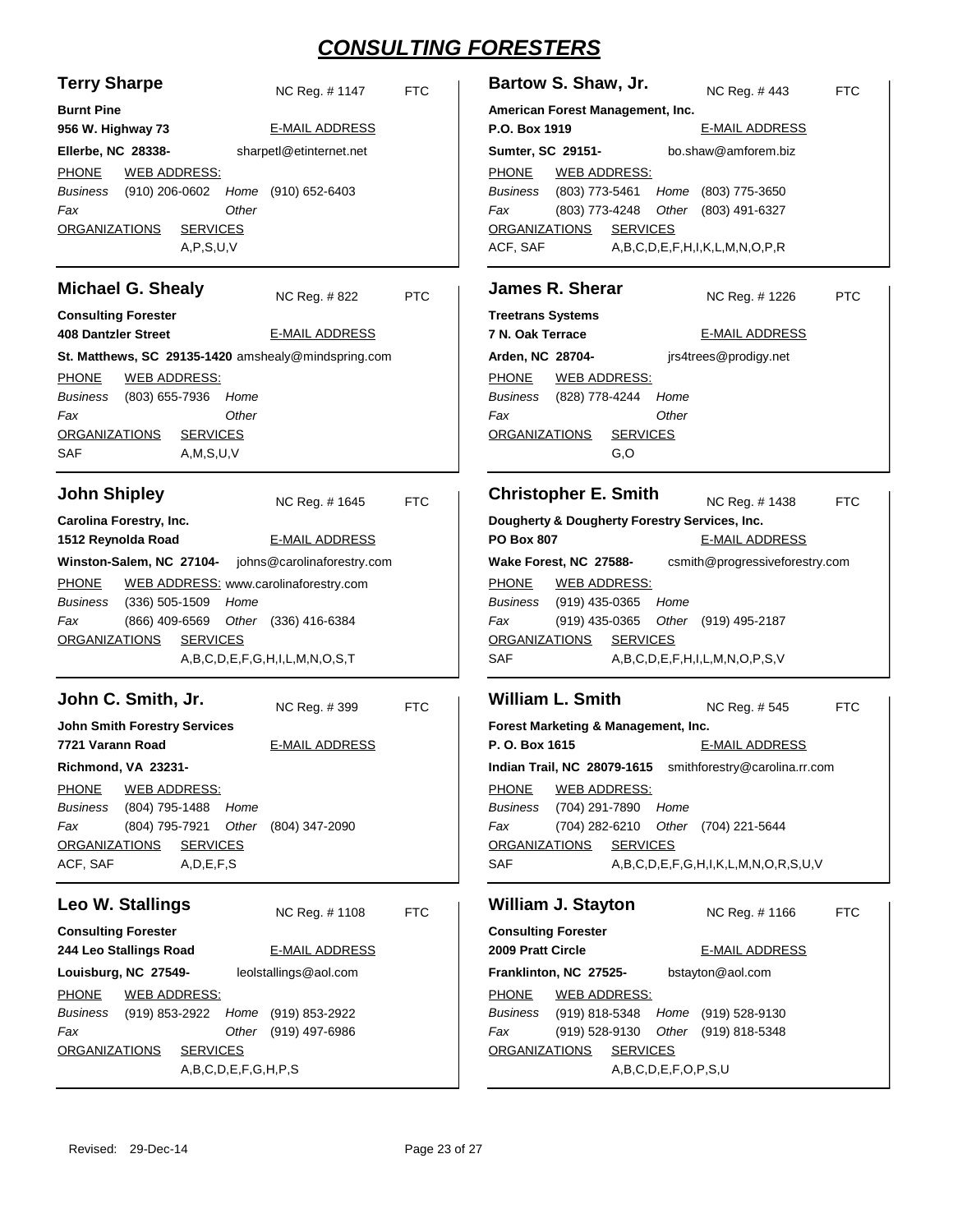| Dan H. Stuckey<br>NC Reg. # 1070<br><b>FTC</b>                                                                                                                                                                                                                                                                                                                                                                              |
|-----------------------------------------------------------------------------------------------------------------------------------------------------------------------------------------------------------------------------------------------------------------------------------------------------------------------------------------------------------------------------------------------------------------------------|
| Forestry Services, Inc. of SC<br><b>154 Melrose Drive</b><br><b>E-MAIL ADDRESS</b>                                                                                                                                                                                                                                                                                                                                          |
| dan@forestryservices.net<br>Pawleys Island, SC 29585-<br><b>PHONE</b><br><b>WEB ADDRESS:</b><br><b>Business</b><br>(843) 446-1395<br>Home (843) 235-9454<br>Fax<br>(843) 235-6737<br>Other<br><b>SERVICES</b><br><b>ORGANIZATIONS</b><br>A,B,C,D,E,F,G,H,L,M,N,O,P,S                                                                                                                                                        |
| <b>Kenneth L. Talley</b><br>NC Reg. # 275<br><b>PTC</b>                                                                                                                                                                                                                                                                                                                                                                     |
| <b>Ken Talley</b><br>4400 Williams Road<br><b>E-MAIL ADDRESS</b><br>Lewisville, NC 27023-                                                                                                                                                                                                                                                                                                                                   |
| <b>PHONE</b><br>WEB ADDRESS:<br><b>Business</b><br>(336) 945-4241<br>Home<br>(336) 945-4241<br>Fax<br>(336) 945-4241<br>Other<br><b>SERVICES</b><br><b>ORGANIZATIONS</b><br>A,B,C,D,E,F,H,I,O                                                                                                                                                                                                                               |
| <b>Leonard Ray Taylor</b><br>NC Reg. #392<br><b>FTC</b>                                                                                                                                                                                                                                                                                                                                                                     |
| Leonard Ray Taylor, Inc.<br>19825-B North Cove Road, #203<br><b>E-MAIL ADDRESS</b><br>Cornelius, NC 28031-<br>nc4ester@gmail.com<br><b>PHONE</b><br><u>WEB ADDRESS:</u><br>(704) 896-6311<br><b>Business</b><br>Home<br>(704) 896-6311<br>Fax<br>Other<br>(704) 906-9462<br><b>SERVICES</b><br><b>ORGANIZATIONS</b><br>SAF<br>A,B,C,D,E,F,G,H,I,L,M,N,O                                                                     |
| <b>Walter E. Thomas</b><br>NC Reg. #409<br><b>FTC</b><br><b>Thomas &amp; Wimberly</b><br><b>E-MAIL ADDRESS</b><br>814 Castelberry Ct<br>walter@forestlandrc.com<br>Vass, NC 28394-8305<br><b>PHONE</b><br><b>WEB ADDRESS:</b><br>(910) 850-8720<br><b>Business</b><br>Home (910) 245-8400<br>(910) 864-7588<br>Other<br>Fax<br>(910) 850-8720<br><b>ORGANIZATIONS</b><br><b>SERVICES</b><br>A, C, D, E, F, G, L, N, O, T, U |
| <b>Wade Tolin</b><br>NC Reg. #337<br><b>PTC</b><br><b>Tolin Forestry Services</b><br><b>E-MAIL ADDRESS</b><br>1916 Page Court<br>Florence, SC 29505-<br><b>PHONE</b><br><b>WEB ADDRESS:</b><br>$(843)$ 661-6089<br><b>Business</b><br>$(843)$ 661-6089<br>Home<br>(843) 317-1737<br>Other<br>Fax<br>$(843)$ 621-5698<br><b>ORGANIZATIONS</b><br><b>SERVICES</b><br>SAF<br>A, C, D, E, F, O                                  |
|                                                                                                                                                                                                                                                                                                                                                                                                                             |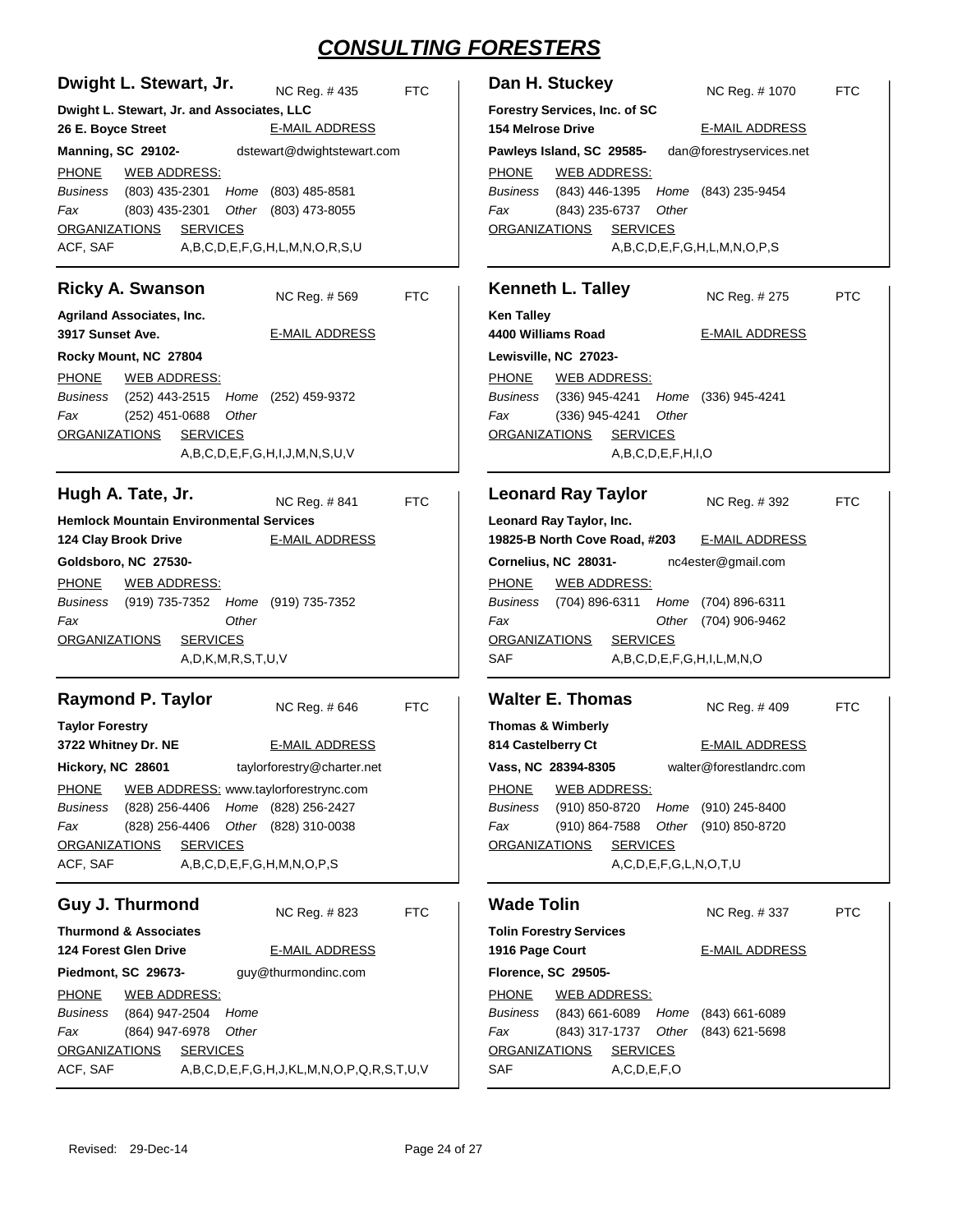| <b>E. Gerald Tugwell</b><br>NC Reg. #775                                                                                                                                                                                                                                                                                                                       | <b>FTC</b> | Pete Tupis, Jr.<br>NC Reg. # 1150<br><b>FTC</b>                                                                                                                                                                                                                                                                                                                                                                          |
|----------------------------------------------------------------------------------------------------------------------------------------------------------------------------------------------------------------------------------------------------------------------------------------------------------------------------------------------------------------|------------|--------------------------------------------------------------------------------------------------------------------------------------------------------------------------------------------------------------------------------------------------------------------------------------------------------------------------------------------------------------------------------------------------------------------------|
| <b>Tugwell Consulting Forestry, P.A.</b><br><b>PO Box 128</b><br><b>E-MAIL ADDRESS</b>                                                                                                                                                                                                                                                                         |            | Eastern Woodlands Forestry, Inc.<br><b>E-MAIL ADDRESS</b><br><b>PO Box 497</b>                                                                                                                                                                                                                                                                                                                                           |
| jtugwell@tugwellforestry.com<br>Asheboro, NC 27204-                                                                                                                                                                                                                                                                                                            |            | pt-inc@msn.com<br>Stollings, WV 25646-                                                                                                                                                                                                                                                                                                                                                                                   |
| WEB ADDRESS: www.tugwellforestry.com<br><b>PHONE</b><br>Home (336) 626-2543<br>Business<br>$(336)$ 953-2063<br>Fax<br>$(336)$ 953-2063<br>Other<br><b>ORGANIZATIONS</b><br><b>SERVICES</b><br>ACF, SAF<br>A,B,C,D,E,F,G,H,I,K,L,M,N,O,P,R,S,V                                                                                                                  |            | <b>PHONE</b><br><b>WEB ADDRESS:</b><br>(304) 687-2714<br>Business<br>Home<br>Fax<br>Other<br><b>SERVICES</b><br><b>ORGANIZATIONS</b><br>A, C, D, E, F, G, H                                                                                                                                                                                                                                                              |
| <b>C. Harrell Turner</b><br>NC Reg. #1322                                                                                                                                                                                                                                                                                                                      | <b>FTC</b> | C. Kea Turner<br>NC Reg. #466<br><b>FTC</b>                                                                                                                                                                                                                                                                                                                                                                              |
| <b>CHT Forestry LLC</b>                                                                                                                                                                                                                                                                                                                                        |            | <b>Turner Forestry LLC</b>                                                                                                                                                                                                                                                                                                                                                                                               |
| 14045 Waller Rd<br><b>E-MAIL ADDRESS</b>                                                                                                                                                                                                                                                                                                                       |            | 28326 Holly Run Drive<br><b>E-MAIL ADDRESS</b>                                                                                                                                                                                                                                                                                                                                                                           |
| chtforestry@gmail.com<br>Branchville, VA 23828-                                                                                                                                                                                                                                                                                                                |            | Carrsville, VA 23315-<br>keaturnerforestry@msn.com                                                                                                                                                                                                                                                                                                                                                                       |
| <b>PHONE</b><br><b>WEB ADDRESS:</b><br>Business<br>(757) 635-4079<br>Home (757) 654-6254<br>Fax<br>(757) 654-6254<br>Other<br>ORGANIZATIONS<br><b>SERVICES</b><br>SAF, CF<br>A, D, E, F, U                                                                                                                                                                     |            | <b>PHONE</b><br><b>WEB ADDRESS:</b><br>Business<br>(757) 569-9085<br>Home<br>Fax<br>(757) 569-9085<br>Other<br>(757) 641-8283<br><b>SERVICES</b><br><b>ORGANIZATIONS</b><br>SAF<br>A, D, E, F, O, U                                                                                                                                                                                                                      |
| <b>Sterling C. Wall</b>                                                                                                                                                                                                                                                                                                                                        |            | Seth A. Ward                                                                                                                                                                                                                                                                                                                                                                                                             |
| NC Reg. # 1007<br>Wall & Company, Inc.<br>P. O. Box 497<br><b>E-MAIL ADDRESS</b><br>Lexington, NC 27293-<br><b>PHONE</b><br><u>WEB ADDRESS:</u><br>Home (336) 357-5893<br>Business<br>(336) 249-7755<br>Fax<br>(336) 249-7468<br>Other<br>$(336)$ 240-9903<br><b>SERVICES</b><br><b>ORGANIZATIONS</b><br>A,B,C,D,E,F,L,M,N,S<br>SAF                            | <b>FTC</b> | NC Reg. # 1611<br><b>FTC</b><br>Premier Forestry & Environmental Consulting, PLLC<br>PO Box 1153<br><b>E-MAIL ADDRESS</b><br>Vanceboro, NC 28586-<br>premierforestry@gmail.com<br><b>PHONE</b><br>WEB ADDRESS: www.premierforestry.net<br>Home (252) 353-9072<br>Business<br>(252) 717-9547<br>(252) 638-3683<br>Other<br>Fax<br><b>ORGANIZATIONS</b><br><b>SERVICES</b><br>SAF-CF<br>A, E, F, I, K, M, O, P, R, S, T, U |
| Wm. Roger Ware<br>NC Reg. #1174                                                                                                                                                                                                                                                                                                                                | <b>FTC</b> | James F. Watson, Jr.<br>NC Req. #325<br><b>FTC</b>                                                                                                                                                                                                                                                                                                                                                                       |
| Ware Land & Timber, LLC<br><b>E-MAIL ADDRESS</b><br><b>PO Box 1030</b><br>wmrogerware@aol.com<br>Rock Hill, SC 29731-<br><b>PHONE</b><br><b>WEB ADDRESS:</b><br>(803) 366-1961<br><b>Business</b><br>Home<br>(803) 366-0545<br>(803) 366-1983<br>Fax<br>Other<br>$(803)$ 517-8060<br><b>ORGANIZATIONS</b><br><b>SERVICES</b><br>A,B,C,D,E,F,G,L,M,O,P,S<br>ACF |            | <b>Watson Timber Co.</b><br><b>E-MAIL ADDRESS</b><br>9925 Highway 158<br>Littleton, NC 27850-8420<br>jimmywatson50@yahoo.com<br><b>PHONE</b><br><b>WEB ADDRESS:</b><br>Business<br>(252) 586-7918<br>Home (252) 537-7890<br>$(252) 586 - 7958$<br>Other (252) 578-4197<br>Fax<br><b>SERVICES</b><br><b>ORGANIZATIONS</b><br>ACF, SAF<br>$A, B, C, D, E, F, G, H, I, J, L, M, N, O, P, R, S, U$                           |
| <b>Charles D. Webb</b><br>NC Reg. #1133                                                                                                                                                                                                                                                                                                                        | <b>FTC</b> | Josiah A. Webb, III<br>NC Reg. # 197<br><b>FTC</b>                                                                                                                                                                                                                                                                                                                                                                       |
| <b>Webb Forest Decisions</b><br><b>1309 Canfield Court</b><br><b>E-MAIL ADDRESS</b>                                                                                                                                                                                                                                                                            |            | Webb Land & Timber Services, Inc.<br><b>PO Box 381</b><br><b>E-MAIL ADDRESS</b>                                                                                                                                                                                                                                                                                                                                          |
| webbfor@earthlink.net<br>Raleigh, NC 27608-2067<br><b>PHONE</b><br><b>WEB ADDRESS:</b><br>(919) 835-4339<br>Business<br>Home<br>(919) 835-9496<br>Fax<br>(919) 835-9496<br>Other<br><b>ORGANIZATIONS</b><br><b>SERVICES</b><br>SAF<br>A,V                                                                                                                      |            | tony.webb@halifaxresources.com<br>Edenton, NC 27932-0381<br><b>PHONE</b><br><b>WEB ADDRESS:</b><br>Business<br>$(252)$ 482-3066<br>Home (252) 482-8558<br>$(252)$ 482-8558<br>Other (252) 331-5128<br>Fax<br><b>SERVICES</b><br><b>ORGANIZATIONS</b><br>A, D, E, F, L, N, Q,                                                                                                                                             |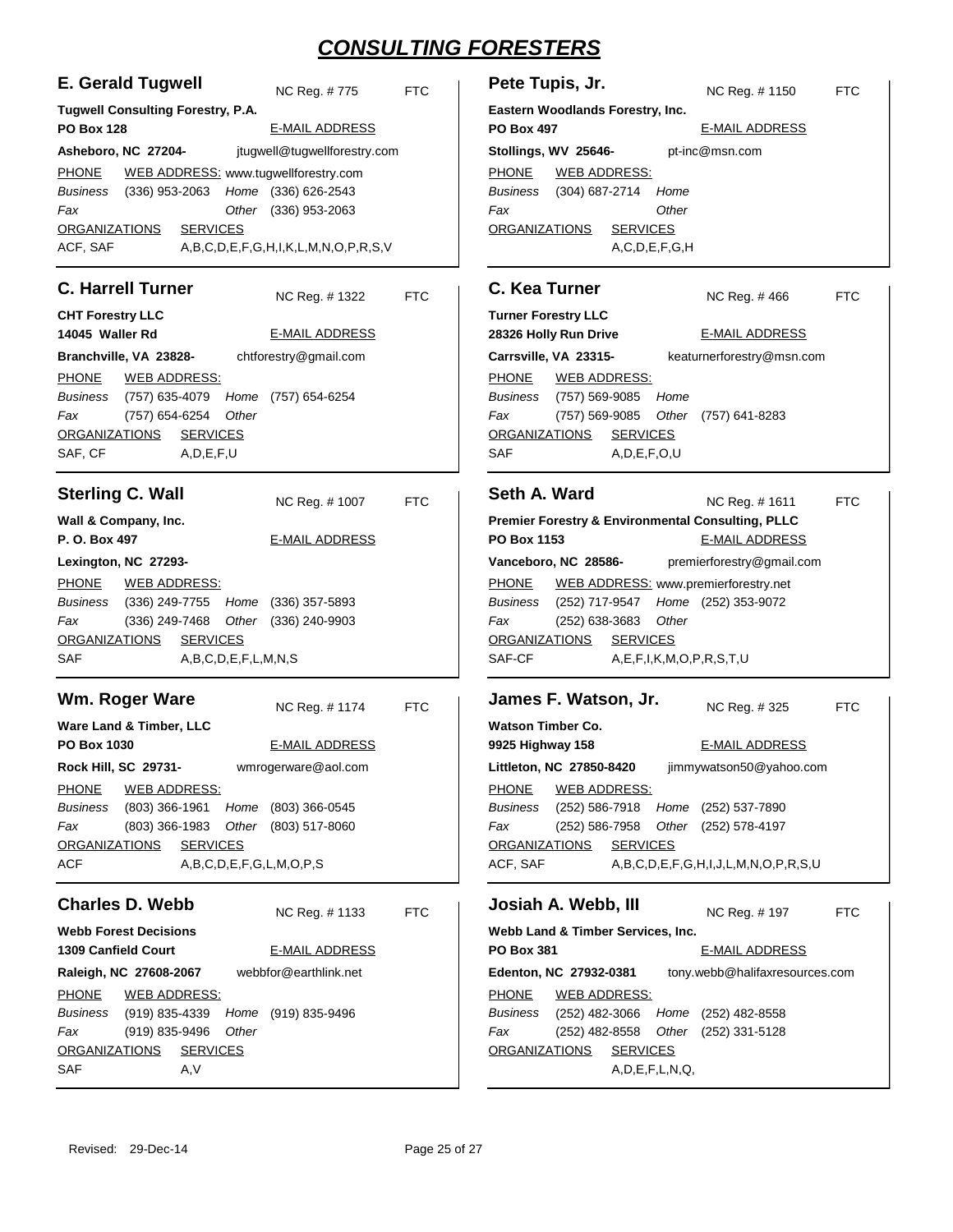| John C. Wessell            |                 |       | NC Reg. #129                                | PTC. |
|----------------------------|-----------------|-------|---------------------------------------------|------|
| <b>Consulting Forester</b> |                 |       |                                             |      |
| 105 Rice Road              |                 |       | <b>E-MAIL ADDRESS</b>                       |      |
| Wilmington, NC 28409-      |                 |       | amiscut@aol.com                             |      |
| PHONE WEB ADDRESS:         |                 |       |                                             |      |
|                            |                 |       | Business (910) 350-0324 Home (910) 350-0324 |      |
| Fax                        |                 | Other |                                             |      |
| ORGANIZATIONS              | <b>SERVICES</b> |       |                                             |      |
|                            | U               |       |                                             |      |
| Dahart LL Mactmaraland     |                 |       |                                             |      |

#### **Robert H. Westmoreland**

NC Reg. # FTC

**Westmoreland Forestry Consultants 601 S. King Avenue Dunn, NC 28334** E-MAIL ADDRESS rhwestmo@gmail.com PHONE (910) 891-1505 (910) 892-1586 *Home* (910) 891-1505 ACF A,B,C,D,E,F,G,H,I,O,P,S,U *Business Fax Other* ORGANIZATIONS SERVICES WEB ADDRESS:

#### **Stephen A. Whitfield**

NC Reg. # FTC

**Whitfield Forestry Consultants P.O. Box 31024 Raleigh, NC 27622** E-MAIL ADDRESS saw921@bellsouth.net PHONE (919) 787-1220 (919) 787-2449 *Home* (919) 787-1220 *Other* ACF, SAF A,C,D,E,F,H,N,O,T,U,V *Business Fax* ORGANIZATIONS SERVICES WEB ADDRESS:

#### **Charles A. Williams**

NC Reg. #

**Woods Work Inc. 4213 Laurel Ridge Drive Raleigh, NC 27612-5407** E-MAIL ADDRESS woodswork@nc.rr.com PHONE (919) 787-3460 (919) 787-8242 *Home* (919) 787-8242 A,B,C,D,E,F,H,I,K,M,O,P,S,T *Business Fax Other* ORGANIZATIONS SERVICES WEB ADDRESS:

### **Mark A. Williams**

NC Reg. # FTC

**Albemarle Land and Timber Services, Inc. 583 Ownley Road Elizabeth City, NC 27909** E-MAIL ADDRESS mark@nclandandtimber.com PHONE (252) 264-2209 Home (252) 264-3598 (252) 264-2209 (252) 331-6449 *Other* A,B,C,D,E,F,G,H,I,K,L,M,N,O,P,Q,R,S,T *Business Fax* ORGANIZATIONS SERVICES WEB ADDRESS:

| <b>Brian E. West</b>                                                    |                                                     | NC Req. # 590         | FTC. |  |  |
|-------------------------------------------------------------------------|-----------------------------------------------------|-----------------------|------|--|--|
| <b>Westwood Forestry Consulting</b><br>598 Indian Trail Road, Suite 101 |                                                     | <b>E-MAIL ADDRESS</b> |      |  |  |
|                                                                         | treecounting@hotmail.com<br>Indian Trail, NC 28079- |                       |      |  |  |
| <b>PHONE</b>                                                            | <b>WEB ADDRESS:</b>                                 |                       |      |  |  |
| Business                                                                | (704) 296-9490 Home (704) 821-9638                  |                       |      |  |  |
| Fax                                                                     | (704) 296-9490 Other                                |                       |      |  |  |
| <b>SERVICES</b><br><b>ORGANIZATIONS</b>                                 |                                                     |                       |      |  |  |
| A, C, D, E, F, H, N, O, U                                               |                                                     |                       |      |  |  |

#### **Bruce M. White Gelbert, Fullbright & Randolph Forestry Consultants 8394 Six Forks Road, Suite 203 Raleigh, NC 27615-** NC Reg. # FTC E-MAIL ADDRESS bwhite@gfrforestry.com PHONE (919) 841-0089 *Home Business* WEB ADDRESS: www.gfrforestry.com

(918) 841-0085 (919) 830-4324 *Other* ACF, SAF, Forest A,B,C,D,E,F,H,I,M,N,P,S,U,V *Fax* ORGANIZATIONS SERVICES

#### **William Arthur Wiley East Carolina Forest Management 535 Bayleaf Road New Bern, NC 28560** NC Reg. # PTC E-MAIL ADDRESS william.wiley@usmc.mil

PHONE (252) 393-7494 (252) 393-7494 *Home* (252) 259-1582 *Other* SAF A,B,C,D,E,F,G,H,M,O,S,V *Business Fax* ORGANIZATIONS SERVICES WEB ADDRESS:

#### **Charles P. Williams**

**Goose Creek Forestry, Inc. 400 Ward Road Washington, NC 27889** NC Reg. # FTC E-MAIL ADDRESS charliewilliams@coastalnet.com PHONE (252) 923-1505 Home (252) 923-0710 (252) 943-9808 *Other* ACF, SAF A,B,C,D,E,F,G,H,I,L,O,P,U,V *Business Fax* ORGANIZATIONS SERVICES WEB ADDRESS:

### **John C. Wilson**

NC Reg. # FTC

| Wilson Forestry & Appraisal, Inc. |                     |                     |                    |                                             |  |
|-----------------------------------|---------------------|---------------------|--------------------|---------------------------------------------|--|
| 857 Boyd Road                     |                     |                     |                    | <b>E-MAIL ADDRESS</b>                       |  |
|                                   | Newberry, SC 29108- |                     | wilsonroad@aol.com |                                             |  |
| PHONE WEB ADDRESS:                |                     |                     |                    |                                             |  |
|                                   |                     |                     |                    | Business (803) 321-2515 Home (803) 321-9106 |  |
| Fax                               |                     |                     |                    | (803) 321-9106 Other (803) 924-0550         |  |
| ORGANIZATIONS SERVICES            |                     |                     |                    |                                             |  |
| ACF, SAF                          |                     | A, D, E, F, H, L, S |                    |                                             |  |